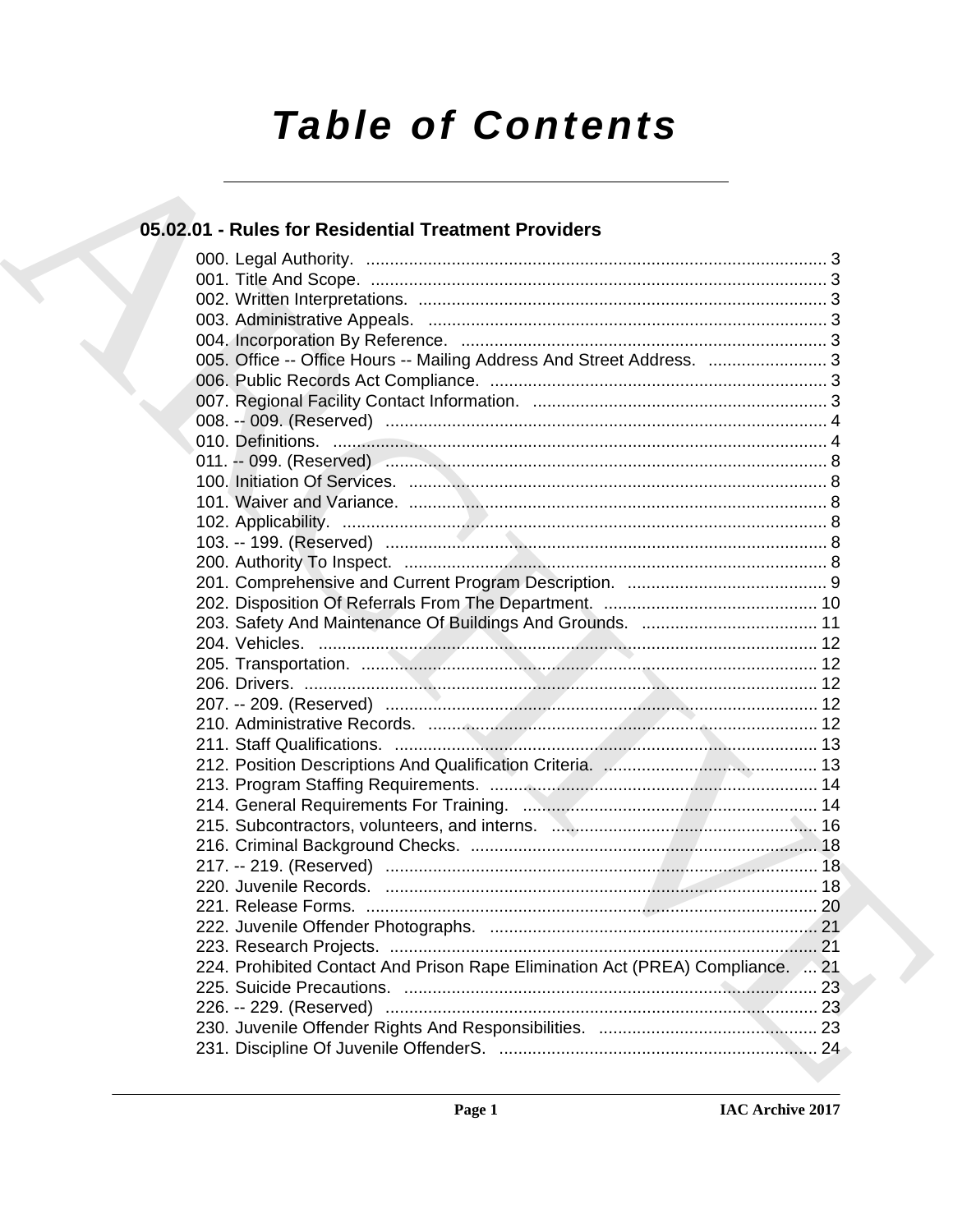### *Table of Contents (cont'd)*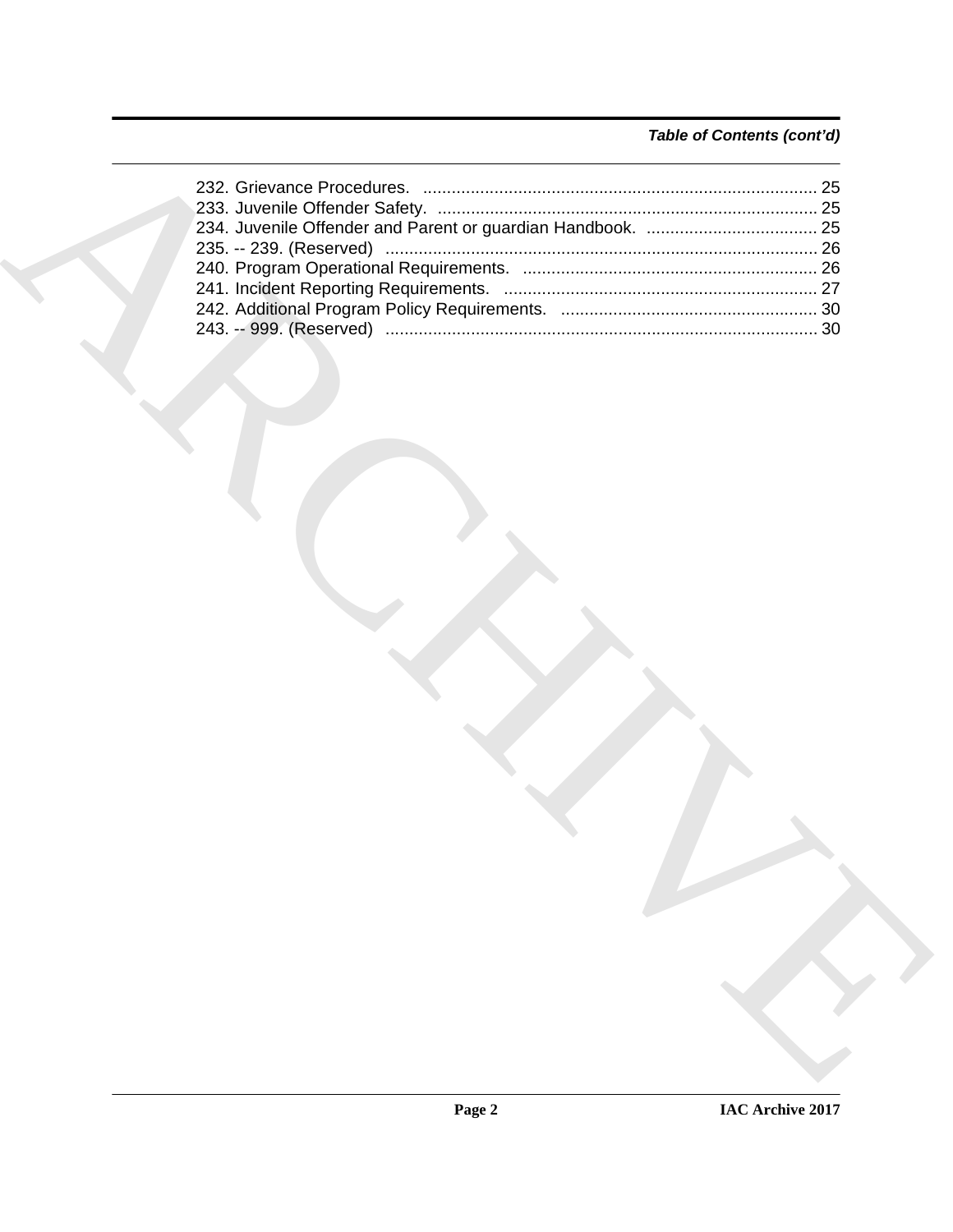#### **IDAPA 05 TITLE 02 CHAPTER 01**

### <span id="page-2-13"></span>**05.02.01 - RULES FOR RESIDENTIAL TREATMENT PROVIDERS**

#### <span id="page-2-11"></span><span id="page-2-1"></span><span id="page-2-0"></span>**000. LEGAL AUTHORITY.**

**01. Section 20-504(10), Idaho Code**. Pursuant to Section 20-504(10), Idaho Code, the Department shall establish minimum standards for the operations of all private residential and nonresidential facilities and programs which provide services to juvenile offenders committed to the Department. (4-11-15) programs which provide services to juvenile offenders committed to the Department.

<span id="page-2-14"></span>**02. Section 20-504(12), Idaho Code**. Pursuant to Section 20-504(12), Idaho Code, the Department shall have authority to adopt such administrative rules pursuant to the procedures provided in Chapter 52, Title 67, Idaho Code, as are deemed necessary or appropriate for the functioning of the Department and the implementation and administration of the Juvenile Corrections Act.

<span id="page-2-12"></span>**03. Interstate Compact on Juveniles**. By the provisions of Sections 16-1901, et seq., Idaho Code, the "Interstate Compact on Juveniles," the Department is authorized to promulgate rules and regulations to carry out more effectively the terms of the compact. more effectively the terms of the compact.

#### <span id="page-2-19"></span><span id="page-2-2"></span>**001. TITLE AND SCOPE.**

<span id="page-2-21"></span>**01. Title**. These rules shall be cited as IDAPA 05.02.01, "Rules for Residential Treatment Providers,"  $(4-11-15)$ IDAPA 05, Title 02, Chapter  $01$ .

<span id="page-2-20"></span>**Scope**. These rules are established to ensure that the juvenile corrections system in Idaho will be consistently based on the following principles: accountability; community protection; and competency development. These rules apply to all residential treatment providers that coordinate needed treatment services identified in individual service implementation plans. (4-11-15)

#### <span id="page-2-22"></span><span id="page-2-3"></span>**002. WRITTEN INTERPRETATIONS.**

In accordance with Section 67-5201(19)(b)(iv), Idaho Code, this agency has written statements which pertain to the interpretations of these rules. The document is available for public inspection and copying at cost at the Idaho Department of Juvenile Corrections, 954 W. Jefferson St., P.O. Box 83720, Boise, Idaho 83720-0285. (4-11-15)

#### <span id="page-2-9"></span><span id="page-2-4"></span>**003. ADMINISTRATIVE APPEALS.**

This chapter does not provide for appeal of the administrative requirements for agencies. (4-11-15)

#### <span id="page-2-10"></span><span id="page-2-5"></span>**004. INCORPORATION BY REFERENCE.**

There are no documents incorporated by reference into these rules. (4-11-15)

#### <span id="page-2-15"></span><span id="page-2-6"></span>**005. OFFICE -- OFFICE HOURS -- MAILING ADDRESS AND STREET ADDRESS.**

**CHAPTER 01**<br> **CHARCHIVE STORE SCIENTIFIC TREATMENT PROVIDERS**<br> **CHARCHIVE STORE ARCHIVE STORE AND ARCHIVE STORE ARCHIVE STORE ARCHIVE STORE ARCHIVE STORE (A) (A) SUMMAN CHARCHIVE STORE ARCHIVE STORE ARCHIVE STORE ARCHIVE** The Idaho Department of Juvenile Corrections is located at 954 W. Jefferson St., Boise, Idaho 83720. Business hours are typically 8 a.m. to 5 p.m., Monday through Friday, excluding holidays. Mail regarding the Idaho Department of Juvenile Corrections' rules should be directed to 954 W. Jefferson St., P.O. Box 83720, Boise, Idaho 83720-0285. The telephone of the office is (208) 334-5100 and the telecommunications relay service of the office is 1 (800) 377-1363 or 711. The facsimile number of the office is (208) 334-5120. (4-11-15)

#### <span id="page-2-16"></span><span id="page-2-7"></span>**006. PUBLIC RECORDS ACT COMPLIANCE.**

The records associated with the residential treatment providers are juvenile records of the Idaho Department of Juvenile Corrections, and are subject to the Idaho Public Records Act, Title 74, Chapter 1, Idaho Code. (4-11-15)

#### <span id="page-2-17"></span><span id="page-2-8"></span>**007. REGIONAL FACILITY CONTACT INFORMATION.**

<span id="page-2-18"></span>**01. IDJC Region 1 Facility**. The Juvenile Corrections Center at Lewiston may be contacted at (208) 799-3332. **(4-11-15**) 799-3332. (4-11-15)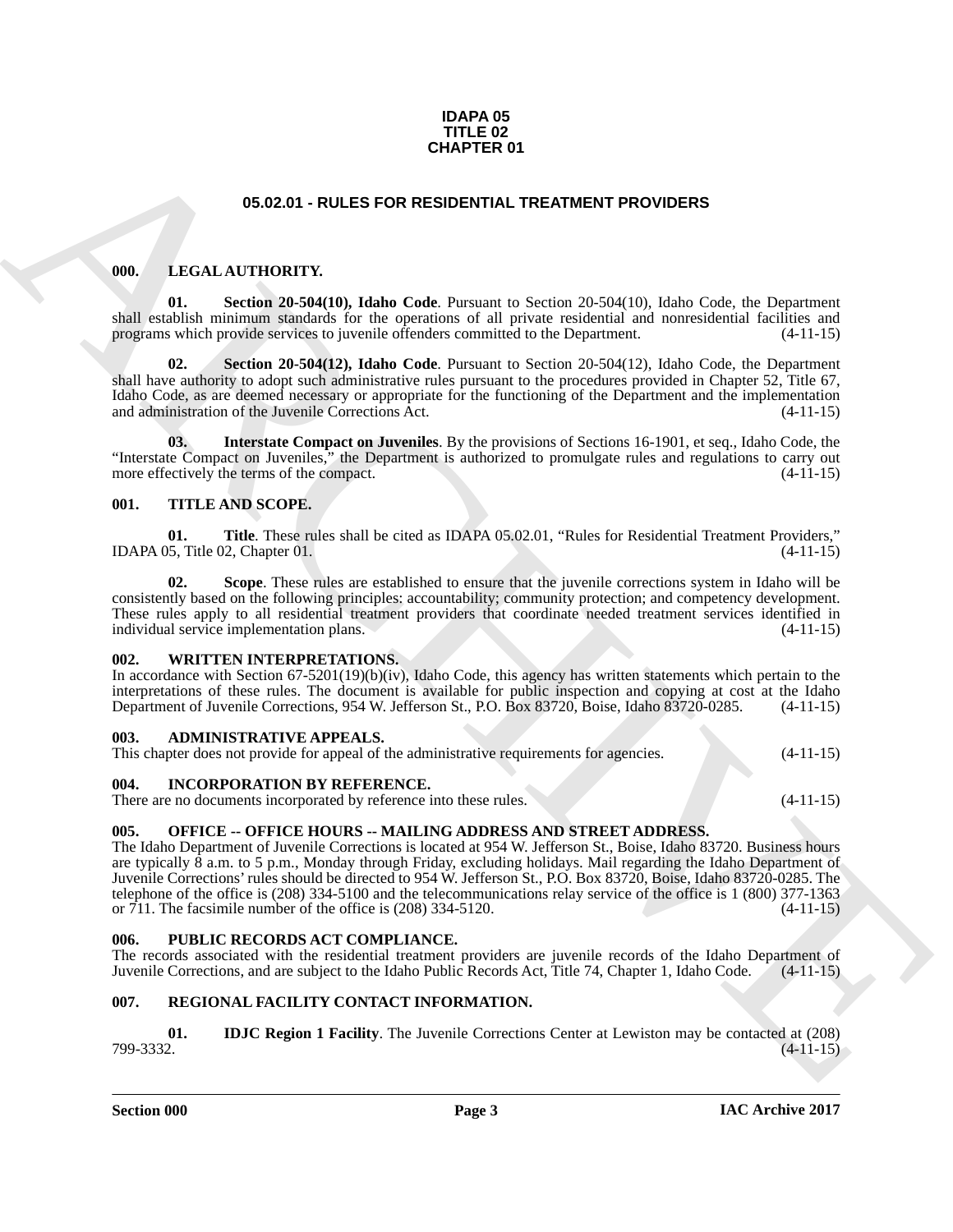<span id="page-3-19"></span>**02. IDJC Region 2 Facility**. The Juvenile Corrections Center at Nampa may be contacted at (208) 465-8443. **(4-11-15)** 465-8443. (4-11-15)

<span id="page-3-20"></span>**03. IDJC Region 3 Facility**. The Juvenile Corrections Center at St. Anthony may be contacted at (208) **624-3462. (4-11-15)**  $624-3462.$  (4-11-15)

<span id="page-3-0"></span>**008. -- 009. (RESERVED)**

#### <span id="page-3-1"></span>**010. DEFINITIONS.**

<span id="page-3-6"></span><span id="page-3-5"></span><span id="page-3-4"></span><span id="page-3-3"></span>**01. Adult**. A person eighteen (18) years of age or older. (4-11-15)

**02. Assessment**. The process of gathering information to determine risk and program needs for the of guiding placement decisions and to develop the individualized treatment/service plan. (4-11-15) purpose of guiding placement decisions and to develop the individualized treatment/service plan.

**03. Body Cavity Search**. The examination and possible intrusion into the rectal or vaginal cavities to ntraband. It is performed only by the medical health professional. (3-25-16) detect contraband. It is performed only by the medical health professional.

<span id="page-3-7"></span>**04. Body Search, Clothed**. Also referred to as a Pat Search. A search during which a juvenile offender is not required to remove their clothing, with the exception of such items as a jacket, hat, socks and shoes. (4-11-15)

<span id="page-3-8"></span>**05. Body Search, Unclothed**. Also referred to as a Strip Search. A search during which a juvenile is required to remove all clothing that is conducted by a medical health professional. (4-11-15) offender is required to remove all clothing that is conducted by a medical health professional.

**Department of Juvenile Connections**<br>
Archive for Residential Treatment of Poissie Connections<br>
4.65 ±112.<br>
4.85 ±112.<br>
4.82 ±12.<br>
4.82 ±12.<br>
4.82 ±12.<br>
4.82 ±12.<br>
4.82 ±12.<br>
4.82 ±12.<br>
4.82 ±12.<br>
4.82 ±12.<br>
4.82 ±12.<br>
4. **06. Clinical Supervisor**. Person who supervises juvenile services coordinators and clinicians in assigned regions and reviews and approves case management documentation. This responsibility also includes oversight of the regional observation and assessment process, and assisting in the maintenance and development of programs. (4-11-15) programs.  $(4-11-15)$ 

<span id="page-3-12"></span><span id="page-3-11"></span><span id="page-3-10"></span><span id="page-3-9"></span>**07. Commit**. To transfer legal custody to the Idaho Department of Juvenile Corrections. (4-11-15)

**08.** Community Service Hours. Hours of community service performed by a juvenile offender in response to a court order or which may be imposed following a formal disciplinary process within a residential treatment provider program for damages to the facility or program. (4-11-15) treatment provider program for damages to the facility or program.

**09. Community Treatment Team**. A team including the juvenile services coordinator, residential treatment provider case manager, juvenile probation officer, family, and others, as necessary, who work together to provide input into each juvenile offender's service implementation plan, implement their respective sections of that plan, and monitor and report progress on treatment goals. (4-11-15)

<span id="page-3-14"></span><span id="page-3-13"></span>**10. Contraband**. Any item not issued or authorized by the residential treatment provider. (4-11-15)

**11. Confidential Information**. Information that may only be used or disclosed as provided by state or w, federal regulations, or state rule. (4-11-15) federal law, federal regulations, or state rule.

<span id="page-3-15"></span><span id="page-3-2"></span>**12. Court**. District court or magistrate's division thereof. (4-11-15)

**13. Criminogenic Risks and Needs**. Assessed juvenile offender risk factors or attributes of juvenile offenders that are directly linked to criminal behavior and, when changed, influence the probability of recidivism.

 $(4-11-15)$ 

<span id="page-3-17"></span><span id="page-3-16"></span>**14. Department**. The Idaho Department of Juvenile Corrections. (4-11-15)

**15. Detention**. Refers to the temporary placement of juveniles who require secure custody for their ne community's protection in physically restricting facilities. (4-11-15) own or the community's protection in physically restricting facilities.

<span id="page-3-18"></span>**16. Director**. The Director of the Idaho Department of Juvenile Corrections. (4-11-15)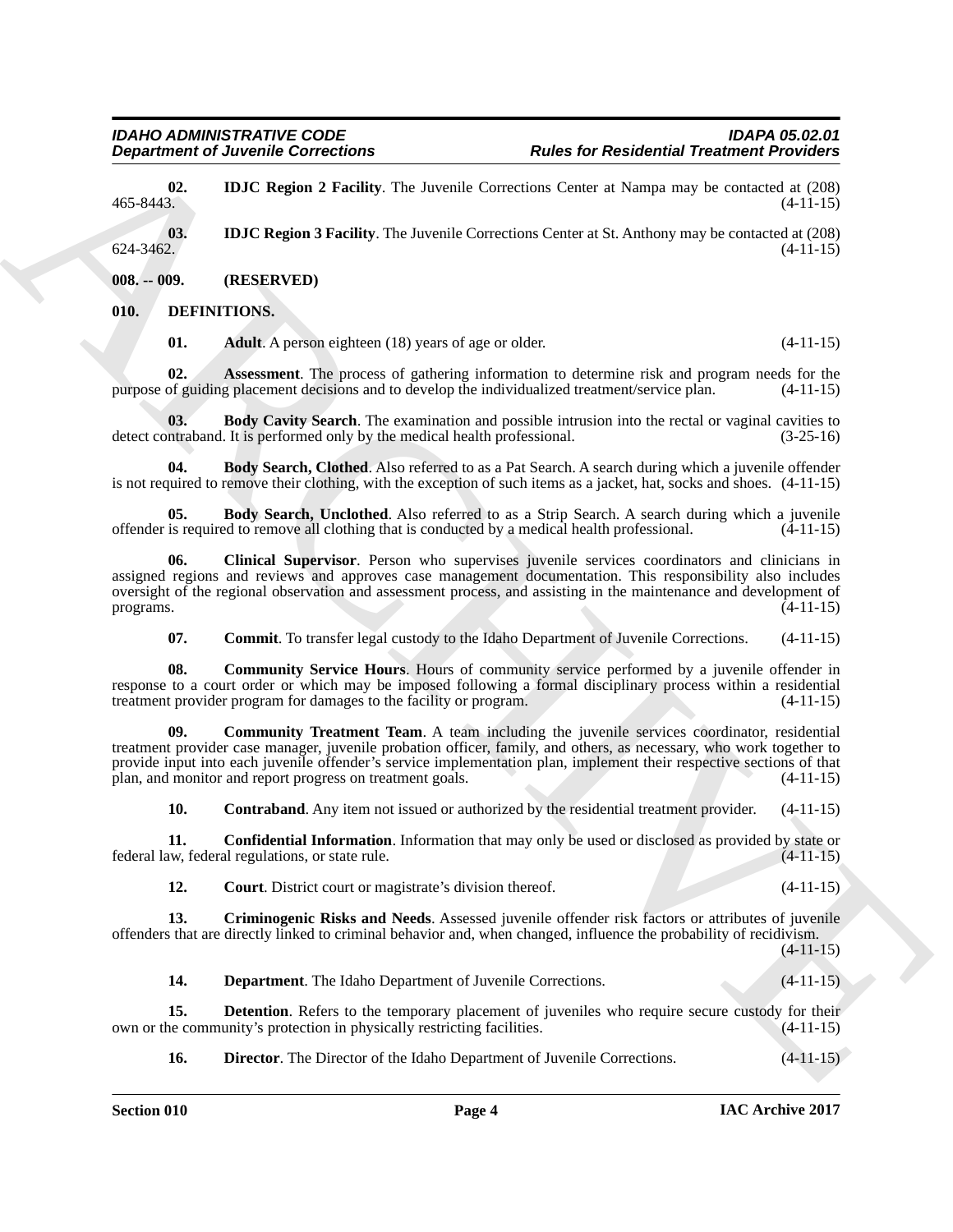**17. Escape/Attempted Escape**. Attempting to leave or leaving a facility without permission, or attempting to leave or leaving the lawful custody of any officer or other person responsible for juvenile's supervision without permission.

<span id="page-4-2"></span><span id="page-4-1"></span><span id="page-4-0"></span>**18. Facility**. The physical plant associated with the operation of residential or nonresidential programs.  $(4-11-15)$ 

**19. Facility Treatment Team**. The group of staff employed by the Department or by the residential treatment provider who have input into developing the juvenile offender's service implementation plan, who provide direct services to juvenile offenders, and who monitor and report on the progress on meeting the goals in that plan. The facility treatment team is responsible for working with the community treatment team to develop and implement the service implementation plan. (4-11-15) the service implementation plan.

<span id="page-4-3"></span>**20. Incident Report**. A written document reporting any occurrence or event, or any other incident which threatens the safety and security of staff, juvenile offenders or others, or which threatens the security of the program and which requires a staff response. (4-11-15) program and which requires a staff response.

**21. Interns**. A paraprofessional staff who is pursuing a degree and who, as a part of documented coursework with a college or university, may provide counseling or other services to juvenile offenders in the<br>Department's custody or their families, under direct supervision of qualified staff. (4-11-15) Department's custody or their families, under direct supervision of qualified staff.

<span id="page-4-7"></span><span id="page-4-6"></span><span id="page-4-5"></span><span id="page-4-4"></span>**22. Judge**. A district or a magistrate judge. (4-11-15)

**23. Juvenile**. A person less than eighteen (18) years of age or who was less than eighteen (18) years of age at the time of any act, omission or status bringing the person within the purview of the Juvenile Corrections Act. (4-11-15)

**24. Juvenile Offender**. A person under the age of eighteen (18), at the time of any act, omission, or status and who has been adjudicated as being within the purview of the Juvenile Corrections Act. (4-11-15)

<span id="page-4-9"></span><span id="page-4-8"></span>**25. Juvenile Records**. Information concerning the juvenile offender's delinquent or criminal, personal, ical history, behavior and activities. (4-11-15) and medical history, behavior and activities.

**Department of Juvenile Corrections**<br>
The for Residential Treatment is the state of Residential Treatment Providers<br>
The Correction of the state of the state of the state of the state of the state of the state of the stat **26. Juvenile Services Coordinator**. An individual, employed by the Department, who provides ongoing coordination of services for juvenile offenders committed to the custody of the Department. Services include but are not limited to: case coordination/management, family services, and reintegration. In all cases, the juvenile services coordinator collaborates with the facility case manager in providing these services. The juvenile services coordinator communicates information with families, communities, courts, and with other IDJC employees throughout a juvenile's commitment. (4-11-15) throughout a juvenile's commitment.

<span id="page-4-10"></span>**27. Legal Custody**. The relationship created by the court's decree which imposes upon the custodian responsibilities of physical possession of the juvenile offender, the duty to protect, train and discipline him and to provide him with food, shelter, education and ordinary medical care.  $(4-11-15)$ provide him with food, shelter, education and ordinary medical care.

<span id="page-4-11"></span>**28. Legal Guardian**. A person appointed as guardian of a minor under the laws of Idaho. For the purposes of this title, legal guardian does not include and shall not be construed to include the owner, operator or the agent of an owner or operator of a detention center, observation and assessment center, secure facility, residential facility or other facility having temporary or long-term physical custody of the juvenile offender. (4-11-15)

<span id="page-4-12"></span>**29. Mechanical Restraints**. Mechanical devices used to prevent an uncontrollable juvenile offender from injuring themselves or others. (4-11-15)

**30. Medical Health Professional**. An individual who meets the applicable state's criteria as a licensed  $\lambda$ , nurse practitioner, physician assistant, physician or the equivalent. (4-11-15) LPN, RN, nurse practitioner, physician assistant, physician or the equivalent.

<span id="page-4-14"></span><span id="page-4-13"></span>**31. Mental Health Professional**. An individual who possesses a master's degree and meets the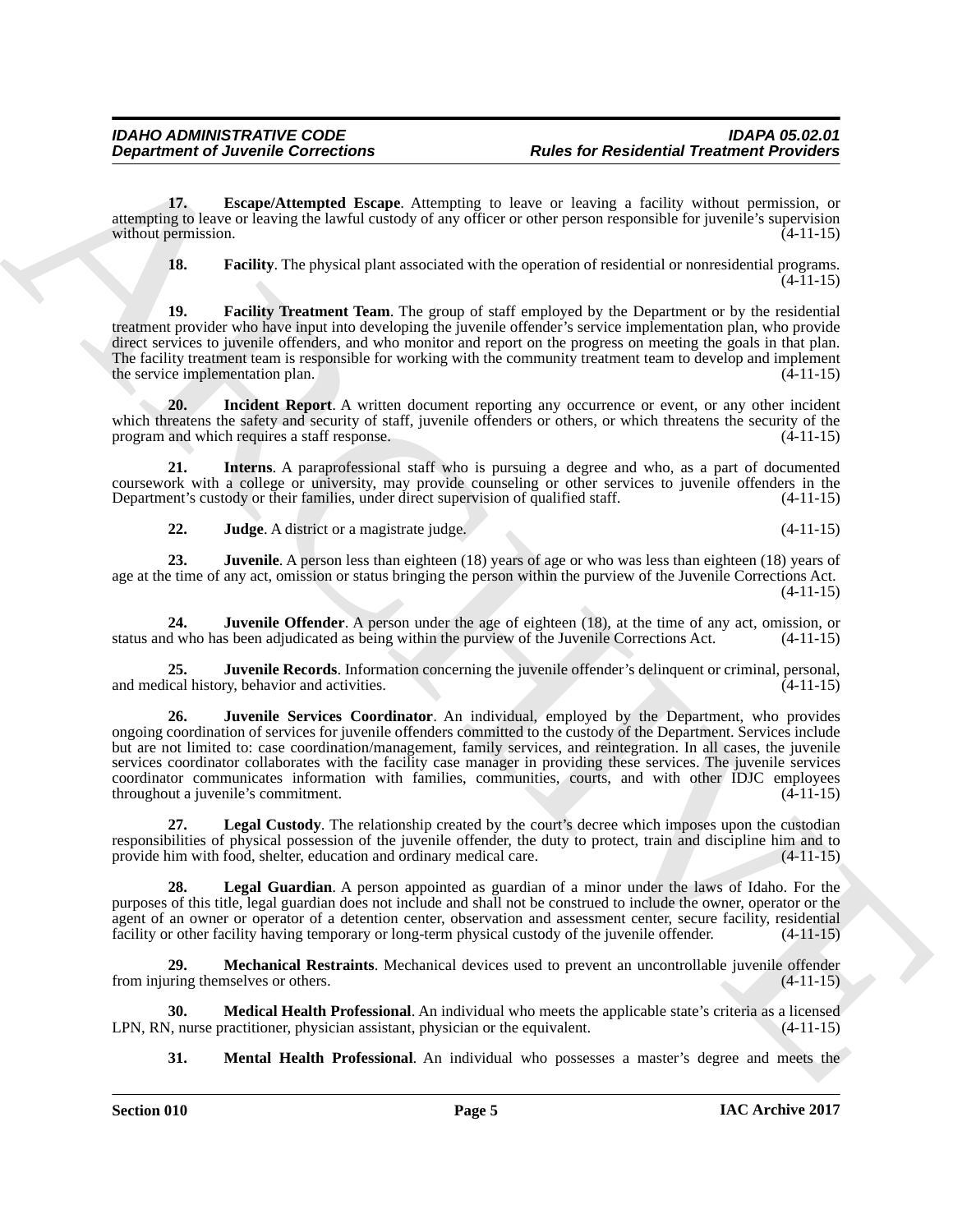<span id="page-5-0"></span>applicable state's criteria as a licensed LPC, LMFT, LCPC, LCSW, LMSW, psychologist or the equivalent. (4-11-15)

**Department of Juvenile Connections**<br> **Conservation** Connections<br>
supported the United States (Victor LCVC LCVC LCVC ICSV, White the proposition of the controlled China<br>
supported States (Victor LCVC ICSV) (Victor Action **32. Observation and Assessment Evaluation**. Written documentation of assessment tool results, observations, interviews, risks, and any special considerations resulting in the creation of the service plan, which includes the initial reintegration plan. (4-11-15)

<span id="page-5-1"></span>**33.** Observation and Assessment Program. A residential or nonresidential program designed to complete assessments of juveniles in the custody of the Department. (4-11-15)

<span id="page-5-2"></span>**34. Physical Restraint**. Any method of physical control of a juvenile offender that involves staff touching or holding a juvenile offender to limit or control the juvenile offender's actions. (4-11-15)

**35. PREA**. A federal act promulgating standards that promote zero tolerance toward sexual abuse of juvenile offenders by staff or by other juvenile offenders. Also known as Public Law 108-79 or the Prison Rape Elimination Act. (4-11-15)

<span id="page-5-6"></span><span id="page-5-5"></span><span id="page-5-4"></span><span id="page-5-3"></span>**36. Program Director**. The administrator of the residential treatment provider for juvenile offenders. (4-11-15)

**37. Progress Report**. A written report summarizing progress toward the goals and objectives set in the service implementation plan.

**38. Quality Improvement Services Bureau**. Department employees responsible for overseeing al treatment provider's compliance with contract terms and these rules. (4-11-15) residential treatment provider's compliance with contract terms and these rules.

<span id="page-5-7"></span>**39. Referral Packet**. The information necessary for a potential residential treatment provider to determine whether the program can appropriately meet the identified criminogenic risks and needs of the juvenile being referred. (4-11-15)

<span id="page-5-8"></span>**40. Region**. Subunits of the Department organized by geographical areas and including all services and programs offered by the Department in that area.

<span id="page-5-9"></span>**41. Regional Facility**. Department-operated juvenile correctional centers located in each region of the state.  $(4-11-15)$ 

<span id="page-5-10"></span>**42. Reintegration Plan**. That part of the juvenile offender's service plan which specifically addresses the terms, conditions and services to be provided as the juvenile offender moves to a lower level of care or leaves the custody of the Department. (4-11-15)

**43. Relapse Prevention Plan**. A document completed by the juvenile, used to identify interventions em behavior, positive supports, and high risk people and places. (4-11-15) for problem behavior, positive supports, and high risk people and places.

<span id="page-5-14"></span><span id="page-5-13"></span><span id="page-5-12"></span><span id="page-5-11"></span>**44. Release from Department Custody**. Termination of the Department's legal custody of a juvenile.  $(4-11-15)$ 

**45. Residential Treatment Provider**. Also known as Provider. A residential program under contract with the Department to supervise juvenile offenders, provide accountability and competency development in the least restrictive setting, consistent with public safety. (4-11-15)

**46. Restitution**. Financial payment intended to reimburse victims for loss, damage, or harm caused by a juvenile offender. Restitution must be court ordered. Providers may not impose restitution against a juvenile offender without a court order. (4-11-15)

<span id="page-5-15"></span>**47. Restricted Clinical Information**. Any record, document or other information legally protected from dissemination to the general public by statute or rule, such as psychological evaluations, therapy notes, therapy journals, sex histories, polygraph results, psychological testing, or other legally confidential information. (4-11-15)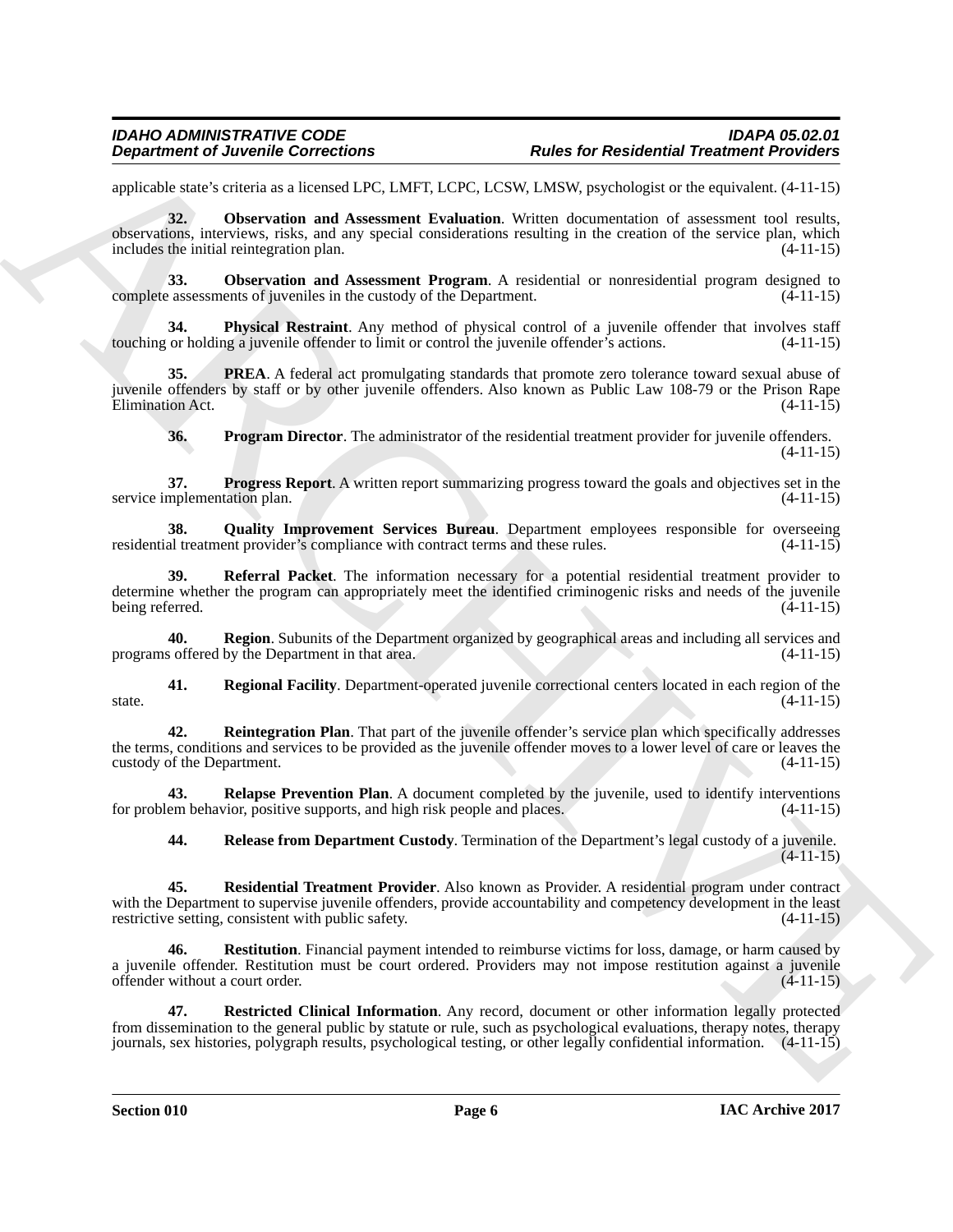<span id="page-6-0"></span>**48. Room Confinement**. Instances in which juvenile offenders are confined in the room in which they leep, rather than being confined in an isolation room. (4-11-15) usually sleep, rather than being confined in an isolation room.

<span id="page-6-1"></span>**49. Separation or Isolation**. Any instance when juvenile offenders are confined alone for over fifteen (15) minutes in a room other than the room in which they usually sleep. (4-11-15)

<span id="page-6-3"></span><span id="page-6-2"></span>**50. Service Implementation Plan**. A written document produced and regularly updated by a residential treatment provider with input from the community treatment team. This plan describes interventions and objectives to address the service plan goals including the areas of community protection, accountability, and competency development. (4-11-15)

**Equivalent of Decomposition** (**a Example 16 Consider the Constraint Constraint Constraint Constraint Constraint Constraint Constraint Constraint Constraint Constraint Constraint Constraint Constraint Constraint Const 51. Service Plan**. A written document produced during the observation and assessment period following commitment to the Department that defines the juvenile offender's criminogenic needs and risks, strengths, goals, and recommendations for family and reintegration services. The service plan addresses the relevant needs and services for each juvenile offender in areas such as mental health, medical, education, substance abuse, and social  $s$ kills. (4-11-15)

<span id="page-6-4"></span>**52. Sexual Abuse**. Includes any type of contact which is sexual in nature and directed toward a juvenile offender by staff or by juvenile offenders as well as sexual harassment which includes repeated and unwelcomed sexual advances, comments, gestures, voyeurism, implied threats, and coercion. (4-11-15)

<span id="page-6-5"></span>**53. Staffings**. Regularly scheduled meetings of the community and facility treatment team members to review progress on treatment goals and objectives identified in each juvenile offender's service implementation plan.  $(4-11-15)$ 

<span id="page-6-6"></span>**54.** Subcontractor. A person or business which has contracted with the residential treatment provider sion of some portion of work or services.  $(4-11-15)$ for provision of some portion of work or services.

<span id="page-6-7"></span>**55. Suicide Risk Assessment**. An evaluation performed by a mental health professional to determine the level of immediate risk of a juvenile offender attempting suicide, and to apply this information in developing a safety plan for the invenile offender. (4-11-15) safety plan for the juvenile offender.

<span id="page-6-8"></span>**Suicide Risk Screening**. An evaluation that is used to quickly determine, based upon known history and current behavior, whether a juvenile offender presents any identifiable risk of immediate suicidal behavior, and to call in a mental health professional to complete a suicide risk assessment. (4-11-15)

<span id="page-6-9"></span>**57. Superintendent**. The person who has responsibility and oversight of a regional facility and over n of the state where the regional facility is located. (4-11-15) the region of the state where the regional facility is located.

<span id="page-6-10"></span>**58. Transfer**. Any movement of a juvenile offender in the custody of the Department from one (1) al treatment provider to another without a release from Department custody. (4-11-15) residential treatment provider to another without a release from Department custody.

<span id="page-6-11"></span>**59. Treatment**. Any program of planned services developed to meet risks and needs of juvenile offenders and their families, as identified in an assessment, and as related to activities designed to teach alternate behaviors and to support change in the beliefs that drive those behaviors. Treatment as referenced in this context also includes the maintenance of conditions that keep juvenile offenders, staff and the community safe. (4includes the maintenance of conditions that keep juvenile offenders, staff and the community safe.

<span id="page-6-12"></span>**Variance**. The means of complying with the intent and purpose of a residential treatment provider rule in a manner other than that specifically prescribed in the rule. (4-11-15)

<span id="page-6-13"></span>**61. Vocational Services**. Any service provided related to assessment, education, guidance or training in the area of work or basic living skills. (4-11-15)

<span id="page-6-14"></span>**62. Volunteer**. A person from the community who freely chooses to do or provide both direct or indirect services to juvenile offenders or staff at a facility or juvenile correctional center. This person is not compelled to do so and is not compensated for the services. (4-11-15) to do so and is not compensated for the services.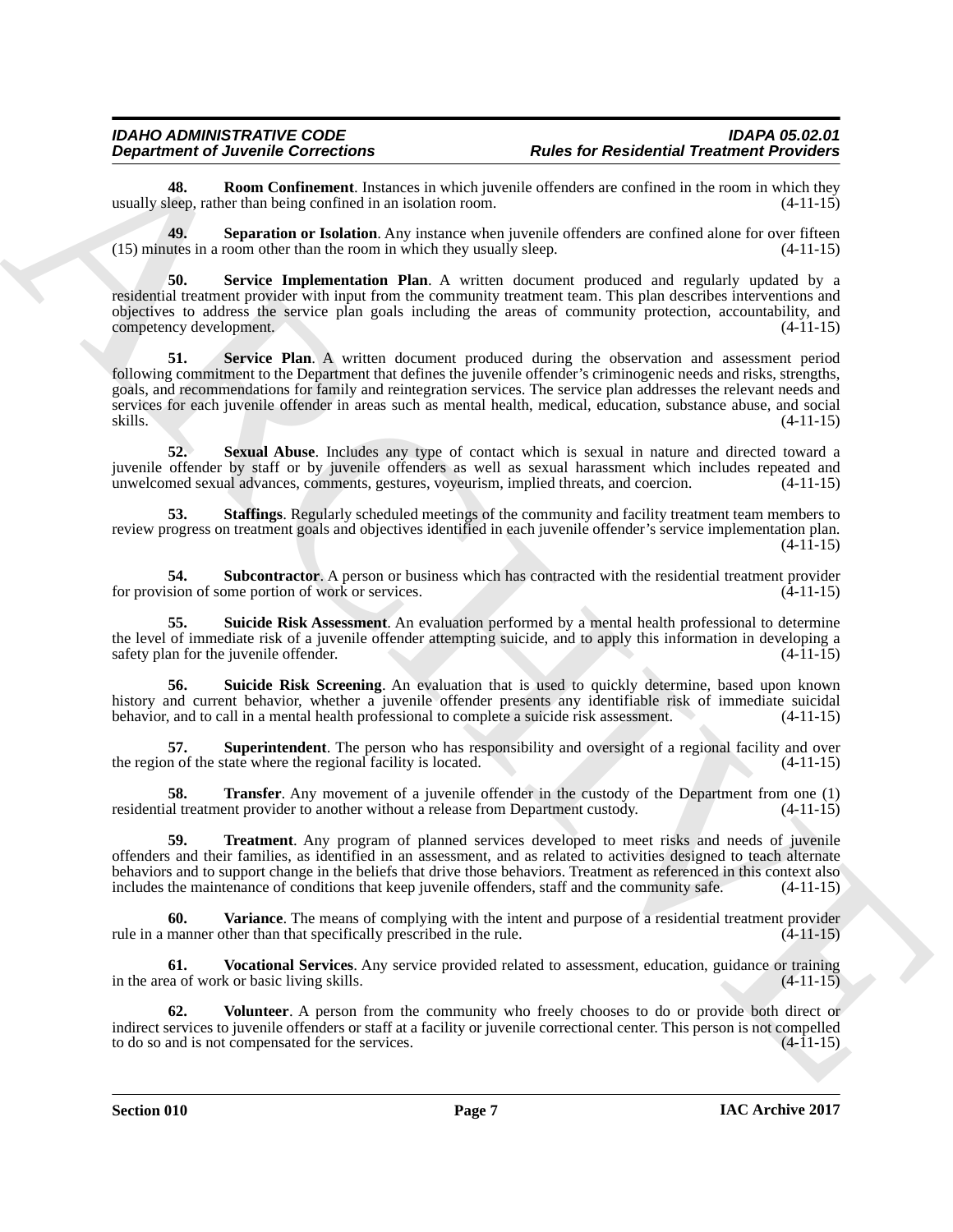#### <span id="page-7-11"></span><span id="page-7-10"></span><span id="page-7-0"></span>**011. -- 099. (RESERVED)**

#### <span id="page-7-12"></span><span id="page-7-1"></span>**100. INITIATION OF SERVICES.**

#### <span id="page-7-13"></span><span id="page-7-2"></span>**101. WAIVER AND VARIANCE.**

#### <span id="page-7-6"></span><span id="page-7-3"></span>**102. APPLICABILITY.**

#### <span id="page-7-4"></span>**103. -- 199. (RESERVED)**

#### <span id="page-7-9"></span><span id="page-7-8"></span><span id="page-7-7"></span><span id="page-7-5"></span>**200. AUTHORITY TO INSPECT.**

|                               | <b>Department of Juvenile Corrections</b>                                                             | <b>Rules for Residential Treatment Providers</b>                                                                                                                                                                                                                                                                                                                                                                                                                                                                                                                                            |  |
|-------------------------------|-------------------------------------------------------------------------------------------------------|---------------------------------------------------------------------------------------------------------------------------------------------------------------------------------------------------------------------------------------------------------------------------------------------------------------------------------------------------------------------------------------------------------------------------------------------------------------------------------------------------------------------------------------------------------------------------------------------|--|
| 63.                           | residential treatment provider and a written decision issued by the Department.                       | Waiver. The non-application of one (1) or more of these rules based upon a request by the<br>$(4-11-15)$                                                                                                                                                                                                                                                                                                                                                                                                                                                                                    |  |
| 64.                           | the purpose of reimbursing victims of juvenile offender's delinquent behavior.                        | Work Program. A public service work project which employs juveniles at a reasonable wage for<br>$(4-11-15)$                                                                                                                                                                                                                                                                                                                                                                                                                                                                                 |  |
| $011. - 099.$                 | (RESERVED)                                                                                            |                                                                                                                                                                                                                                                                                                                                                                                                                                                                                                                                                                                             |  |
| <b>100.</b>                   | <b>INITIATION OF SERVICES.</b><br>through 20-547, Idaho Code).                                        | Juveniles are committed to the Department under the provisions of the Juvenile Corrections Act (Sections 20-501<br>$(4-11-15)$                                                                                                                                                                                                                                                                                                                                                                                                                                                              |  |
| 101.                          | <b>WAIVER AND VARIANCE.</b><br>Department and must be attached as a formal amendment to the contract. | Minimum program standards established herein shall apply to all services provided by the residential treatment<br>provider. A waiver and variance from the standards stated in these rules must receive prior written approval from the<br>$(4-11-15)$                                                                                                                                                                                                                                                                                                                                      |  |
| 102.                          | <b>APPLICABILITY.</b><br>Supported Living Providers," as applicable.                                  | This chapter applies to all residential treatment providers that coordinate needed treatment services identified in<br>individual service implementation plans. Resident treatment providers must also abide by IDAPA 05.02.02, "Rules<br>for Staff Secure Providers"; IDAPA 05.02.03, "Rules for Reintegration Providers"; or IDAPA 05.02.04, "Rules for<br>$(4-11-15)$                                                                                                                                                                                                                    |  |
| $103. - 199.$                 | (RESERVED)                                                                                            |                                                                                                                                                                                                                                                                                                                                                                                                                                                                                                                                                                                             |  |
| 200.                          | <b>AUTHORITY TO INSPECT.</b>                                                                          |                                                                                                                                                                                                                                                                                                                                                                                                                                                                                                                                                                                             |  |
| 01.                           |                                                                                                       | Inspections. The Department shall have the authority to conduct reviews of programs, program<br>operations, and facilities to ensure the residential treatment provider's compliance with these rules. The residential<br>treatment provider shall cooperate with the Department's review, and must provide access to the program or facility<br>and all juvenile records for juveniles in Department custody, as deemed necessary by the Department. However, in<br>order to more fully assess the operation of the program, aggregate data and information for all juveniles must be made |  |
| available.                    |                                                                                                       | $(4-11-15)$                                                                                                                                                                                                                                                                                                                                                                                                                                                                                                                                                                                 |  |
| 02.<br>following information: |                                                                                                       | <b>Quarterly Reports.</b> In order to assist the Department in monitoring contract programs for key<br>areas of operational performance, each residential treatment provider will be required to submit a quarterly report to<br>the Department's Quality Improvement Services Bureau. These reports may be submitted by facsimile, mail, or<br>electronically within thirty $(30)$ calendar days of the end of each quarter. The reports must include, at a minimum, the<br>$(4-11-15)$                                                                                                    |  |
| a.                            | All staff turnover during the quarter;                                                                | $(4-11-15)$                                                                                                                                                                                                                                                                                                                                                                                                                                                                                                                                                                                 |  |
| b.                            | Number of reportable incidents of the type listed below:                                              | $(4-11-15)$                                                                                                                                                                                                                                                                                                                                                                                                                                                                                                                                                                                 |  |
| $i$ .                         | Assaults against juvenile offenders;                                                                  | $(4-11-15)$                                                                                                                                                                                                                                                                                                                                                                                                                                                                                                                                                                                 |  |
| ii.                           | Assaults against staff;                                                                               | $(4-11-15)$                                                                                                                                                                                                                                                                                                                                                                                                                                                                                                                                                                                 |  |
| iii.                          | Behavioral and psychiatric emergencies;                                                               | $(4-11-15)$                                                                                                                                                                                                                                                                                                                                                                                                                                                                                                                                                                                 |  |
| iv.                           | Contraband;                                                                                           | $(4-11-15)$                                                                                                                                                                                                                                                                                                                                                                                                                                                                                                                                                                                 |  |
| V.                            | Escapes;                                                                                              | $(4-11-15)$                                                                                                                                                                                                                                                                                                                                                                                                                                                                                                                                                                                 |  |
| vi.                           | Visitation restrictions due to juvenile offender behavior;                                            | $(4-11-15)$                                                                                                                                                                                                                                                                                                                                                                                                                                                                                                                                                                                 |  |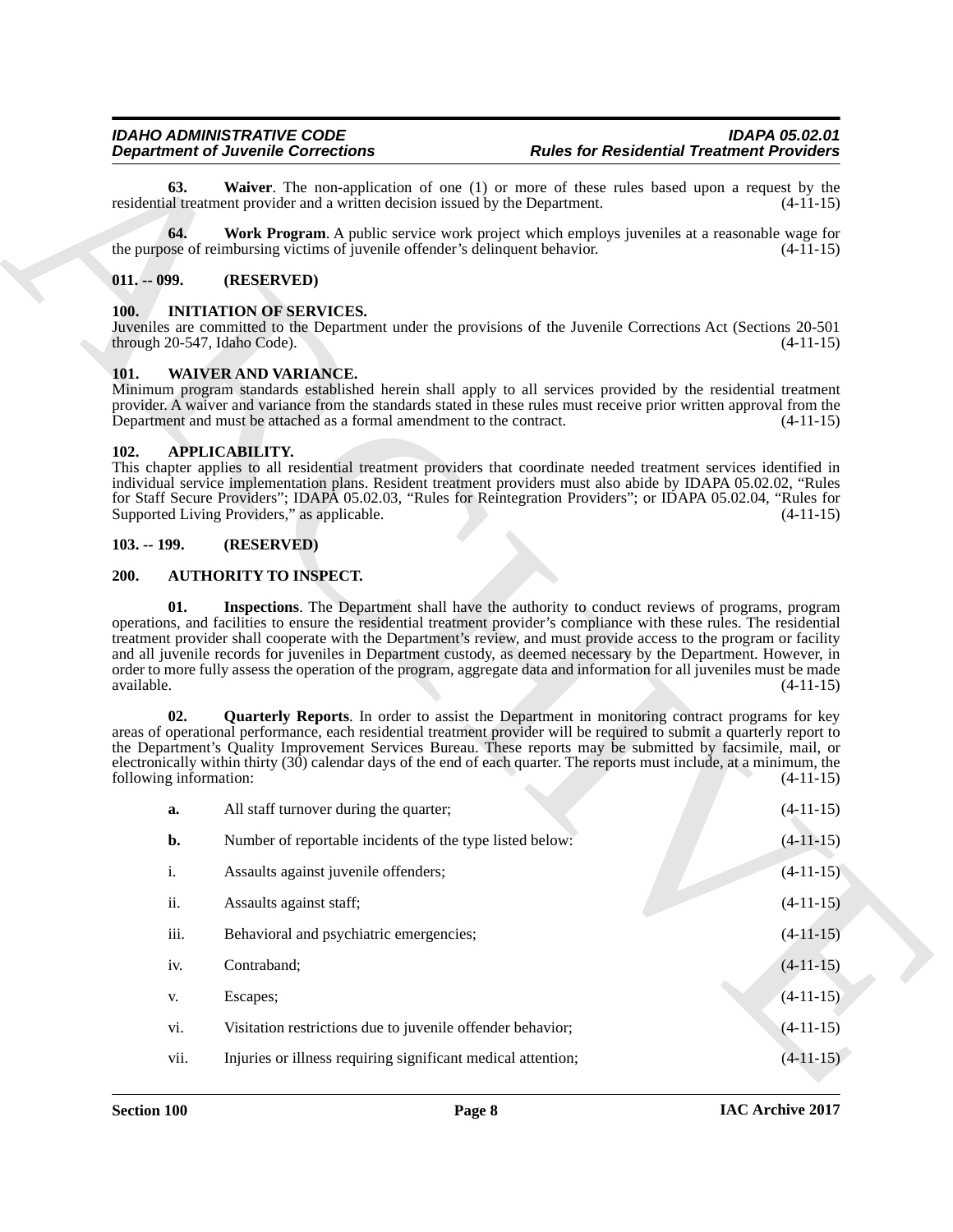<span id="page-8-5"></span><span id="page-8-3"></span>

|                                     | <b>Department of Juvenile Corrections</b>                                                                                                                                                                                                                                                                                                                                                                                                                                                                                  | <b>Rules for Residential Treatment Providers</b>                                                            |             |
|-------------------------------------|----------------------------------------------------------------------------------------------------------------------------------------------------------------------------------------------------------------------------------------------------------------------------------------------------------------------------------------------------------------------------------------------------------------------------------------------------------------------------------------------------------------------------|-------------------------------------------------------------------------------------------------------------|-------------|
| viii.                               | Restraints;                                                                                                                                                                                                                                                                                                                                                                                                                                                                                                                |                                                                                                             | $(4-11-15)$ |
| ix.                                 | Separation or isolation;                                                                                                                                                                                                                                                                                                                                                                                                                                                                                                   |                                                                                                             | $(4-11-15)$ |
| X.                                  | Sexual abuse; and                                                                                                                                                                                                                                                                                                                                                                                                                                                                                                          |                                                                                                             | $(4-11-15)$ |
| xi.                                 | Self-harm and suicide behavior.                                                                                                                                                                                                                                                                                                                                                                                                                                                                                            |                                                                                                             | $(4-11-15)$ |
| c.                                  | Number of hours and topics included in staff training for the quarter;                                                                                                                                                                                                                                                                                                                                                                                                                                                     |                                                                                                             | $(4-11-15)$ |
| d.                                  | Community services hours;                                                                                                                                                                                                                                                                                                                                                                                                                                                                                                  |                                                                                                             | $(4-11-15)$ |
| e.                                  | GED/HSE or high school diplomas awarded; and                                                                                                                                                                                                                                                                                                                                                                                                                                                                               |                                                                                                             | $(4-11-15)$ |
| f.                                  |                                                                                                                                                                                                                                                                                                                                                                                                                                                                                                                            | A copy of juvenile offender grievances and resolutions according to Section 232 of these rules.             | $(4-11-15)$ |
| 03.                                 | soon as possible, but no later than thirty (30) calendar days, before there is a change in the name of the organization,<br>type of service, characteristics of juveniles being served, changes in the licensed capacity of the program, closure of<br>the program, changes in ownership or in the organizational structure.                                                                                                                                                                                               | Notification of Program Changes. Residential treatment providers must notify the Department as              | $(4-11-15)$ |
| 04.                                 | situation in which the residential treatment provider may be closed temporarily, the residential treatment provider will<br>immediately notify the regional juvenile correctional center in its respective region.                                                                                                                                                                                                                                                                                                         | <b>Emergency Closure of Program.</b> In the event of a natural disaster, fire, flood, or other emergency    | $(4-11-15)$ |
| 05.                                 | Department's custody, the residential treatment provider must immediately notify the regional facility, juvenile<br>offender's parent or guardian, and law enforcement. Other notifications will be coordinated between the residential<br>treatment provider and the Department.                                                                                                                                                                                                                                          | <b>Notification of Death of a Juvenile Offender</b> . In the event of the death of a juvenile who is in the | $(4-11-15)$ |
| 06.                                 | any and all incidents of the type normally requiring immediate notice to the Department, as identified in Subsection<br>241.01, that occur in their program or facility regardless of whether or not the juveniles involved are in the<br>Department's custody. Any such reports regarding juveniles not in Department custody must include the type and<br>scope of the incident without any information identifying the juvenile, and must be made available to the<br>Department's Quality Improvement Services Bureau. | Additional Incident Reporting. The residential treatment provider must report to the Department             | $(4-11-15)$ |
| a.<br>transports <i>juveniles</i> . | misconduct relating to juvenile care and that result in any type of suspension or termination of employment,<br>revocation or suspension of a professional license, or revocation or suspension of driver's license of any staff who                                                                                                                                                                                                                                                                                       | The residential treatment provider must report to the Department any and all incidents of staff             | $(4-11-15)$ |
| b.                                  | charges filed with the appropriate authorities. Each such incident must be reported to the juvenile offender's juvenile<br>services coordinator as an incident report according to Subsection 241.01 of these rules.                                                                                                                                                                                                                                                                                                       | All instances of battery committed on staff must be documented and, whenever appropriate,                   | $(4-11-15)$ |
| 07.                                 | safety, security, or order of a program are at risk, more frequent and more detailed reporting will be required by the<br>Quality Improvement Services Bureau. The Department has a responsibility at all times to monitor the overall safety,<br>security, and order of a program for the protection and well-being of the juvenile offenders.                                                                                                                                                                            | <b>Additional Reporting Requirements.</b> In situations where the Department has determined that the        | $(4-11-15)$ |
| 201.                                | COMPREHENSIVE AND CURRENT PROGRAM DESCRIPTION.                                                                                                                                                                                                                                                                                                                                                                                                                                                                             |                                                                                                             |             |
|                                     | Program Description. Residential treatment providers must provide, and keep current with the                                                                                                                                                                                                                                                                                                                                                                                                                               |                                                                                                             |             |

#### <span id="page-8-7"></span><span id="page-8-6"></span><span id="page-8-4"></span><span id="page-8-2"></span><span id="page-8-1"></span><span id="page-8-0"></span>**201. COMPREHENSIVE AND CURRENT PROGRAM DESCRIPTION.**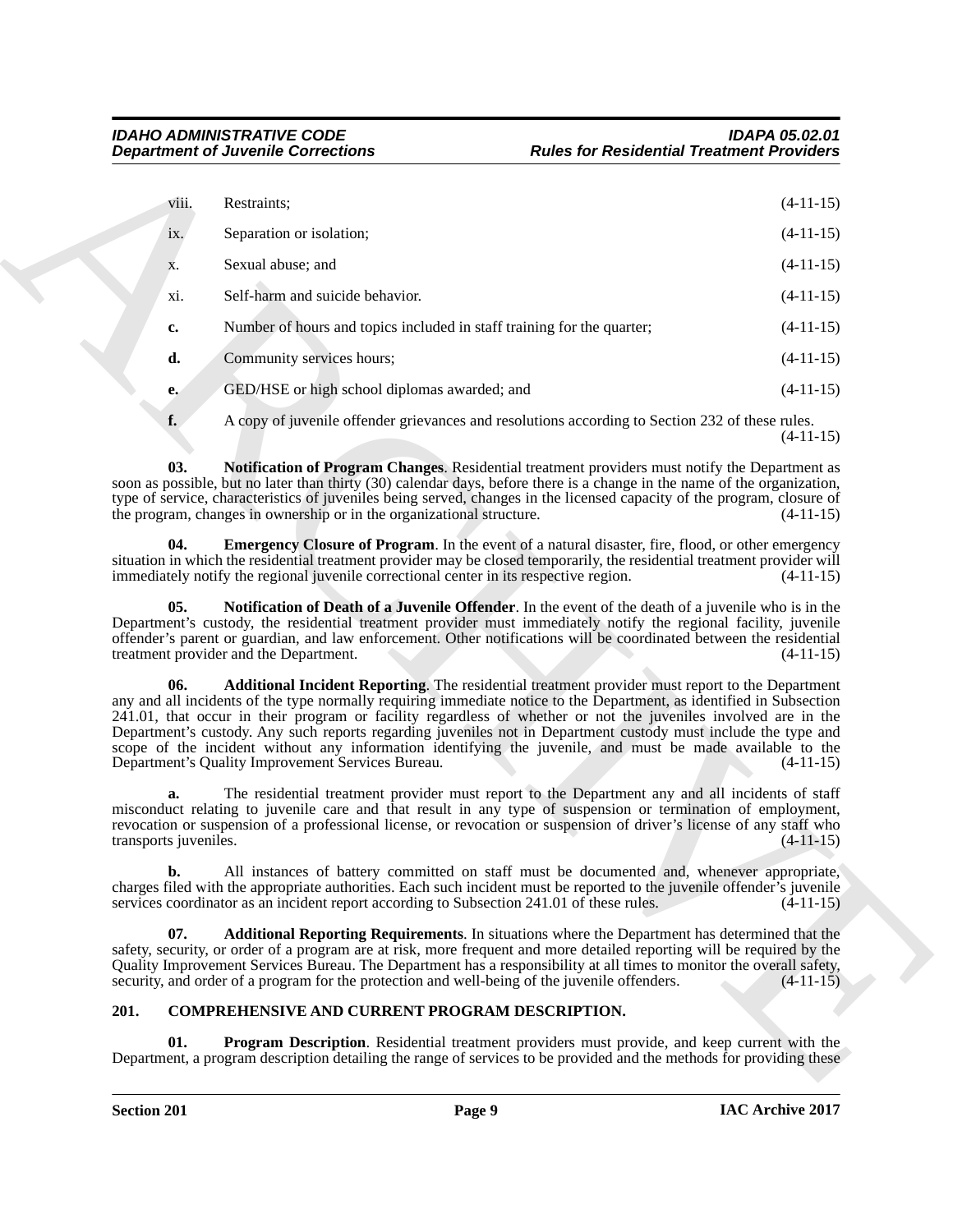#### <span id="page-9-5"></span><span id="page-9-4"></span><span id="page-9-3"></span><span id="page-9-2"></span><span id="page-9-1"></span>*IDAHO ADMINISTRATIVE CODE IDAPA 05.02.01* **Rules for Residential Treatment Providers**

<span id="page-9-0"></span>

|                | <b>Department of Juvenile Corrections</b>                                                                                                                                                                                                                                                                                                                                                                                                                                                                                                                       | <b>Rules for Residential Treatment Providers</b> |
|----------------|-----------------------------------------------------------------------------------------------------------------------------------------------------------------------------------------------------------------------------------------------------------------------------------------------------------------------------------------------------------------------------------------------------------------------------------------------------------------------------------------------------------------------------------------------------------------|--------------------------------------------------|
| services.      |                                                                                                                                                                                                                                                                                                                                                                                                                                                                                                                                                                 | $(4-11-15)$                                      |
| 02.            | <b>Minimum Requirements.</b> At a minimum, the program description must include:                                                                                                                                                                                                                                                                                                                                                                                                                                                                                | $(4-11-15)$                                      |
| a.             | Target population and specific admission criteria;                                                                                                                                                                                                                                                                                                                                                                                                                                                                                                              | $(4-11-15)$                                      |
| b.             | Primary and secondary treatment modalities;                                                                                                                                                                                                                                                                                                                                                                                                                                                                                                                     | $(4-11-15)$                                      |
| c.             | Outline of daily schedules for juvenile offenders and staff;                                                                                                                                                                                                                                                                                                                                                                                                                                                                                                    | $(4-11-15)$                                      |
| d.             | Full description of educational services provided;                                                                                                                                                                                                                                                                                                                                                                                                                                                                                                              | $(4-11-15)$                                      |
| e.             | Description of emergency and routine medical and mental health services, including psychotropic<br>medication monitoring, unless this population is specifically excluded from admission to the program;                                                                                                                                                                                                                                                                                                                                                        | $(4-11-15)$                                      |
|                | Description of religious services, recreation services, and other specialized services provided as<br>indicated by the needs of the identified target population;                                                                                                                                                                                                                                                                                                                                                                                               | $(4-11-15)$                                      |
|                | Written criteria for successful completion of the program and written criteria for termination from<br>the program prior to completion;                                                                                                                                                                                                                                                                                                                                                                                                                         | $(4-11-15)$                                      |
|                | A thorough description of all services offered as a part of the program, including a description of<br>the frequency of service delivery;                                                                                                                                                                                                                                                                                                                                                                                                                       | $(4-11-15)$                                      |
|                | A detailed description of each individual treatment intervention, such as treatment group, psycho-<br>educational group, cognitive restructuring group, and peer group including:                                                                                                                                                                                                                                                                                                                                                                               | $(4-11-15)$                                      |
| $\mathbf{i}$ . | The overall goals of the treatment intervention or service area;                                                                                                                                                                                                                                                                                                                                                                                                                                                                                                | $(4-11-15)$                                      |
| ii.<br>area;   | The average length, total length, and number of sessions in the treatment intervention or service                                                                                                                                                                                                                                                                                                                                                                                                                                                               | $(4-11-15)$                                      |
| iii.           | The facilitator education and training requirements; and                                                                                                                                                                                                                                                                                                                                                                                                                                                                                                        | $(4-11-15)$                                      |
| iv.            | The specific curriculum used in the treatment intervention or service area.                                                                                                                                                                                                                                                                                                                                                                                                                                                                                     | $(4-11-15)$                                      |
| j.             | A detailed description of the behavior management component of the program.                                                                                                                                                                                                                                                                                                                                                                                                                                                                                     | $(4-11-15)$                                      |
| 202.           | DISPOSITION OF REFERRALS FROM THE DEPARTMENT.<br>A juvenile offender's admission into the program shall be based on an assessment of the juvenile offender's strengths,<br>risks, needs, and on the anticipated ability of the program to reasonably address those issues. Residential treatment<br>providers must ensure that the juvenile offender and parent or guardian are provided an opportunity to participate in<br>the admission process and related decisions.                                                                                       | $(4-11-15)$                                      |
| 01.            | <b>Accepting Referral.</b> Upon receipt of a complete referral packet from the Department, the<br>residential treatment provider has four (4) business days in which to decide whether to accept or decline the referral.<br>Upon acceptance, the Referral Acceptance/Denial Form must be completed and signed. By accepting the referral, the<br>residential treatment provider agrees to address the identified treatment goals and the anticipated length of stay. Once<br>the acceptance has occurred, the juvenile offender's transportation will be made. | $(4-11-15)$                                      |
| 02.            | <b>Declining Referral</b> . Residential treatment providers must not, without just cause, deny admission<br>to any juvenile offender who meets the specific admission criteria set forth in the provider's program description. If a<br>residential treatment provider denies a referral, the specific reason for denial must be documented on the<br>Department's Referral Acceptance/Denial Form and the form returned to the regional referral coordinator. The<br>residential treatment provider must then destroy the referral packet.                     | $(4-11-15)$                                      |
| 03.            | <b>Change in Admission Criteria.</b> Any change in the residential treatment provider's admission                                                                                                                                                                                                                                                                                                                                                                                                                                                               |                                                  |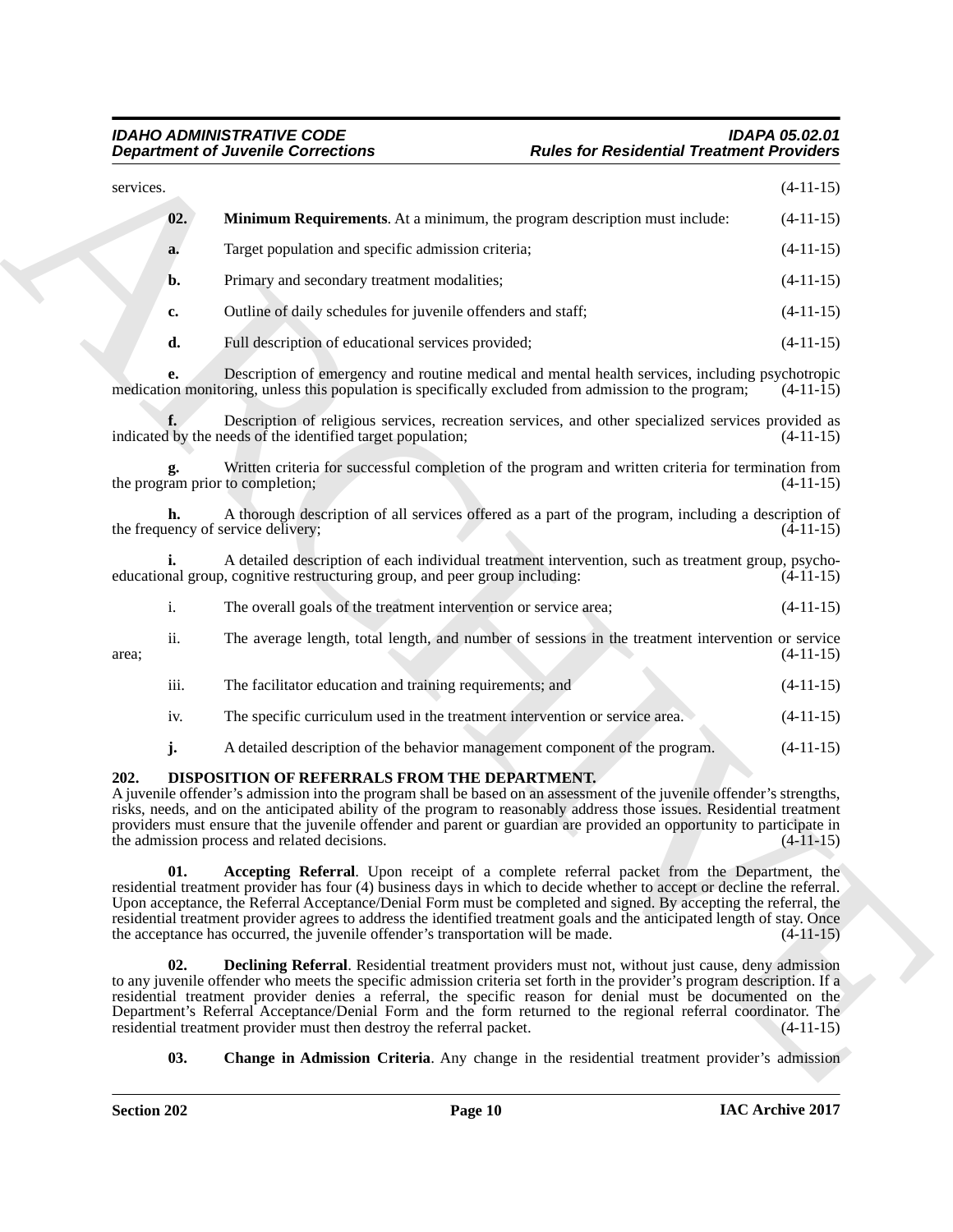#### <span id="page-10-8"></span><span id="page-10-7"></span><span id="page-10-6"></span><span id="page-10-5"></span><span id="page-10-4"></span><span id="page-10-3"></span><span id="page-10-2"></span><span id="page-10-1"></span><span id="page-10-0"></span>**203. SAFETY AND MAINTENANCE OF BUILDINGS AND GROUNDS.**

|                     | <b>Department of Juvenile Corrections</b>                                              | <b>Rules for Residential Treatment Providers</b>                                                                                                                                                                                                                                                                                                    |             |
|---------------------|----------------------------------------------------------------------------------------|-----------------------------------------------------------------------------------------------------------------------------------------------------------------------------------------------------------------------------------------------------------------------------------------------------------------------------------------------------|-------------|
|                     | Department. Temporary exceptions are covered under Section 101 of these rules.         | criteria must be reflected in the provider's admission policy and requires a written amendment to the contract with the                                                                                                                                                                                                                             | $(4-11-15)$ |
| 04.                 | continue to receive payment is forty-eight (48) consecutive hours.                     | Reservation of Program Slots. When a program slot is to be reserved, the Department shall<br>contact the residential treatment provider and request that the slot be reserved. Unless the Department gives specific<br>approval, the maximum time for which a program slot may be reserved and the residential treatment provider                   | $(4-11-15)$ |
| 203.                | SAFETY AND MAINTENANCE OF BUILDINGS AND GROUNDS.                                       |                                                                                                                                                                                                                                                                                                                                                     |             |
| 01.                 | compliance must be made available to the Department.                                   | Compliance with State and Local Codes and Ordinances. The residential treatment provider<br>must maintain compliance with all state and local building, life safety, and zoning requirements. Documentation of                                                                                                                                      | $(4-11-15)$ |
| 02.<br>regulations. |                                                                                        | Accessibility. The program buildings, parking lots and other structures must provide access as<br>required by the Americans with Disabilities Act, as amended, and other applicable federal and state laws and                                                                                                                                      | $(4-11-15)$ |
| 03.                 | ongoing maintenance of its building and grounds.                                       | Maintenance. The residential treatment provider must ensure that all structures are maintained, are<br>in good repair, and are free from hazards to health and safety. The grounds must also be maintained and must be free<br>from any hazard to health and safety. The residential treatment provider must have a written plan for preventive and | $(4-11-15)$ |
| 04.                 | residents from any harm, including sexual abuse.                                       | <b>Construction Considerations.</b> When designing or acquiring any new program or facility and in<br>planning any substantial expansion or modification of existing facilities, the residential treatment provider shall<br>consider the effect of the design, acquisition, expansion, or modification upon the provider's ability to protect      | $(4-11-15)$ |
| 05.                 | copies of the inspections kept on file for review by the Department, to identify:      | Program Safety. Each residential treatment provider must have a designated staff member who is<br>responsible for the safety of the program. This individual must conduct monthly inspections of the program, with                                                                                                                                  | $(4-11-15)$ |
| a.                  | Fire safety;                                                                           |                                                                                                                                                                                                                                                                                                                                                     | $(4-11-15)$ |
| b.                  | Existing hazards;                                                                      |                                                                                                                                                                                                                                                                                                                                                     | $(4-11-15)$ |
| c.                  | Potential hazards; and                                                                 |                                                                                                                                                                                                                                                                                                                                                     | $(4-11-15)$ |
| d.                  | The corrective action that should be taken to address these hazards.                   |                                                                                                                                                                                                                                                                                                                                                     | $(4-11-15)$ |
| 06.                 | emergency procedure manual which must include, at a minimum, procedures pertaining to: | <b>Emergency Procedures</b> . The residential treatment provider will utilize and maintain a current                                                                                                                                                                                                                                                | $(4-11-15)$ |
| a.                  | Fire safety and escape;                                                                |                                                                                                                                                                                                                                                                                                                                                     | $(4-11-15)$ |
| b.                  | Emergency medical care;                                                                |                                                                                                                                                                                                                                                                                                                                                     | $(4-11-15)$ |
| c.                  | Notification and filing charges on escape;                                             |                                                                                                                                                                                                                                                                                                                                                     | $(4-11-15)$ |
| d.                  | Incidents of violence within the program;                                              |                                                                                                                                                                                                                                                                                                                                                     | $(4-11-15)$ |
| <b>e.</b>           | Suicide prevention;                                                                    |                                                                                                                                                                                                                                                                                                                                                     | $(4-11-15)$ |
| f.                  | Child abuse reporting; and                                                             |                                                                                                                                                                                                                                                                                                                                                     | $(4-11-15)$ |
|                     |                                                                                        |                                                                                                                                                                                                                                                                                                                                                     |             |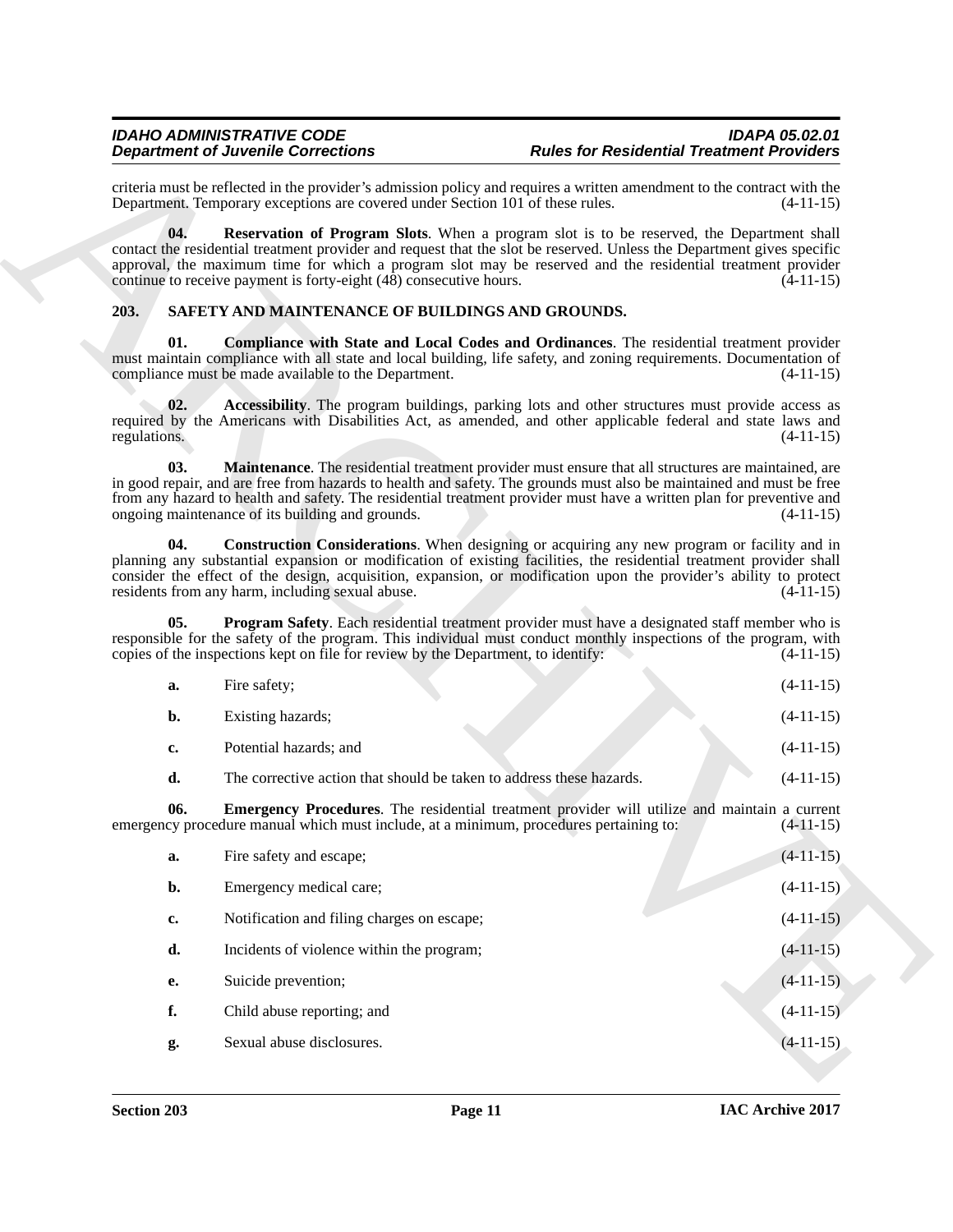#### <span id="page-11-14"></span><span id="page-11-0"></span>**204. VEHICLES.**

<span id="page-11-16"></span>**01. Condition**. Vehicles used to transport juveniles must be mechanically sound, in good repair, and meet the Department's requirements for insurance coverage. (4-11-15)

<span id="page-11-15"></span>**02. Compliance with Applicable Laws**. All vehicles must possess current state licenses and must comply with all applicable state laws. When in use, all vehicles must carry a standard first aid kit and a fire extinguisher. (4-11-15) extinguisher. (4-11-15)

<span id="page-11-17"></span>**03. Maintenance and Equipment Checklist**. The residential treatment provider must have a vehicle maintenance and equipment checklist, which must include a listing of all critical operating systems and equipment inspections, the date of the last inspection, and the type of service or action taken. All repairs required to critical operating systems, such as brakes and headlights, must be made immediately. All worn or missing critical equipment must be replaced immediately, such as tires, jacks, and seat belts. (4-11-15)

#### <span id="page-11-10"></span><span id="page-11-1"></span>**205. TRANSPORTATION.**

<span id="page-11-13"></span>**01. Transportation for Service Plan**. It shall be the responsibility of the residential treatment provider to provide all transportation associated with the juvenile offender's service implementation plan. The family may be relied upon to provide transportation for passes and some other community contacts as long as this does not present any undue risk or burden to the juvenile offender, family, or community.  $(4-11-15)$ any undue risk or burden to the juvenile offender, family, or community.

<span id="page-11-12"></span>**02. Transportation for Court Proceedings**. It is the provider's responsibility to immediately notify the juvenile offender's juvenile services coordinator of court dates and appearances. Arrangements for transportation related to court appearances, as well as related to transfer or release of juvenile offenders from Department custody, must be made between the residential treatment provider and the juvenile services coordinator. (4-11-15 must be made between the residential treatment provider and the juvenile services coordinator.

<span id="page-11-11"></span>**Transport in Personal Vehicles**. Juveniles in the custody of the Department will not be transported in personal provider employee vehicles unless an emergency situation exists and is substantiated by documentation.

 $(3-25-16)$ 

#### <span id="page-11-8"></span><span id="page-11-7"></span><span id="page-11-2"></span>**206. DRIVERS.**

**Department of Juvenile Conventions**<br> **Route for Residential Treatment Providers**<br> **PALATELATIVE CONVENTIFIED CONVENTIFIED CONVENTIFIED CONVENTIFIED CONVENTIFIED CONVENTIFIED CONVENTIFIED CONVENTIFIED CONVENTIFIED CONVENT 01. Juvenile Transport**. All drivers of vehicles transporting a juvenile offender must possess a valid driver's license from the applicable state and the proper licenses required by state law for the type of motor vehicle operated. All such operators' driving records must be checked through the Department of Motor Vehicles for the preceding three (3) years and annually after date of hire. During that time, the operator must not have had any felony traffic convictions or withheld judgments. Any incidents of suspended licenses during that time must be specifically reviewed by the residential treatment provider. Personnel files must contain evidence of training to transport a<br>invenile offender as well as other appropriate documentation. (4-11-15) juvenile offender as well as other appropriate documentation.

<span id="page-11-9"></span>**02. Parent or Guardian Transport**. When parents or guardians are allowed to transport a juvenile offender for any reason, it is the responsibility of the residential treatment provider to ensure that the individual possesses a current and valid driver's license and insurance coverage. (4-11-15) possesses a current and valid driver's license and insurance coverage.

#### <span id="page-11-3"></span>**207. -- 209. (RESERVED)**

#### <span id="page-11-5"></span><span id="page-11-4"></span>**210. ADMINISTRATIVE RECORDS.**

<span id="page-11-6"></span>**01. Documentation Retention**. The residential treatment provider must document and retain tration of all information related to the following items: (4-11-15) documentation of all information related to the following items:

**a.** Program consultation provided, such as technical assistance on program design and implementation; (4-11-15)

**b.** Training provided to staff;  $(4-11-15)$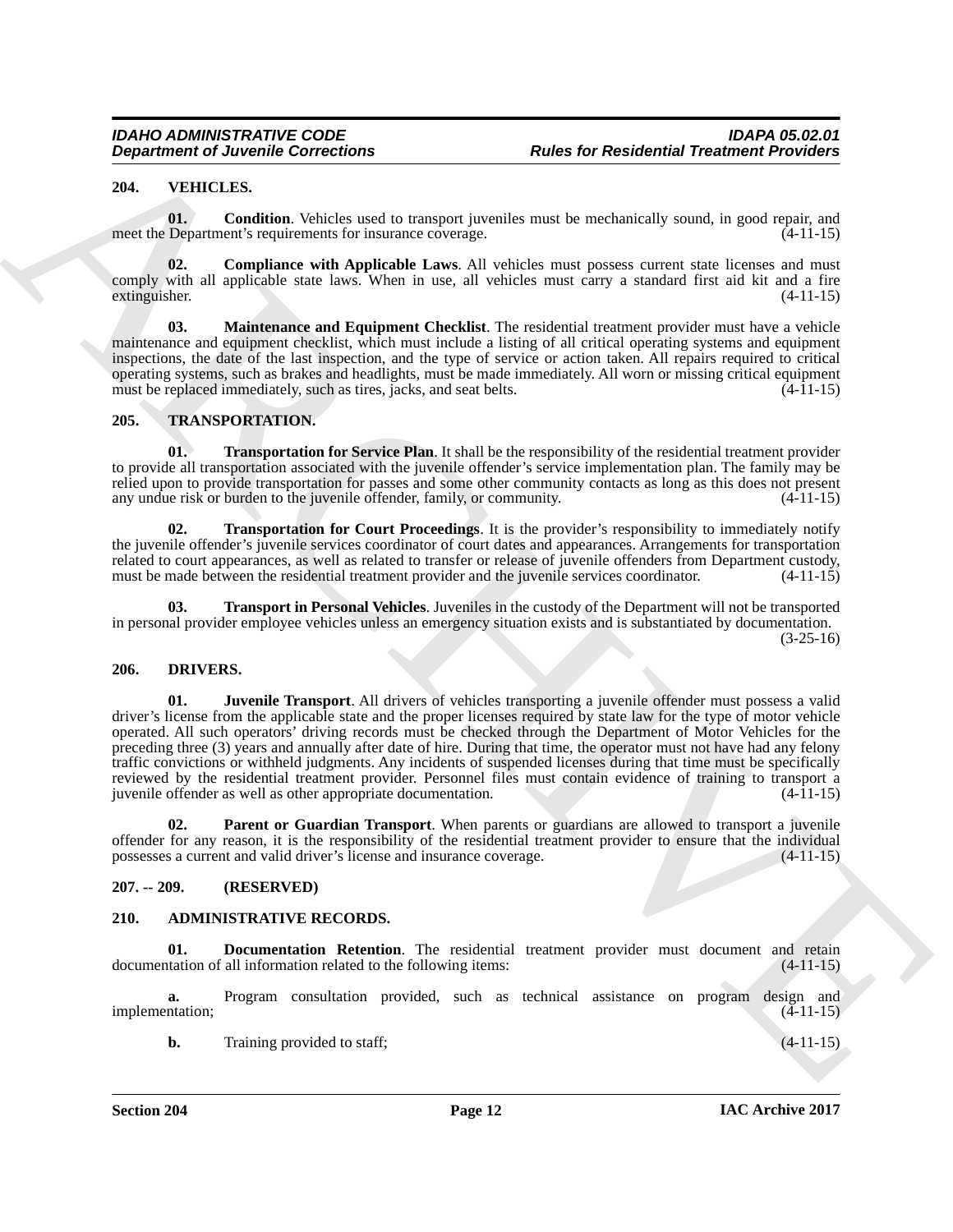|                             | <b>Department of Juvenile Corrections</b>                                                                                                                                                                                                                                                                                                                                                                                                                                                                                                                                                                                                                                                                                                                                                                                                          | <b>Rules for Residential Treatment Providers</b> |             |
|-----------------------------|----------------------------------------------------------------------------------------------------------------------------------------------------------------------------------------------------------------------------------------------------------------------------------------------------------------------------------------------------------------------------------------------------------------------------------------------------------------------------------------------------------------------------------------------------------------------------------------------------------------------------------------------------------------------------------------------------------------------------------------------------------------------------------------------------------------------------------------------------|--------------------------------------------------|-------------|
| c.                          | All alleged instances of child abuse;                                                                                                                                                                                                                                                                                                                                                                                                                                                                                                                                                                                                                                                                                                                                                                                                              |                                                  | $(4-11-15)$ |
| d.                          | Program audits or reviews, including corrective actions required and taken;                                                                                                                                                                                                                                                                                                                                                                                                                                                                                                                                                                                                                                                                                                                                                                        |                                                  | $(4-11-15)$ |
| e.                          | Reports of sexual abuse disclosures to the applicable state licensing authority or law enforcement;                                                                                                                                                                                                                                                                                                                                                                                                                                                                                                                                                                                                                                                                                                                                                |                                                  | $(4-11-15)$ |
| f.                          | Juvenile offender and staff grievances;                                                                                                                                                                                                                                                                                                                                                                                                                                                                                                                                                                                                                                                                                                                                                                                                            |                                                  | $(4-11-15)$ |
| g.                          | Copies of all completed incident reports; and                                                                                                                                                                                                                                                                                                                                                                                                                                                                                                                                                                                                                                                                                                                                                                                                      |                                                  | $(4-11-15)$ |
| h.                          | Copies of background checks for all current employees, contractors, volunteers and interns who<br>may have contact with residents.                                                                                                                                                                                                                                                                                                                                                                                                                                                                                                                                                                                                                                                                                                                 |                                                  | $(4-11-15)$ |
| 02.                         | <b>Employee Files.</b> Employee personnel files must contain the following:                                                                                                                                                                                                                                                                                                                                                                                                                                                                                                                                                                                                                                                                                                                                                                        |                                                  | $(4-11-15)$ |
| a.                          | Minimum qualifications for the job held;                                                                                                                                                                                                                                                                                                                                                                                                                                                                                                                                                                                                                                                                                                                                                                                                           |                                                  | $(4-11-15)$ |
| b.                          | Hiring information;                                                                                                                                                                                                                                                                                                                                                                                                                                                                                                                                                                                                                                                                                                                                                                                                                                |                                                  | $(4-11-15)$ |
| c.                          | Copies of all required licenses or certificates related to the job function;                                                                                                                                                                                                                                                                                                                                                                                                                                                                                                                                                                                                                                                                                                                                                                       |                                                  | $(4-11-15)$ |
| d.<br>state law;            | Copies of academic credentials, driving record and criminal background checks, as required by                                                                                                                                                                                                                                                                                                                                                                                                                                                                                                                                                                                                                                                                                                                                                      |                                                  | $(4-11-15)$ |
| е.                          | Current training records; and                                                                                                                                                                                                                                                                                                                                                                                                                                                                                                                                                                                                                                                                                                                                                                                                                      |                                                  | $(4-11-15)$ |
|                             | Performance evaluations and copies of personnel actions, such as disciplinary action taken and<br>acknowledgements of outstanding performance.                                                                                                                                                                                                                                                                                                                                                                                                                                                                                                                                                                                                                                                                                                     |                                                  | $(4-11-15)$ |
| 211.                        | STAFF QUALIFICATIONS.                                                                                                                                                                                                                                                                                                                                                                                                                                                                                                                                                                                                                                                                                                                                                                                                                              |                                                  |             |
| 01.<br>licensing authority. | Licenses. All individuals providing services to juveniles in the custody of the Department must<br>possess all licenses or certifications for their particular position as required by statute, rule, or by the applicable state                                                                                                                                                                                                                                                                                                                                                                                                                                                                                                                                                                                                                   |                                                  | $(4-11-15)$ |
| 02.                         | Education or Experience. All individuals providing services must be qualified to do so, on the<br>basis of knowledge, skills, and abilities. In addition, certain program and professional caregivers must meet specific<br>minimum standards for education or experience. These standards shall constitute, in part, the basis for determining<br>the adequacy of program and professional services delivered under contractual agreement with the Department.                                                                                                                                                                                                                                                                                                                                                                                    |                                                  | $(4-11-15)$ |
| 03.                         | Position Descriptions. Residential treatment providers must maintain written position descriptions<br>for every job class established in the organization. In all cases, the particular job titles used by the residential<br>treatment provider to provide counseling, therapy, direct care, and supervision of juvenile offenders, as well as staff<br>supervision and management, must be specifically cross-referenced with the job titles in these rules.                                                                                                                                                                                                                                                                                                                                                                                     |                                                  | $(4-11-15)$ |
| 212.                        | POSITION DESCRIPTIONS AND QUALIFICATION CRITERIA.                                                                                                                                                                                                                                                                                                                                                                                                                                                                                                                                                                                                                                                                                                                                                                                                  |                                                  |             |
| 01.                         | Clinician, Counselor, or Therapist. An individual who conducts a comprehensive assessment of<br>the psychological, behavioral, social, or familial deficits or dysfunctions presented by the juvenile offender, then<br>establishes and implements a plan for therapeutic services. The plan must specify diagnosis and treatment of<br>problems to be addressed, an estimate of the time needed, and a schedule of the frequency and intensity of the<br>services to be provided. The individual may also provide individual, group, or family counseling. At a minimum, the<br>individual must have a master's degree and be currently licensed by the applicable state as a Licensed Professional<br>Counselor (LPC), Licensed Marriage and Family Counselor (LMFT), Licensed Master Social Worker (LMSW), or<br>certified school psychologist. |                                                  | $(4-11-15)$ |

### <span id="page-12-7"></span><span id="page-12-6"></span><span id="page-12-5"></span><span id="page-12-2"></span><span id="page-12-0"></span>**211. STAFF QUALIFICATIONS.**

### <span id="page-12-8"></span><span id="page-12-4"></span><span id="page-12-3"></span><span id="page-12-1"></span>**212. POSITION DESCRIPTIONS AND QUALIFICATION CRITERIA.**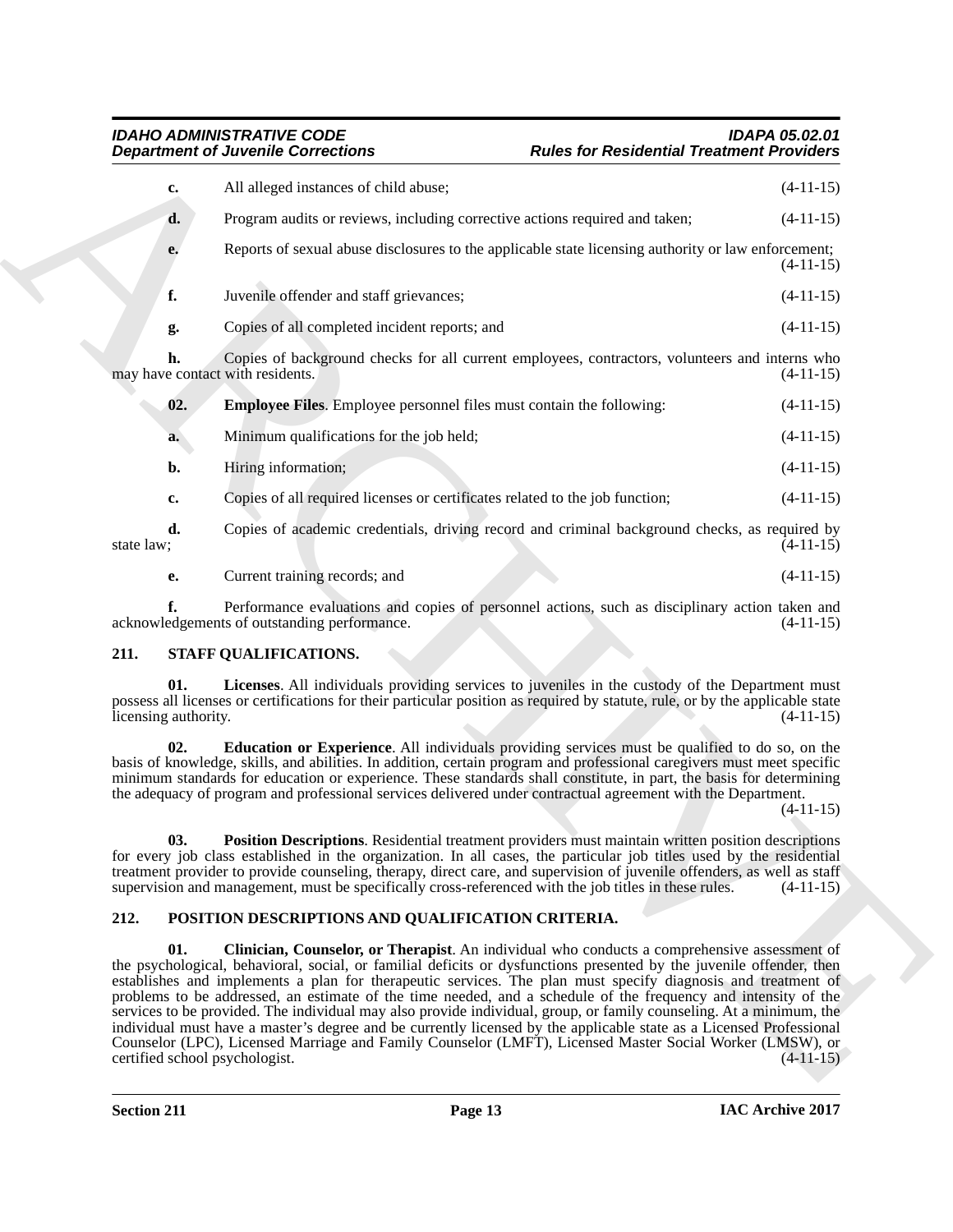<span id="page-13-4"></span>**02. Juvenile Services Coordinator or Social Worker**. An individual who is responsible for the assessment of treatment progress, and the provision and monitoring of therapeutic or rehabilitative treatment services to juvenile offenders participating in a treatment program. Individuals providing this function must possess at a minimum, a bachelor's degree from a fully accredited college or university in social work, psychology, or counseling, and must be licensed as a social worker in the applicable state. (4-11-15)

<span id="page-13-6"></span><span id="page-13-5"></span>**03. Recreational Specialist**. An individual who develops and implements an individualized and goaldirected recreational plan for a juvenile offender in connection with the overall service implementation plan. The individual providing this function must possess a bachelor's degree in recreational therapy, health and physical education, or a related field, or have a high school diploma and two (2) years related experience in providing recreational services to juvenile offenders. (4-11-15)

**Department of Juvenile Connections**<br> **Repartment of Juvenile Connections**<br> **Repartment of Newissian Connections**<br> **Representative Connections**<br> **Representative Connections (Section Connection and Connection and Connectio 04. Rehabilitation Specialist or Facility Case Manager**. An individual, under direct supervision, who assists the juvenile offender in implementing the service implementation plan, evaluates the juvenile offender, and maintains the case record with respect to all nonclinical matters. The rehabilitation specialist or facility case manager also assists in presenting the case in staffings, communicates with appropriate individuals, including community interests, regarding the juvenile offender, and prepares written communications, under supervision, including final progress reports. The rehabilitation specialist or facility case manager may also serve as the social worker if properly licensed in the applicable state. Individuals providing this function must possess a bachelor's degree from a fully accredited college or university in the social sciences or a related field, or have a high school diploma and four  $\overline{4}$  years related experience in providing services to juvenile offenders.  $(4-11-15)$ years related experience in providing services to juvenile offenders.

<span id="page-13-7"></span>**05. Rehabilitation Technician or Direct Care Worker**. An individual who is responsible for providing individual or group rehabilitative therapeutic services, supervising juvenile offender's day-to-day living activities and performing such duties as preparing nutritious meals, supervising and training juvenile offenders in basic living skills, and providing some community transportation. Such individual must have a high school diploma or its equivalent.

<span id="page-13-8"></span>**06. Special Education Teacher**. An individual who provides a modified curriculum for those students who are eligible for services under the IDEA. This individual must hold a valid standard exceptional child certificate with an endorsement as a generalist. (4-11-15)

<span id="page-13-9"></span>**07. Teacher**. An individual who provides basic educational services as required by state and federal This individual must hold a valid teaching credential in the appropriate instructional field. (4-11-15) statutes. This individual must hold a valid teaching credential in the appropriate instructional field.

#### <span id="page-13-10"></span><span id="page-13-0"></span>**213. PROGRAM STAFFING REQUIREMENTS.**

<span id="page-13-12"></span>**01. General Staffing Ratios**. The residential treatment provider must ensure that an adequate number of qualified staff are present at all times to provide rehabilitation and treatment services, supervise juvenile offenders, and provide for their health, safety and treatment needs. Staffing patterns must ensure that professional staff is available to juvenile offenders at all times when they are in the program. The residential treatment provider staff should provide consistency and stability so that the juvenile offenders know the roles of each staff member. Specific staffing ratios shall be determined in each contract and must be based in the level of intervention of the program and the risk level of the invenile offender population. (4-11-15) the risk level of the juvenile offender population.

<span id="page-13-11"></span>**Emergency Staffing Ratios.** At all times at least one (1) staff member on duty per twenty (20) juvenile offenders in the program must be currently certified to administer first aid and cardiopulmonary resuscitation  $(CPR)$ .  $(4-11-15)$ 

### <span id="page-13-2"></span><span id="page-13-1"></span>**214. GENERAL REQUIREMENTS FOR TRAINING.**

**01. Training Plan**. Training for staff must be conducted in accordance with a written plan approved by management and coordinated by a designated staff member. The training plan must include:  $(4-11-15)$ 

<span id="page-13-3"></span>**a.** Annual in-service training for all staff to include, but not be limited to:  $(4-11-15)$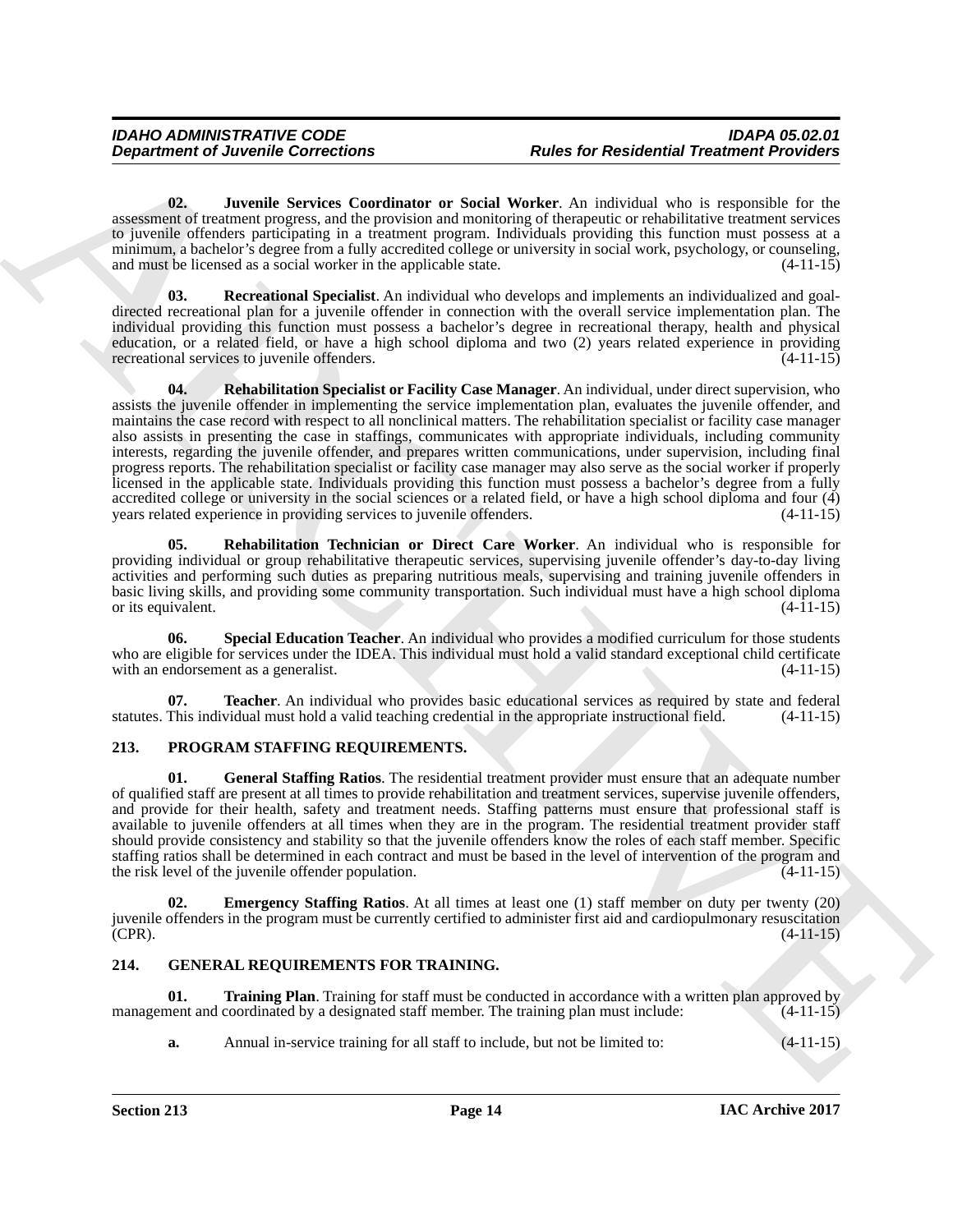|                | <b>Department of Juvenile Corrections</b>                                                                                                                                                              | <b>Rules for Residential Treatment Providers</b> |             |
|----------------|--------------------------------------------------------------------------------------------------------------------------------------------------------------------------------------------------------|--------------------------------------------------|-------------|
| i.             | Identifying and responding to suicide risk;                                                                                                                                                            |                                                  | $(4-11-15)$ |
| ii             | All training as outlined in section 115.331 of the Prison Rape Elimination Act (PREA) standards;                                                                                                       |                                                  | $(4-11-15)$ |
| iii.           | Prohibition of abuse and mandatory reporting of abuse;                                                                                                                                                 |                                                  | $(4-11-15)$ |
| iv.            | De-escalation of juvenile behavior and appropriate physical restraint techniques; and                                                                                                                  |                                                  | $(4-11-15)$ |
| V.             | Incident reporting.                                                                                                                                                                                    |                                                  | $(4-11-15)$ |
| b.             | Those areas of practice and operations requiring a current certification;                                                                                                                              |                                                  | $(4-11-15)$ |
| $c_{\bullet}$  | Prior to being assigned sole responsibility for supervision of juvenile offenders, rehabilitation<br>technicians or direct care staff must have training in the following areas:                       |                                                  | $(4-11-15)$ |
| i.             | Principles and practices of juvenile care and supervision;                                                                                                                                             |                                                  | $(4-11-15)$ |
| ii.            | Program goals and objectives;                                                                                                                                                                          |                                                  | $(4-11-15)$ |
| iii.           | Juvenile offender rights and grievance procedures;                                                                                                                                                     |                                                  | $(4-11-15)$ |
| iv.            | Procedures and legal requirements concerning the reporting of abuse and critical incidents and<br>compliance with the PREA as outlined in these rules;                                                 |                                                  | $(4-11-15)$ |
| V.             | Handling of violent juvenile offenders (use of force or crisis intervention);                                                                                                                          |                                                  | $(4-11-15)$ |
| vi.            | Security procedures (key control, searches, contraband);                                                                                                                                               |                                                  | $(4-11-15)$ |
| vii.           | Medical emergency procedures, first aid, and CPR;                                                                                                                                                      |                                                  | $(4-11-15)$ |
| viii.          | Incident reporting;                                                                                                                                                                                    |                                                  | $(4-11-15)$ |
| ix.            | How to recognize and respond to suicidal behavior;                                                                                                                                                     |                                                  | $(4-11-15)$ |
| X.             | How to access emergency health and mental health care;                                                                                                                                                 |                                                  | $(4-11-15)$ |
| xi.            | Proper storage and dispensing of medications, as well as general signs and symptoms of adverse<br>reactions, including identification of the individual who will dispense medications in the facility; |                                                  | $(4-11-15)$ |
| xii.           | Appropriate response to health-related emergencies;                                                                                                                                                    |                                                  | $(4-11-15)$ |
| xiii.          | Ethics and professional boundaries; and                                                                                                                                                                |                                                  | $(4-11-15)$ |
| xiv.           | Appropriate and safe transportation of all juvenile offenders.                                                                                                                                         |                                                  | $(4-11-15)$ |
| d.             | In-service training for all first-year staff must include:                                                                                                                                             |                                                  | $(4-11-15)$ |
| $\mathbf{i}$ . | Program policies and procedures;                                                                                                                                                                       |                                                  | $(4-11-15)$ |
| ii.            | Job responsibilities;                                                                                                                                                                                  |                                                  | $(4-11-15)$ |
| iii.           | Juvenile offender supervision;                                                                                                                                                                         |                                                  | $(4-11-15)$ |
| iv.            | Safety and security emergency procedures (fire, disaster, etc.);                                                                                                                                       |                                                  | $(4-11-15)$ |
| V.             | Confidentiality issues including the Health Insurance Portability and Accountability Act of 1996                                                                                                       |                                                  |             |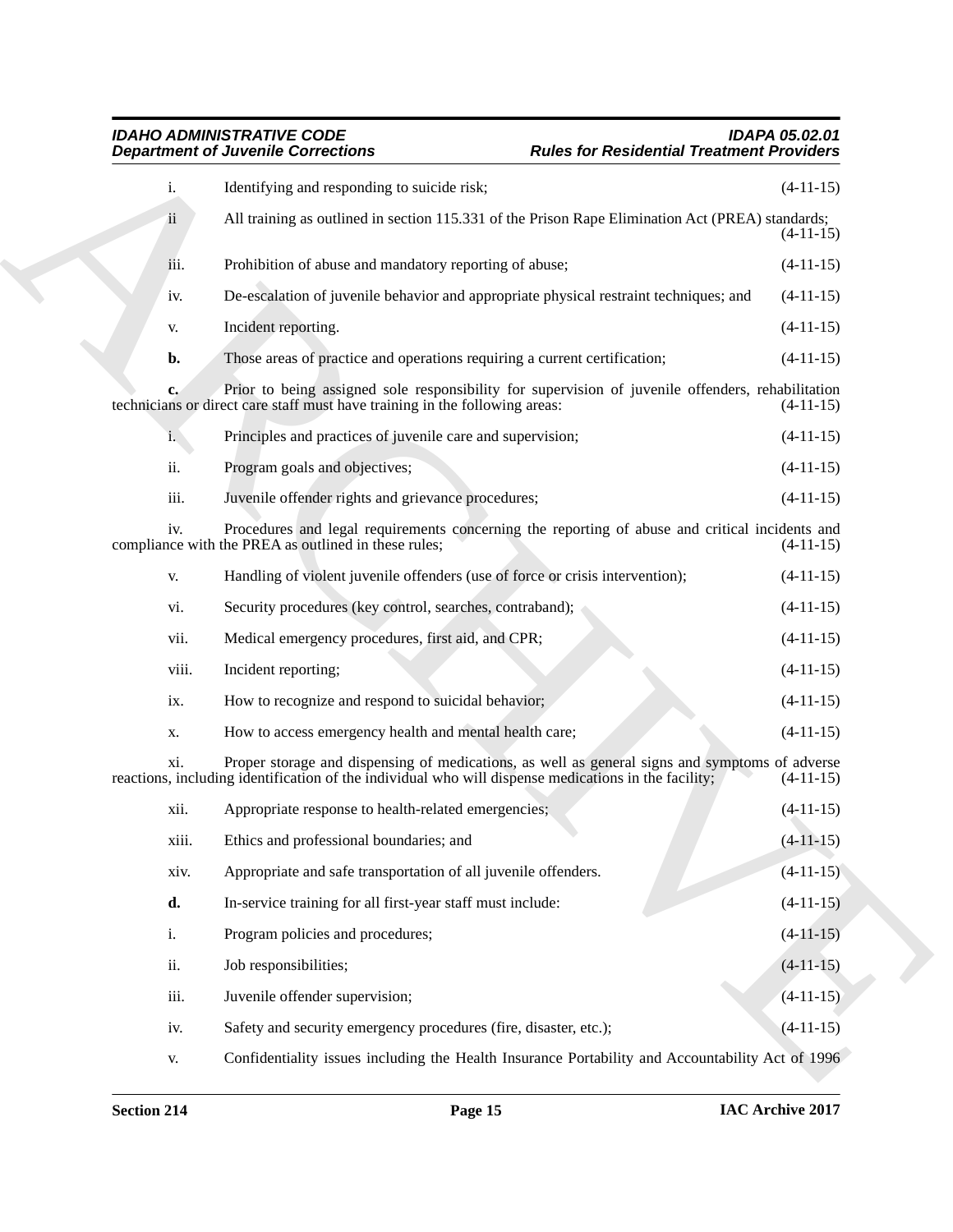#### *IDAHO ADMINISTRATIVE CODE IDAPA 05.02.01 Rules for Residential Treatment Providers*

|          | <b>Department of Juvenile Corrections</b>                                                   | <b>Rules for Residential Treatment Providers</b>                                                                                                                                                                                                                                                                                                                                                                                                                                                     |             |
|----------|---------------------------------------------------------------------------------------------|------------------------------------------------------------------------------------------------------------------------------------------------------------------------------------------------------------------------------------------------------------------------------------------------------------------------------------------------------------------------------------------------------------------------------------------------------------------------------------------------------|-------------|
| (HIPAA); |                                                                                             |                                                                                                                                                                                                                                                                                                                                                                                                                                                                                                      | $(4-11-15)$ |
| vii.     | Infectious diseases, blood borne pathogens, and universal precautions;                      |                                                                                                                                                                                                                                                                                                                                                                                                                                                                                                      | $(4-11-15)$ |
| viii.    |                                                                                             | Behavioral observation, adolescent psychology and child growth and development;                                                                                                                                                                                                                                                                                                                                                                                                                      | $(4-11-15)$ |
| ix.      |                                                                                             | Effective interventions with juvenile offenders including criminogenic risk and need factors;                                                                                                                                                                                                                                                                                                                                                                                                        | $(4-11-15)$ |
| X.       | applicable to the specific type of residential treatment provider;                          | Juvenile Corrections Act, balanced and restorative justice, this chapter, and Department rules                                                                                                                                                                                                                                                                                                                                                                                                       | $(4-11-15)$ |
| xi.      | Basic security procedures;                                                                  |                                                                                                                                                                                                                                                                                                                                                                                                                                                                                                      | $(4-11-15)$ |
| X11.     | Signs and symptoms of chemical use or dependency;                                           |                                                                                                                                                                                                                                                                                                                                                                                                                                                                                                      | $(4-11-15)$ |
| xiii.    | Drug-free workplace;                                                                        |                                                                                                                                                                                                                                                                                                                                                                                                                                                                                                      | $(4-11-15)$ |
| xiv.     | Diversity training to include cultural awareness; and                                       |                                                                                                                                                                                                                                                                                                                                                                                                                                                                                                      | $(4-11-15)$ |
| XV.      | Juvenile offender searches for contraband.                                                  |                                                                                                                                                                                                                                                                                                                                                                                                                                                                                                      | $(4-11-15)$ |
| 02.      | <b>Trainer Qualifications.</b>                                                              |                                                                                                                                                                                                                                                                                                                                                                                                                                                                                                      | $(4-11-15)$ |
|          | in their personnel or training file.                                                        | Individuals who provide instruction in areas of life, health, and safety, including but not limited to<br>first aid, CPR, and physical intervention techniques, shall have appropriate certification which must be documented                                                                                                                                                                                                                                                                        | $(4-11-15)$ |
| b.       | experience which must be documented in their personnel or training file.                    | Individuals who provide instruction in treatment must have appropriate training, education, and                                                                                                                                                                                                                                                                                                                                                                                                      | $(4-11-15)$ |
| 03.      | Training records must be established for each staff member and volunteer and shall include: | <b>Documentation of Training.</b> Staff training records must be kept by a designated staff person.                                                                                                                                                                                                                                                                                                                                                                                                  | $(4-11-15)$ |
| a.       | Name;                                                                                       |                                                                                                                                                                                                                                                                                                                                                                                                                                                                                                      | $(4-11-15)$ |
| b.       | Job title;                                                                                  |                                                                                                                                                                                                                                                                                                                                                                                                                                                                                                      | $(4-11-15)$ |
| c.       | Employment beginning date;                                                                  |                                                                                                                                                                                                                                                                                                                                                                                                                                                                                                      | $(4-11-15)$ |
| d.       | Annual training hours required; and                                                         |                                                                                                                                                                                                                                                                                                                                                                                                                                                                                                      | $(4-11-15)$ |
| е.       | A current chronological listing of all training completed.                                  |                                                                                                                                                                                                                                                                                                                                                                                                                                                                                                      | $(4-11-15)$ |
| 04.      | or in a separate training file. Access to curriculum materials must be made available.      | Training Records. Training records may be kept separately within each individual personnel file                                                                                                                                                                                                                                                                                                                                                                                                      | $(4-11-15)$ |
| 215.     | SUBCONTRACTORS, VOLUNTEERS, AND INTERNS.<br>providing direct services to juveniles.         | It is the responsibility of the residential treatment provider to identify the intended use of the subcontractor, volunteer,<br>or intern. If the subcontractor, volunteer, or intern is providing direct services to juveniles, the residential treatment<br>provider must adhere to the rules in this Section. The provider must notify the Department's Quality Improvement<br>Services Bureau promptly, in writing, of any proposed changes in the use of subcontractors, volunteers, or interns | $(4-11-15)$ |
| 01.      |                                                                                             | Subcontractors. It is the responsibility of the residential treatment provider to ensure that any                                                                                                                                                                                                                                                                                                                                                                                                    |             |

<span id="page-15-2"></span><span id="page-15-1"></span>

| a. | Name:                                                      |  | $(4-11-15)$ |
|----|------------------------------------------------------------|--|-------------|
| b. | Job title:                                                 |  | $(4-11-15)$ |
| c. | Employment beginning date;                                 |  | $(4-11-15)$ |
| d. | Annual training hours required; and                        |  | $(4-11-15)$ |
| e. | A current chronological listing of all training completed. |  | $(4-11-15)$ |

#### <span id="page-15-5"></span><span id="page-15-4"></span><span id="page-15-3"></span><span id="page-15-0"></span>**215. SUBCONTRACTORS, VOLUNTEERS, AND INTERNS.**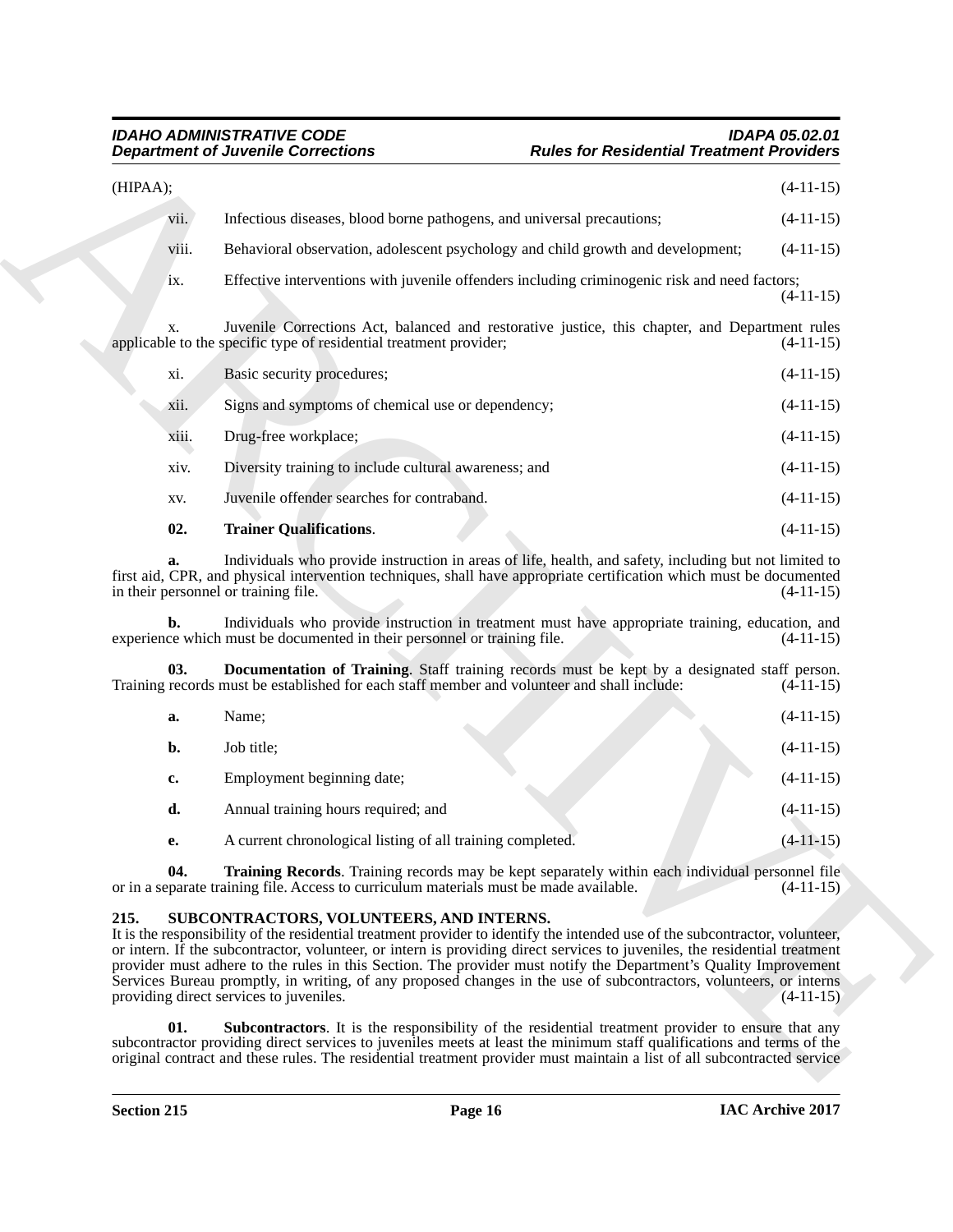providers and their qualifications. Documentation of services provided by subcontractors must include the scope and frequency of services. (4-11-15)

<span id="page-16-1"></span>**02. Volunteers and Interns**. Programs should consider soliciting the involvement of volunteers and interns to enhance and expand their services. However, volunteers and interns recruited to supplement and enrich a program may not be substituted for the activities and functions of program staff. Volunteers and interns must not be assigned sole supervision of juvenile offenders. (4-11-15) assigned sole supervision of juvenile offenders.

**Equivalent of Zivotning Connections of Archives Connections of Residential Treatment Provider in<br>
Equivalent System Activities Connection of Archives System Activities (i.e., when the system and interest of Archives Conn a.** Programs that utilize volunteers and interns regularly must have a written plan that includes stipulations for their use and training, and training of program staff on the role of volunteers and interns. Training provided must include all of the information necessary for the volunteers and interns to successfully perform their roles within the program. (4-11-15) roles within the program.

**b.** Recruiting of volunteers is conducted by the program director or designee. Recruitment is encouraged from all cultural and socio-economic segments of the community. (4-11-15)

**c.** Volunteers and interns must complete an application for the position and be suited for the position they are assigned.  $(4-11-15)$ to which they are assigned.

**d.** Written job descriptions must be provided for each volunteer and intern position.  $(4-11-15)$ 

**e.** Interns must be documented to be enrolled in an accredited school or program for the profession. (4-11-15)

**f.** Interns must have a fully developed internship or practicum agreement which details their activities for the period, and relates these to learning objectives developed with the academic institution and program in which they are enrolled. The internship agreement must include the signatures of the intern, supervising residential treatment provider staff, and a representative of the academic institution in which the intern is enrolled. (4-11-15)

Interns must agree in writing to abide by all policies and standards of conduct, and must agree to tandards for the profession for which they are training. (4-11-15) meet the ethical standards for the profession for which they are training.

**h.** Volunteers and interns must be at least twenty-one (21) years of age, of good character, and sufficiently mature to handle the responsibilities involved in the position. (4-11-15)

<span id="page-16-0"></span>**i.** Volunteers and interns must agree in writing to abide by all program policies. (4-11-15)

**03. Subcontractor, Volunteer, and Intern Requirements**. Subcontractors, volunteers, and interns who perform professional services must be licensed or certified as required by state law or rule, or must be documented to be supervised directly by staff meeting those credentials. (4-11-15) documented to be supervised directly by staff meeting those credentials.

**a.** Subcontractors, volunteers, and interns must have background and criminal record checks as prescribed by state law.  $(4-11-15)$ 

**b.** Minimum training for subcontractors, volunteers, and interns must include the following:  $(4-11-15)$ 

| Program goals and objectives; | $(4-11-15)$ |
|-------------------------------|-------------|
|                               |             |

ii. The role of the subcontractor, volunteer or intern and job duties or duties related to the learning plan; (4-11-15)

iii. Subcontractor, volunteer, or intern's role in reporting incidents of sexual abuse under PREA as outlined in these rules; (4-11-15)

iv. Basic security procedures; (4-11-15)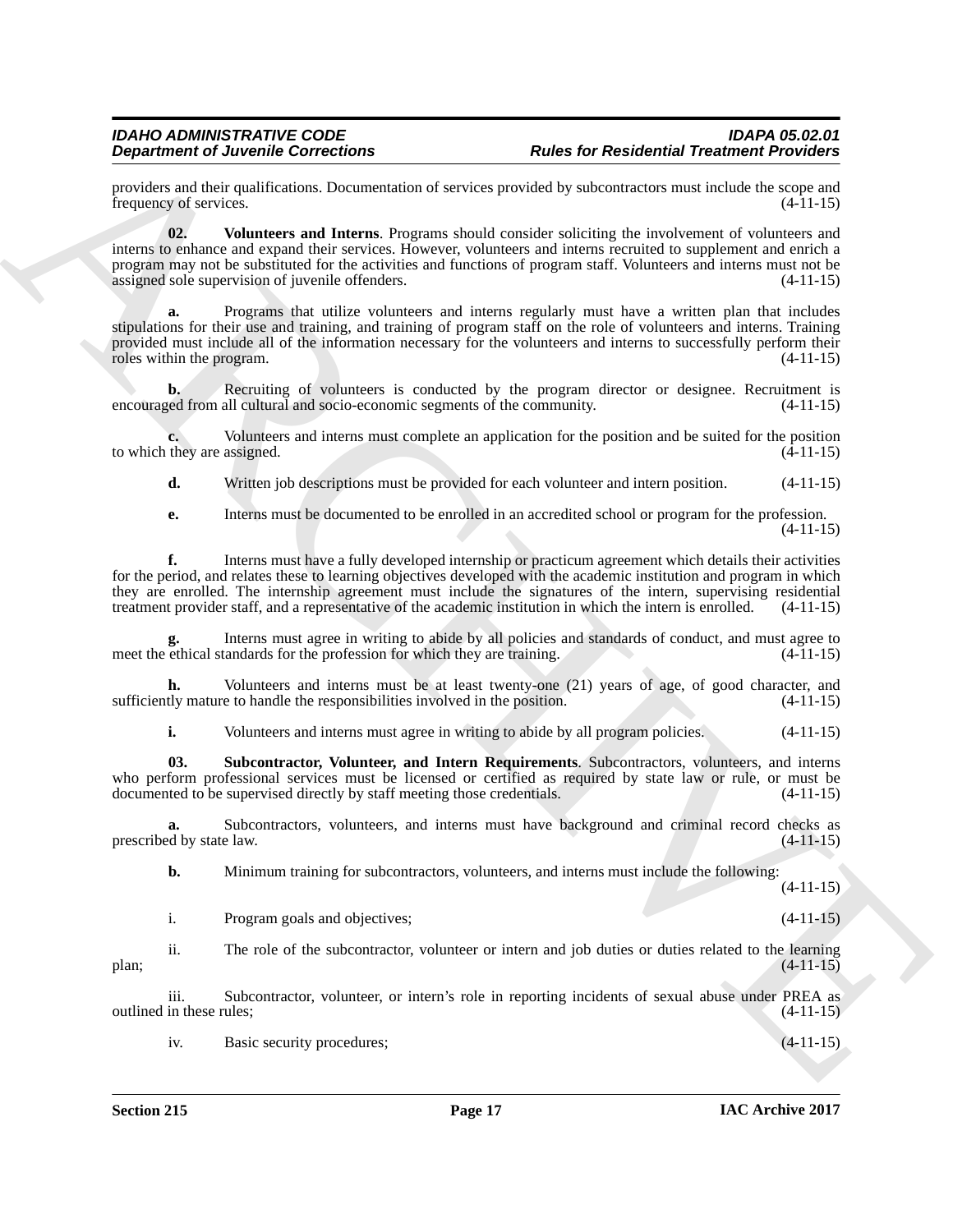#### *IDAHO ADMINISTRATIVE CODE IDAPA 05.02.01 Rules for Residential Treatment Providers*

v. Recognizing suicidal behaviors; (4-11-15)

vi. Confidentiality issues including the Health Insurance Portability and Accountability Act of 1996  $(HIPAA)$ ; and  $(4-11-15)$ 

<span id="page-17-10"></span>vii. Ethics and mandatory reporting of juvenile abuse. (4-11-15)

**04.** Volunteers of Minimal Use. Volunteers who meet all of the following criteria may be excluded by section 215.03.a. and Subsection 215.03.b.: from Subsection 215.03.a. and Subsection 215.03.b.:

i. Use of the volunteer by the residential treatment provider does not exceed four visits per year;  $(4-11-15)$ 

<span id="page-17-6"></span>ii. Use of the volunteer by the residential treatment provider does not exceed four hours per visit; and (4-11-15)

iii. The volunteer is under constant personal supervision of at least one staff member of the residential to rovider during their visit. (4-11-15) treatment provider during their visit.

**05. Documentation**. The residential treatment provider must maintain individual personnel files for each volunteer and intern working in the program. The files must contain all documentation as described in Subsection 215.03 of these rules. (4-11-15) Subsection 215.03 of these rules.

<span id="page-17-8"></span>**06. Supervision of Volunteers**. Volunteers will be supervised at all times by a staff member of the residential treatment provider. This individual shall coordinate and direct the activities of the volunteer. Volunteer performance must be evaluated periodically and evidence of this evaluation be made part of the personnel record of the volunteer.

<span id="page-17-7"></span>**07. Supervision of Interns**. An intern will be supervised by a paid employee of the residential treatment provider who has the licenses and credentials required by state law and who has been accepted by the intern's school as an appropriate supervisor for the discipline of instruction. This individual shall coordinate and direct the activities of the intern. Intern performance must be evaluated periodically and evidence of this evaluation made part of the work record of the intern. (4-11-15)

<span id="page-17-9"></span>**08. Termination**. The residential treatment provider must establish a procedure for the termination of volunteers and interns. Termination of interns shall be in collaboration with the academic institution and program in which they are enrolled. (4-11-15) which they are enrolled.

#### <span id="page-17-3"></span><span id="page-17-0"></span>**216. CRIMINAL BACKGROUND CHECKS.**

**Department of Juvenile Connections**<br>
Realisation of Montenanta procedure and the team of Realisation of Neutronic Provident (41-115)<br>
(1990) Constitution of Neutronic Provident Schwarz (1991) And Accountable yields (41-1 The residential treatment provider must ensure that all employees, subcontractors, interns, and volunteers, with the exception of those listed in Section 215.04 of these rules, have undergone a criminal background check every five (5) years in the manner and form required by IDAPA 16.05.06, "Criminal History and Background Checks." In addition to the crimes listed resulting in unconditional denial, any crime not specified there that requires registration on the sex offender registry in Idaho or any other state, will also result in an unconditional denial of employment for direct care or services, or where the employee would have any opportunity to have contact with a juvenile offender in the residential treatment provider's care, including as a volunteer or intern. Documentation of appropriate requests and responses must be kept in confidential employee personnel files. (4-11-15)

### <span id="page-17-1"></span>**217. -- 219. (RESERVED)**

### <span id="page-17-4"></span><span id="page-17-2"></span>**220. JUVENILE RECORDS.**

**01. Case Management Documents**. The residential treatment provider must maintain individual files on all juvenile offenders which shall include: (4-11-15)

<span id="page-17-5"></span>**a.** Observation and assessment evaluation provided by the Department;  $(4-11-15)$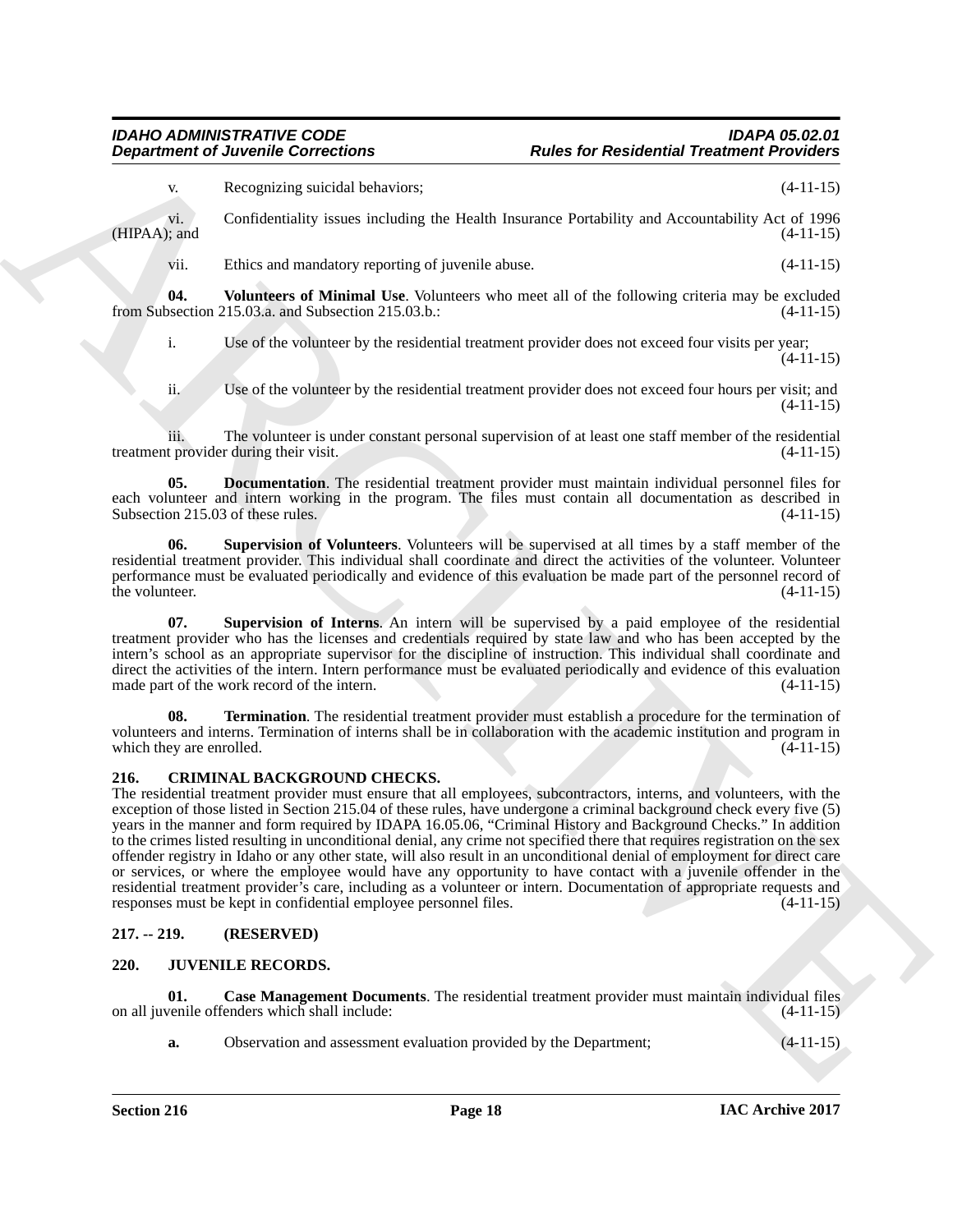|         |                   | <b>Department of Juvenile Corrections</b>                                                                                                                                                                                                                                        | <b>Rules for Residential Treatment Providers</b> |
|---------|-------------------|----------------------------------------------------------------------------------------------------------------------------------------------------------------------------------------------------------------------------------------------------------------------------------|--------------------------------------------------|
|         | b.                | Additional assessments;                                                                                                                                                                                                                                                          | $(4-11-15)$                                      |
|         | c.                | Service implementation plans;                                                                                                                                                                                                                                                    | $(4-11-15)$                                      |
|         | d.                | Progress reports;                                                                                                                                                                                                                                                                | $(4-11-15)$                                      |
|         | e.                | Incident reports;                                                                                                                                                                                                                                                                | $(4-11-15)$                                      |
|         | f.                | Court documents and dispositions;                                                                                                                                                                                                                                                | $(4-11-15)$                                      |
|         | g.                | Professional correspondence;                                                                                                                                                                                                                                                     | $(4-11-15)$                                      |
|         | h.                | Restricted clinical information, which must be kept separate;                                                                                                                                                                                                                    | $(4-11-15)$                                      |
|         | i.                | Medical records, which must be kept separate;                                                                                                                                                                                                                                    | $(4-11-15)$                                      |
|         | j.                | Educational records and school history, which must be kept separate;                                                                                                                                                                                                             | $(4-11-15)$                                      |
|         | k.                | Relapse prevention plan;                                                                                                                                                                                                                                                         | $(4-11-15)$                                      |
|         | $\mathbf{l}$ .    | Identifying information and physical descriptions;                                                                                                                                                                                                                               | $(4-11-15)$                                      |
|         | m.                | Last known parent or guardian address and telephone number;                                                                                                                                                                                                                      | $(4-11-15)$                                      |
|         | n.                | Date of admittance and projected release from the residential treatment provider;                                                                                                                                                                                                | $(4-11-15)$                                      |
| earned; | 0.                | Records of juvenile offender's earnings, restitution payments, and community service hours                                                                                                                                                                                       | $(4-11-15)$                                      |
|         | 02.               | Confidentiality.                                                                                                                                                                                                                                                                 | $(4-11-15)$                                      |
|         | a.                | Sections 20-525 and 9-340(2)(b), Idaho Code, and Idaho Court Administrative Rule 32 provide for<br>confidentiality, under certain conditions, of records that contain information about juvenile offenders.                                                                      | $(4-11-15)$                                      |
|         | b.                | All matters relating to confidentiality of juvenile offender files must also comply with the federal<br>Health Insurance Portability and Accountability Act (HIPAA) and 42 CFR Chapter 1, Sub-Chapter A, Part 2,<br>"Confidentiality of Alcohol and Drug Abuse Patient Records." | $(4-11-15)$                                      |
|         | c.                | Restricted clinical information, as defined, and education and medical records must each be filed<br>separately and stored in a secured area.                                                                                                                                    | $(4-11-15)$                                      |
|         | from the program. | For residential treatment providers that serve sex offenders, individual treatment assignments, such<br>as journals and detailed sexual histories, must be destroyed at the time the juvenile offender is transferred or released                                                | $(4-11-15)$                                      |
|         | e.                | The residential treatment provider must have written policies and procedures to address the<br>confidentiality of juvenile offender records. In compliance with HIPAA's privacy regulations, written procedures<br>shall designate a privacy officer who will:                   | $(4-11-15)$                                      |
|         | $\mathbf{i}$ .    | Supervise the maintenance of identifiable personal health care information;                                                                                                                                                                                                      | $(4-11-15)$                                      |
|         | ii.               | Serve as custodian of all confidential juvenile offender records; and                                                                                                                                                                                                            | $(4-11-15)$                                      |
|         | iii.              | Determine to whom records may be released.                                                                                                                                                                                                                                       | $(4-11-15)$                                      |
|         |                   |                                                                                                                                                                                                                                                                                  |                                                  |

<span id="page-18-1"></span><span id="page-18-0"></span>

| $\overline{1}$ . | Supervise the maintenance of identifiable personal health care information; | $(4-11-15)$ |
|------------------|-----------------------------------------------------------------------------|-------------|
| ii.              | Serve as custodian of all confidential juvenile offender records; and       | $(4-11-15)$ |
| iii.             | Determine to whom records may be released.                                  | $(4-11-15)$ |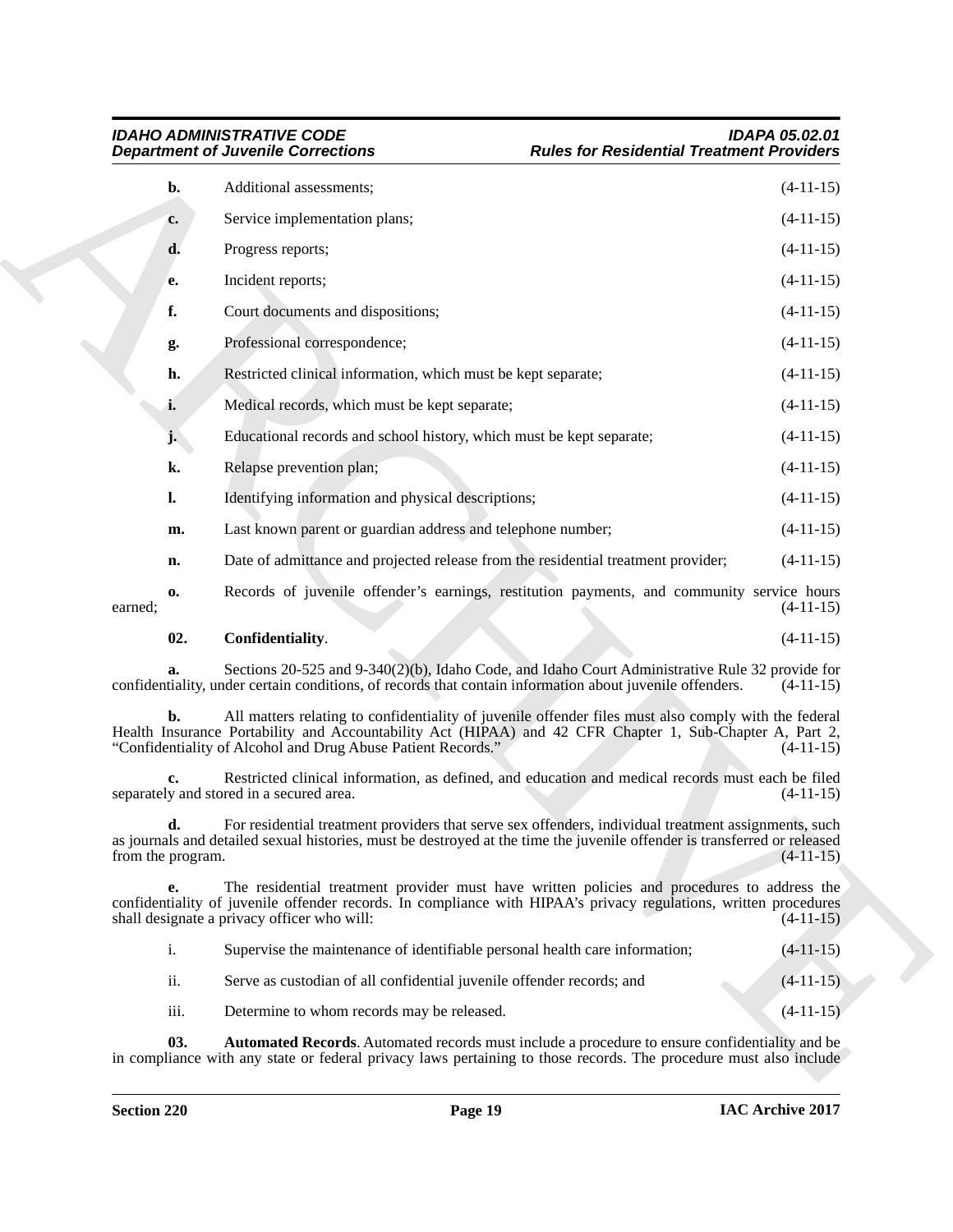#### <span id="page-19-2"></span>*IDAHO ADMINISTRATIVE CODE IDAPA 05.02.01* **Rules for Residential Treatment Providers**

|                                | <b>Department of Juvenile Corrections</b>                                                                                                                                                                                                                                                                                                                      | <b>Rules for Residential Treatment Providers</b>                                                      |             |
|--------------------------------|----------------------------------------------------------------------------------------------------------------------------------------------------------------------------------------------------------------------------------------------------------------------------------------------------------------------------------------------------------------|-------------------------------------------------------------------------------------------------------|-------------|
|                                | provisions for backing up automated records.                                                                                                                                                                                                                                                                                                                   |                                                                                                       | $(4-11-15)$ |
| 04.                            | <b>Restrictions to Records Access.</b>                                                                                                                                                                                                                                                                                                                         |                                                                                                       | $(4-11-15)$ |
| a.                             | Access to personal health information must be limited to:                                                                                                                                                                                                                                                                                                      |                                                                                                       | $(4-11-15)$ |
|                                | perform normal business functions, including health treatment, and other functions designed to maintain the good<br>order, safety and security of the juvenile offenders or the program;                                                                                                                                                                       | Employees of the Department and the residential treatment provider, to the extent necessary to        | $(4-11-15)$ |
| ii.                            | information, and who are obligated to or promise to maintain the confidentiality of information disclosed. These<br>individuals may include employees or representatives of law enforcement, the Department, the residential treatment<br>provider, probation officer, medical or mental health professionals and other appropriate individuals; and (4-11-15) | Individuals participating in a staffing for a juvenile offender, who have a direct need to know the   |             |
| 111.                           | Welfare or the applicable state licensing authority, and similar court or government officials, as necessary to perform<br>their duties, and only if not otherwise prohibited by state or federal law or rule.                                                                                                                                                 | Law enforcement members, emergency medical personnel, the Idaho Department of Health and              | $(4-11-15)$ |
| b.<br>authorized persons:      |                                                                                                                                                                                                                                                                                                                                                                | Access to all other confidential juvenile offender records must be limited to the following           | $(4-11-15)$ |
|                                | residential treatment provider's parent agency;                                                                                                                                                                                                                                                                                                                | Staff authorized by the residential treatment provider and members of the administrative staff of the | $(4-11-15)$ |
| ii.<br>clinically appropriate; |                                                                                                                                                                                                                                                                                                                                                                | A parent or guardian or the juvenile offender, to the extent that disclosure is not privileged and is | $(4-11-15)$ |
| iii.                           | Appropriate staff of the Department;                                                                                                                                                                                                                                                                                                                           |                                                                                                       | $(4-11-15)$ |
| iv.                            | Counsel for the juvenile offender with signed consent form;                                                                                                                                                                                                                                                                                                    |                                                                                                       | $(4-11-15)$ |
| V.<br>official business;       |                                                                                                                                                                                                                                                                                                                                                                | Judges, prosecutors, juvenile probation officers, and law enforcement officers, when essential for    | $(4-11-15)$ |
| vi.                            | Other individuals and agencies approved by the Department; and                                                                                                                                                                                                                                                                                                 |                                                                                                       | $(4-11-15)$ |
| vii.                           | Schools, as appropriate.                                                                                                                                                                                                                                                                                                                                       |                                                                                                       | $(4-11-15)$ |
| 05.                            | information contained in the record would be damaging to the juvenile offender's treatment or rehabilitation, that<br>information may be withheld from the juvenile offender, parent or guardian, or others, except under court order.                                                                                                                         | Withholding of Information. If the Department or the residential treatment provider believes that     | $(4-11-15)$ |
| 06.                            | case management records must be forwarded to the juvenile correctional center in Nampa.                                                                                                                                                                                                                                                                        | <b>Retention of Juvenile Records.</b> At the time of transfer or release from Department custody, all | $(4-11-15)$ |
| 07.                            | Department custody, following their release or transfer from a residential treatment provider's program must be<br>directed to the juvenile correctional center in Nampa.                                                                                                                                                                                      | <b>Requests for Information</b> . Requests for information of any kind about juvenile offenders in    | $(4-11-15)$ |
| 08.                            | the Department shall not be distributed without written permission from the Department.                                                                                                                                                                                                                                                                        | <b>Document Reproduction</b> . The residential treatment provider agrees that documents provided by   | $(4-11-15)$ |
| 221.                           | <b>RELEASE FORMS.</b>                                                                                                                                                                                                                                                                                                                                          |                                                                                                       |             |
|                                |                                                                                                                                                                                                                                                                                                                                                                |                                                                                                       |             |

#### <span id="page-19-7"></span><span id="page-19-6"></span><span id="page-19-5"></span><span id="page-19-4"></span><span id="page-19-3"></span><span id="page-19-1"></span><span id="page-19-0"></span>**221. RELEASE FORMS.**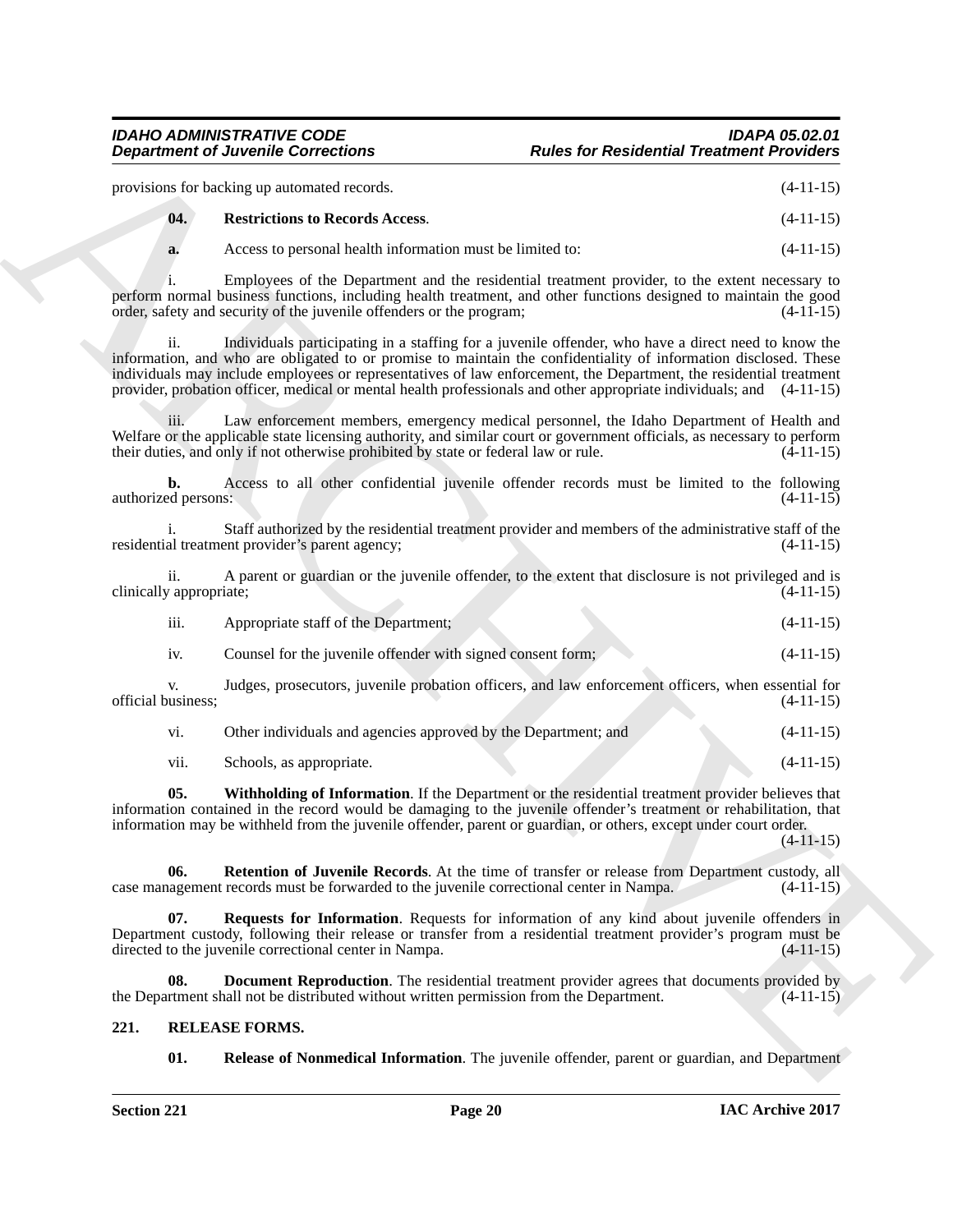<span id="page-20-9"></span><span id="page-20-8"></span>

|                              | <b>Department of Juvenile Corrections</b>                                                 | <b>Rules for Residential Treatment Providers</b>                                                                                                                                                                                                                                                                        |             |
|------------------------------|-------------------------------------------------------------------------------------------|-------------------------------------------------------------------------------------------------------------------------------------------------------------------------------------------------------------------------------------------------------------------------------------------------------------------------|-------------|
|                              | file at the program and in the case management file maintained by the Department.         | representative must sign a release of information and consent form before information about the juvenile offender is<br>released to any non-juvenile justice entity. A copy of the consent form must be maintained in the juvenile offender's                                                                           | $(4-11-15)$ |
| 02.                          | Section 262, "Rules for Supported Living Providers," as applicable.                       | Release of Medical Information. Release of medical information requires more specific<br>authorization. The residential treatment provider must abide by IDAPA 05.02.02, Section 262, "Rules for Staff<br>Secure Providers"; or IDAPA 05.02.03, Section 262, "Rules for Reintegration Providers"; or IDAPA 05.02.04,    | $(4-11-15)$ |
| 03.<br>the following:        |                                                                                           | Minimum Information. The release of information and consent form must, at a minimum, include                                                                                                                                                                                                                            | $(4-11-15)$ |
| a.                           | Name of person, agency or organization requesting information;                            |                                                                                                                                                                                                                                                                                                                         | $(4-11-15)$ |
| b.                           | Name of person, agency or organization releasing information;                             |                                                                                                                                                                                                                                                                                                                         | $(4-11-15)$ |
| $c_{\bullet}$                | The specific information to be disclosed;                                                 |                                                                                                                                                                                                                                                                                                                         | $(4-11-15)$ |
| d.                           | The date consent form is signed;                                                          |                                                                                                                                                                                                                                                                                                                         | $(4-11-15)$ |
| е.<br>age of $18$ ;          |                                                                                           | Signature of the juvenile offender and the parent or guardian if the juvenile offender is under the                                                                                                                                                                                                                     | $(4-11-15)$ |
| f.                           |                                                                                           | The signature of the person witnessing the juvenile offender's signature; and                                                                                                                                                                                                                                           | $(4-11-15)$ |
| g.                           | Effective and expiration dates.                                                           |                                                                                                                                                                                                                                                                                                                         | $(4-11-15)$ |
| 222.                         | JUVENILE OFFENDER PHOTOGRAPHS.                                                            |                                                                                                                                                                                                                                                                                                                         |             |
| 01.                          | photograph or any other visual image for the express purpose of any fund raising efforts. | Limitations. No juvenile offender in the custody of the Department may be used in person or by                                                                                                                                                                                                                          | $(4-11-15)$ |
| 02.<br>Director or designee. |                                                                                           | <b>Department Authorization</b> . Permission to release or use the photographs and any other visual<br>image of juvenile offenders in the custody of the Department must require written authorization from the Department                                                                                              | $(4-11-15)$ |
| 223.                         | <b>RESEARCH PROJECTS.</b>                                                                 |                                                                                                                                                                                                                                                                                                                         |             |
| 01.                          | pharmaceutical testing for experimental or research purposes.                             | Written Policy. The residential treatment provider must have a written policy regarding the<br>participation of juvenile offenders in research projects. The policy must prohibit participation in medical or                                                                                                           | $(4-11-15)$ |
| 02.                          | prior written approval from the Director or designee.                                     | Voluntary Participation. Policies must govern voluntary participation in nonmedical and non-<br>pharmaceutical research programs. However, juvenile offenders must not participate in any research program without                                                                                                      | $(4-11-15)$ |
| 224.                         |                                                                                           | PROHIBITED CONTACT AND PRISON RAPE ELIMINATION ACT (PREA) COMPLIANCE.                                                                                                                                                                                                                                                   |             |
| 01.                          | procedures must contain, at a minimum, the following:                                     | Sexual Abuse of Juvenile Offenders. The residential treatment provider must have written<br>policies and procedures mandating zero tolerance toward all forms of sexual abuse and sexual harassment and<br>outlining the agency's approach to preventing, detecting, and responding to such conduct. These policies and | $(4-11-15)$ |
| a.                           | defined in Title 18, Chapter 61, Section 18-6110, Idaho Code;                             | The prohibition of any sexual abuse or sexual harassment as defined in PREA Standards or as                                                                                                                                                                                                                             | $(4-11-15)$ |
| $\mathbf{b}$ .               |                                                                                           | The appointment of a PREA Coordinator, as outlined in PREA Standards 28 C.F.R. 115.311(c), to $\Rightarrow$                                                                                                                                                                                                             |             |

#### <span id="page-20-5"></span><span id="page-20-4"></span><span id="page-20-3"></span><span id="page-20-0"></span>**222. JUVENILE OFFENDER PHOTOGRAPHS.**

#### <span id="page-20-12"></span><span id="page-20-10"></span><span id="page-20-1"></span>**223. RESEARCH PROJECTS.**

### <span id="page-20-11"></span><span id="page-20-7"></span><span id="page-20-6"></span><span id="page-20-2"></span>**224. PROHIBITED CONTACT AND PRISON RAPE ELIMINATION ACT (PREA) COMPLIANCE.**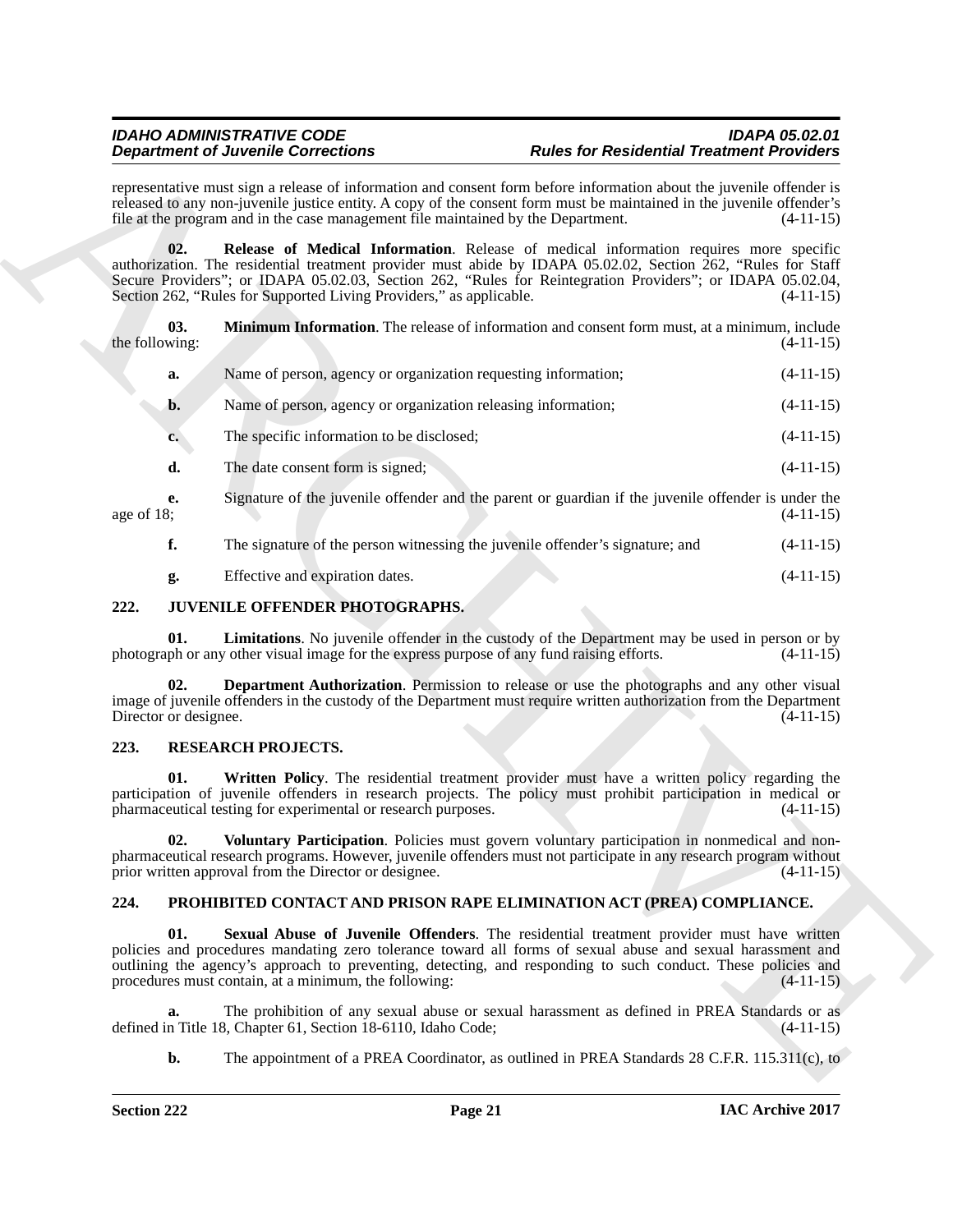be determined by the program director; (4-11-15)

**Department of Juvenile Connections**<br>
Foundation Figure for Residential Treatment Prophetical Schemes (1998)<br>
Schemes and the response distribution of the state of the state of the state of the state of the state of the s **c.** Procedures that enable juvenile offenders to shower, perform bodily functions, and change clothing without nonmedical staff of the opposite gender viewing their breasts, buttocks, or genitalia, except in exigent circumstances or when such viewing is incidental to routine well-being checks as outlined in PREA Standards 28 C.F.R. 115.315(d); (4-11-15)

**d.** The requirement of staff of the opposite gender to announce their presence when entering a housing unit or any area where juvenile offenders are likely to be showering, performing bodily functions, or changing clothing as outlined in PREA Standards 28 C.F.R. 115.315(d);  $(4-11-15)$ 

**e.** The provision of multiple avenues for a juvenile offender or a third party to report sexual abuse and sexual harassment, at least one of which must be external to the agency as outlined in PREA Standards 28 C.F.R.  $115.351;$  (4-11-15)

**f.** The process for gathering information to make classification and housing decisions to reduce the exual victimization as outlined in PREA Standards 28 C.F.R. 115.342; (4-11-15) risk of sexual victimization as outlined in PREA Standards 28 C.F.R. 115.342;

The handling of all information regarding sexual abuse or sexual harassment with confidentiality as Standards 28 C.F.R. 115.361(c): **g.** The nandling of all information routlined in PREA Standards 28 C.F.R. 115.361(c);

**h.** The process to ensure that allegations of sexual abuse or sexual harassment are referred for investigation to an agency with legal authority to conduct criminal investigations, unless the allegation does not involve potentially criminal behavior as outlined in PREA Standards 28 C.F.R. 115.322; (4-11-15)

**i.** Policies to protect all residents and staff who report sexual abuse or sexual harassment from acts of on as outlined in PREA Standards 28 C.F.R. 115.367; (4-11-15) retaliation as outlined in PREA Standards 28 C.F.R. 115.367;

**j.** The provision of timely and unimpeded access to crisis intervention services, medical, and mental are to victims as outlined in PREA Standards 28 C.F.R. 115.382(a); (4-11-15) health care to victims as outlined in PREA Standards  $28$  C.F.R. 115.382(a);

**k.** The provision for and documentation of training to staff as outlined in PREA Standards 28 C.F.R. (4-11-15)  $(4-11-15)$   $(4-11-15)$ 

**l.** The provision for and documentation of age appropriate education to juvenile offenders as outlined Standards 28 C.F.R. 115.333; in PREA Standards  $28$  C.F.R. 115.333;

**m.** Within 30 days of the conclusion of every sexual abuse investigation the residential treatment provider must conduct a sexual abuse incident review as outlined in PREA Standards 28 C.F.R. 115.386; (4-11-15)

**n.** A process that requires reporting and documentation of any instance of sexual abuse among juvenile offenders or between juvenile offenders and staff or volunteers, according to Subsection 241.01 and Subsection 241.05 of these rules. These must be reported on a form provided by the Department; (4-11-15)

**o.** A process for an initial internal investigation when sexual abuse is reported;  $(4-11-15)$ 

**p.** An expected first response practice of separating the alleged perpetrator from the alleged victim until the investigation is complete; (4-11-15)

**q.** In addition to completing the form supplied by the Department, the residential treatment provider must document any and all steps taken to ensure the juvenile offender's safety; and

**r.** The residential treatment provider must report all sexual abuse to appropriate licensing authority or reement when sexual abuse is suspected. (4-11-15) law enforcement when sexual abuse is suspected.

<span id="page-21-0"></span>**02. Resident Access to Outside Support Services**. The facility must provide residents with access to outside victim advocates for emotional support services related to sexual abuse as outlined in PREA Standards 28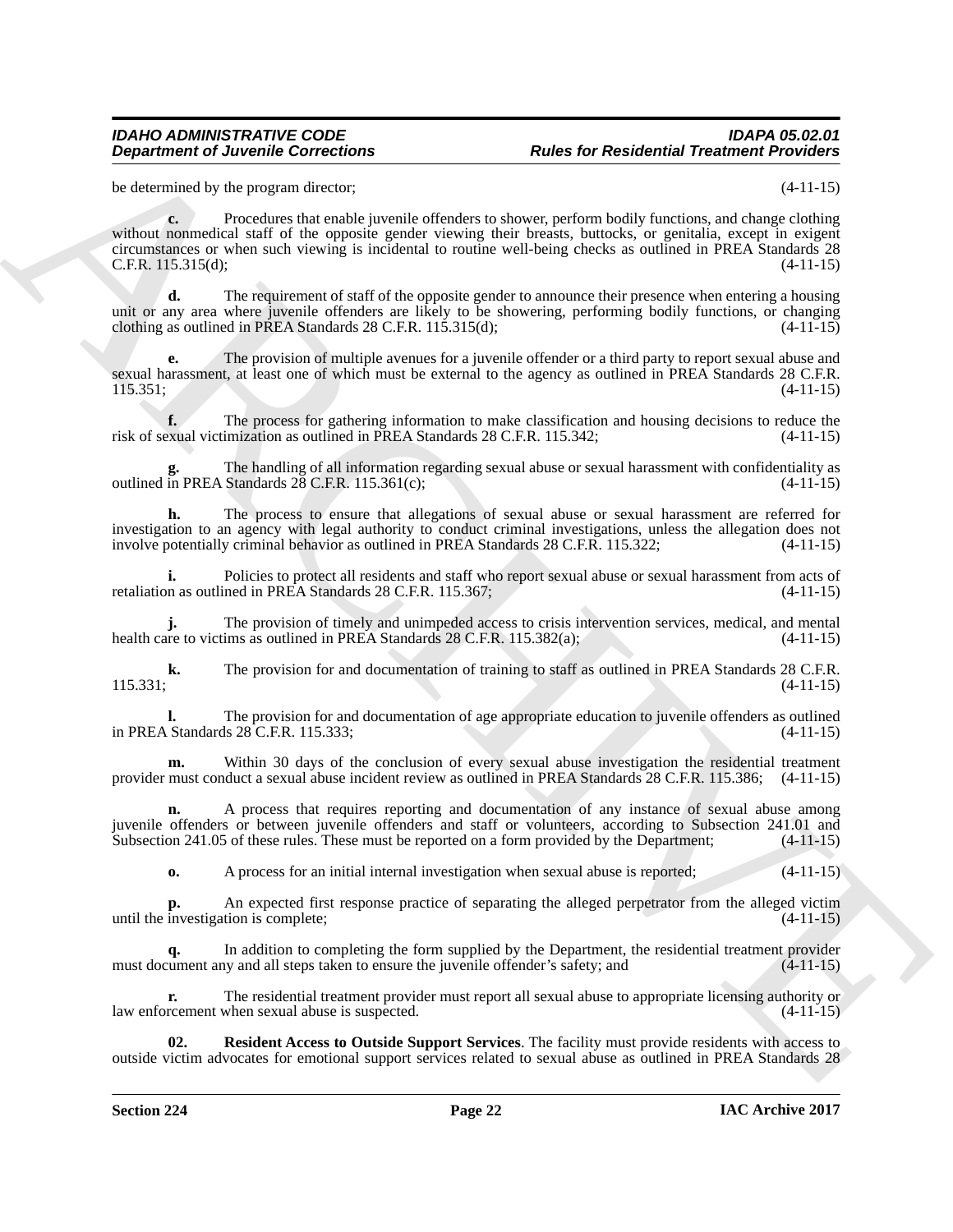<span id="page-22-6"></span>C.F.R. 115.353. (4-11-15)

**03. Sexual Victimization Survey**. Residential treatment providers are required to participate in all state and federal surveys, and shall complete and submit the survey and supply the Department with copies. (4-11-15)

#### <span id="page-22-7"></span><span id="page-22-0"></span>**225. SUICIDE PRECAUTIONS.**

<span id="page-22-8"></span>**01. Policy Requirements**. All residential treatment providers must have a written policy for responding to juvenile offenders who present a risk of suicide. The policy, at a minimum, shall require that:

(4-11-15)

**a.** Staff are regularly trained to identify, document and appropriately respond to behavior that may a risk of suicide: (4-11-15) indicate a risk of suicide;

**b.** The residential treatment provider utilizes medical or other staff trained by a mental health professional to review history, interview, and observe juvenile offenders new to the program in order to complete a suicide risk screening within two (2) hours of admission. The screening is done to identify any immediate threat of suicide or self-harm and the need for a suicide risk assessment; (4-11-15)

**Department of Juvenile Conventions**<br>
C-R. 113-53.<br>
C-R. 113-53. Second Velembation Survey Revisions increases are<br>specified in equilibrium of the specific state of the specified increases and second in the specified in t **c.** The residential treatment provider utilizes a mental health professional to complete a suicide risk assessment on a juvenile offender who has been identified by staff as presenting a risk of suicide. A suicide risk assessment is a system of structured and documented observation, interview and review of behavioral and mental health information. It comprises a thorough review of recent behavioral and mental health information and interviews of staff and the juvenile offender concerning the behavior that seems to present the threat of self-harm or suicide. A suicide risk assessment typically involves an assessment of the juvenile offender's determination to act on intentions of self-harm, a determination of the depth of planning for making the attempt, the availability of the items or situations necessary for the invenile to act on that plan and the lethality of the plan as expressed:  $(4-11-1$ situations necessary for the juvenile to act on that plan and the lethality of the plan as expressed;

**d.** The residential treatment provider utilizes a mental health professional to develop and disseminate a safety plan for each juvenile offender identified as presenting a risk for suicide. The safety plan includes a detailed supervision plan for the juvenile offender; (4-11-15)

**e.** Reassessment of suicide risk and whether it is reduced enough to reduce or terminate suicide precautions is made at a time determined by the mental health professional completing the assessment and is ideally<br>completed by that same mental health professional; and (4-11-15) completed by that same mental health professional; and

**f.** The residential treatment provider prohibits the use of separation and isolation of juvenile offenders identified as presenting a suicide risk, unless constant one-on-one (1 on 1) staff supervision is provided. (4-11-15)

<span id="page-22-10"></span>**02. Separation or Isolation**. All juvenile offenders in separation or isolation are closely monitored to e risk of suicidal behaviors. (4-11-15) reduce the risk of suicidal behaviors.

<span id="page-22-9"></span>**03. Reporting to the Department**. All incidents of suicide, attempted suicide or threat of suicide must led to the Department in the manner described in Subsection 241.01 of these rules. (4-11-15) be reported to the Department in the manner described in Subsection 241.01 of these rules.

#### <span id="page-22-1"></span>**226. -- 229. (RESERVED)**

#### <span id="page-22-3"></span><span id="page-22-2"></span>**230. JUVENILE OFFENDER RIGHTS AND RESPONSIBILITIES.**

<span id="page-22-4"></span>**01. Residential Treatment Provider Obligations**. The residential treatment provider must respect, and not infringe upon, the rights of each juvenile offender in its program. The residential treatment provider must also be responsible for understanding the rights and responsibilities of juveniles in custody, and knowing which rights have been forfeited as a result of being placed in custody. (4-11-15)

<span id="page-22-5"></span>**02. Juvenile Offender Program Responsibilities**. The residential treatment provider must inform each juvenile offender, upon admission to its program, of each juvenile offender's responsibilities during the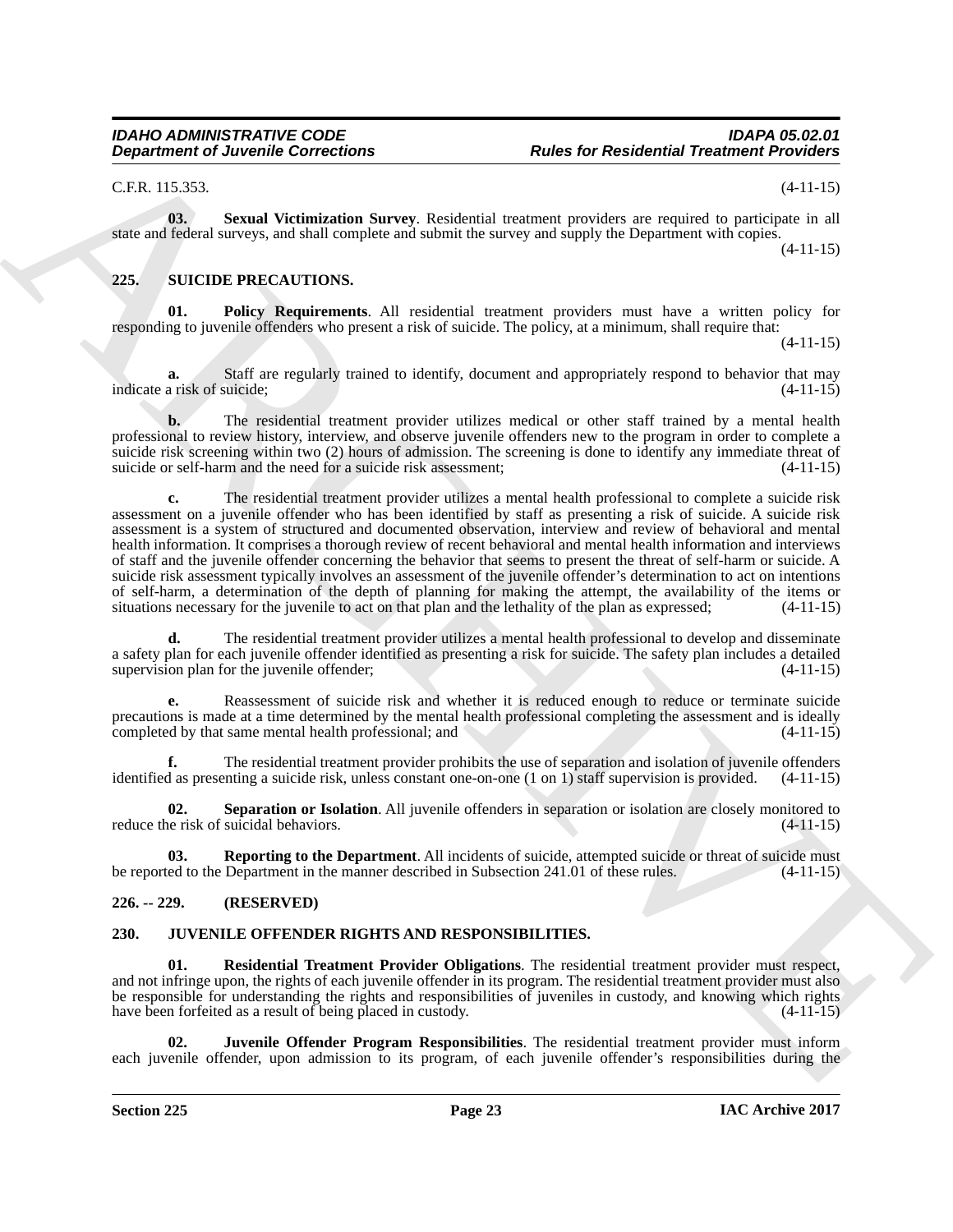#### <span id="page-23-5"></span><span id="page-23-4"></span><span id="page-23-3"></span><span id="page-23-2"></span><span id="page-23-1"></span><span id="page-23-0"></span>**231. DISCIPLINE OF JUVENILE OFFENDERS.**

|                                                  | <b>Department of Juvenile Corrections</b>                                                 | <b>Rules for Residential Treatment Providers</b>                                                                                                                                                                                                                                                                                                                                                                                                                  |             |
|--------------------------------------------------|-------------------------------------------------------------------------------------------|-------------------------------------------------------------------------------------------------------------------------------------------------------------------------------------------------------------------------------------------------------------------------------------------------------------------------------------------------------------------------------------------------------------------------------------------------------------------|-------------|
|                                                  |                                                                                           | program. Additionally, each juvenile offender must have an understanding of the following program expectations:                                                                                                                                                                                                                                                                                                                                                   | $(4-11-15)$ |
| a.                                               | Requirements needed to complete program;                                                  |                                                                                                                                                                                                                                                                                                                                                                                                                                                                   | $(4-11-15)$ |
| b.                                               | How to access medical services;                                                           |                                                                                                                                                                                                                                                                                                                                                                                                                                                                   | $(4-11-15)$ |
| c.                                               | How to file a grievance;                                                                  |                                                                                                                                                                                                                                                                                                                                                                                                                                                                   | $(4-11-15)$ |
| d.<br>offenders; and                             |                                                                                           | How to report incidents of sexual abuse between juvenile offenders or between staff and juvenile                                                                                                                                                                                                                                                                                                                                                                  | $(4-11-15)$ |
| е.                                               |                                                                                           | How to contact the juvenile services coordinator and juvenile probation officer.                                                                                                                                                                                                                                                                                                                                                                                  | $(4-11-15)$ |
| 231.                                             | DISCIPLINE OF JUVENILE OFFENDERS.                                                         |                                                                                                                                                                                                                                                                                                                                                                                                                                                                   |             |
| 01.                                              | least one staff member not involved in the disciplinary action, and a process for appeal. | Written Policies and Procedures. All providers offering treatment services must have<br>comprehensive written discipline policies and procedures, which shall be explained to all juvenile offenders, families,<br>and staff. These policies must include positive responses for appropriate behavior. They must include a provision for<br>written notice to the juvenile offender being disciplined, a mechanism for a fair and impartial hearing to include at | $(4-11-15)$ |
| 02.                                              | supervise nor carry out disciplinary actions over another juvenile offender.              | Administration of Discipline. Discipline will be administered in a way to create a learning<br>experience for the juvenile offender, and never in a way that degrades or humiliates the juvenile offender. Staff will<br>make every effort to maintain control of juvenile offenders through positive methods. No juvenile offender shall                                                                                                                         | $(4-11-15)$ |
| a.                                               | determine the seriousness of the misbehavior and the appropriate type of discipline.      | Prior to and upon initiating a disciplinary action, careful attention should be given to ensure the<br>disciplinary sanctions are proportionate with the nature and circumstances of the behavior and the program rules to                                                                                                                                                                                                                                        | $(4-11-15)$ |
| $\mathbf{b}$ .<br>counsel the juvenile offender. |                                                                                           | Disciplinary actions are not the same as the consequences that are spelled out as a part of a service<br>implementation plan for the juvenile offender. A residential treatment provider must make every effort to resolve<br>problems with the least amount of formal disciplinary activity possible. Efforts should be made first to instruct and                                                                                                               | $(4-11-15)$ |
|                                                  | disciplinary action must be reported in an incident report.                               | Any restriction of a juvenile offender's participation in a program resulting from a formal                                                                                                                                                                                                                                                                                                                                                                       | $(4-11-15)$ |
| 03.                                              |                                                                                           | <b>Prohibited Actions.</b> The residential treatment provider is prohibited from using certain actions as<br>disciplinary responses as listed in the child care licensing rules of the Idaho Department of Health and Welfare.                                                                                                                                                                                                                                    | $(4-11-15)$ |
| 04.                                              |                                                                                           | <b>Denial of Services</b> . Denial of the following are prohibited as disciplinary responses:                                                                                                                                                                                                                                                                                                                                                                     | $(4-11-15)$ |
| a.                                               | Educational and vocational services;                                                      |                                                                                                                                                                                                                                                                                                                                                                                                                                                                   | $(4-11-15)$ |
| b.                                               | Employment;                                                                               |                                                                                                                                                                                                                                                                                                                                                                                                                                                                   | $(4-11-15)$ |
| c.                                               | Medical or mental health services;                                                        |                                                                                                                                                                                                                                                                                                                                                                                                                                                                   | $(4-11-15)$ |
| d.                                               | Food;                                                                                     |                                                                                                                                                                                                                                                                                                                                                                                                                                                                   | $(4-11-15)$ |
| e.                                               |                                                                                           | Access to family, juvenile services coordinator, juvenile probation officer, and legal counsel; and                                                                                                                                                                                                                                                                                                                                                               | $(4-11-15)$ |
|                                                  | Religious services.                                                                       |                                                                                                                                                                                                                                                                                                                                                                                                                                                                   | $(4-11-15)$ |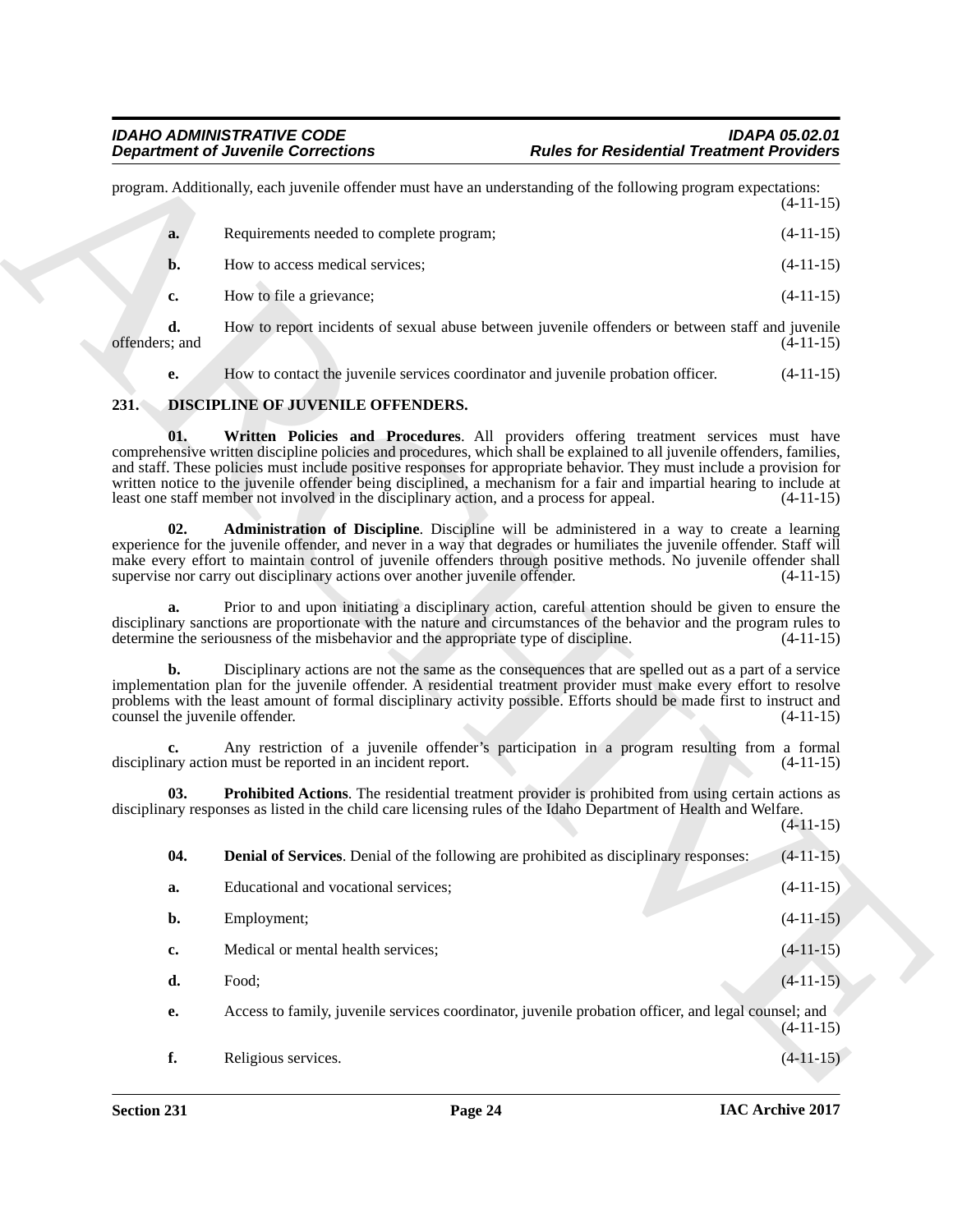### <span id="page-24-6"></span><span id="page-24-5"></span><span id="page-24-4"></span><span id="page-24-3"></span><span id="page-24-0"></span>**232. GRIEVANCE PROCEDURES.**

#### <span id="page-24-9"></span><span id="page-24-1"></span>**233. JUVENILE OFFENDER SAFETY.**

## <span id="page-24-8"></span><span id="page-24-7"></span><span id="page-24-2"></span>**234. JUVENILE OFFENDER AND PARENT OR GUARDIAN HANDBOOK.** The residential treatment provider must provide each invenile offender and their pare

|                           | <b>Department of Juvenile Corrections</b>                                                                      | <b>Rules for Residential Treatment Providers</b>                                                                                                                                                                                                                                                                                                                                                                                                                                                                                                                                                                                                                                                                                                                                                                                                 |             |
|---------------------------|----------------------------------------------------------------------------------------------------------------|--------------------------------------------------------------------------------------------------------------------------------------------------------------------------------------------------------------------------------------------------------------------------------------------------------------------------------------------------------------------------------------------------------------------------------------------------------------------------------------------------------------------------------------------------------------------------------------------------------------------------------------------------------------------------------------------------------------------------------------------------------------------------------------------------------------------------------------------------|-------------|
| 05.<br>juvenile's choice. |                                                                                                                | Appeal of Formal Disciplinary Penalties. Each residential treatment provider must have a formal<br>written process through which a juvenile offender can appeal a disciplinary action and receive a review of the case.<br>The residential treatment provider shall explain to the juvenile offender how to use the appeal process. The juvenile<br>offender must be informed that the juvenile services coordinator may be included in the disciplinary process at the                                                                                                                                                                                                                                                                                                                                                                          | $(4-11-15)$ |
| 232.                      | <b>GRIEVANCE PROCEDURES.</b>                                                                                   |                                                                                                                                                                                                                                                                                                                                                                                                                                                                                                                                                                                                                                                                                                                                                                                                                                                  |             |
| 01.                       | juvenile offenders to make complaints without fear of retaliation.                                             | Written Procedures. The residential treatment provider must have a written grievance procedure<br>for juvenile offenders, which shall include the right to appeal disciplinary actions against them if a separate<br>disciplinary grievance procedure is not available. It must be written in a clear and simple manner and shall allow                                                                                                                                                                                                                                                                                                                                                                                                                                                                                                          | $(4-11-15)$ |
| 02.                       | as specified in Subsection 200.02 of these rules.                                                              | Grievance Forms. The grievance procedure must be explained to the juvenile offender by a staff<br>member who shall document the explanation in the juvenile's file. Grievance forms must be in a location accessible<br>to juvenile offenders without having to request such a form from staff. Completed forms should be placed in a secure<br>area and collected daily. The provider must complete a review and discuss findings with the juvenile offender within<br>three (3) working days of receipt of the grievance form. If the juvenile offender lives independently, the provider<br>must have a process for the juvenile to submit grievance forms to the program director without having to request such<br>a form from staff. A copy of the grievance and the resolution of that grievance must be attached to the quarterly report | $(4-11-15)$ |
| 233.                      | <b>JUVENILE OFFENDER SAFETY.</b>                                                                               | Every juvenile offender has the fundamental right to feel safe. Residential treatment providers have the responsibility<br>to ensure that a juvenile offender is safe while in their care. Every juvenile offender must be informed of procedures<br>whereby a professional staff person can be contacted on a twenty-four $(24)$ hour basis if the juvenile offender does<br>not feel safe. The residential treatment provider's administration must make periodic contact with juvenile offenders<br>in the program to determine if they feel safe and are comfortable when interacting with peers and staff.                                                                                                                                                                                                                                  | $(4-11-15)$ |
| 234.                      | JUVENILE OFFENDER AND PARENT OR GUARDIAN HANDBOOK.<br>handbooks that are written in an age-appropriate manner. | The residential treatment provider must provide each juvenile offender and their parent or guardian with program                                                                                                                                                                                                                                                                                                                                                                                                                                                                                                                                                                                                                                                                                                                                 | $(4-11-15)$ |
| 01.                       |                                                                                                                | <b>Required Content.</b> Handbooks must address, at a minimum, the following:                                                                                                                                                                                                                                                                                                                                                                                                                                                                                                                                                                                                                                                                                                                                                                    | $(4-11-15)$ |
| a.                        | Requirements needed to complete program;                                                                       |                                                                                                                                                                                                                                                                                                                                                                                                                                                                                                                                                                                                                                                                                                                                                                                                                                                  | $(4-11-15)$ |
| b.                        | Juvenile offender rights and responsibilities;                                                                 |                                                                                                                                                                                                                                                                                                                                                                                                                                                                                                                                                                                                                                                                                                                                                                                                                                                  | $(4-11-15)$ |
|                           |                                                                                                                |                                                                                                                                                                                                                                                                                                                                                                                                                                                                                                                                                                                                                                                                                                                                                                                                                                                  |             |
| c.                        |                                                                                                                | The means available to safely report sexual abuse and harassment;                                                                                                                                                                                                                                                                                                                                                                                                                                                                                                                                                                                                                                                                                                                                                                                | $(4-11-15)$ |
| d.                        | Grievance procedures;                                                                                          |                                                                                                                                                                                                                                                                                                                                                                                                                                                                                                                                                                                                                                                                                                                                                                                                                                                  | $(4-11-15)$ |
| e.                        | Religious services;                                                                                            |                                                                                                                                                                                                                                                                                                                                                                                                                                                                                                                                                                                                                                                                                                                                                                                                                                                  | $(4-11-15)$ |
| f.                        |                                                                                                                | A list of what constitutes as contraband and the consequences for its possession;                                                                                                                                                                                                                                                                                                                                                                                                                                                                                                                                                                                                                                                                                                                                                                | $(4-11-15)$ |
| g.                        | The provider's disciplinary process;                                                                           |                                                                                                                                                                                                                                                                                                                                                                                                                                                                                                                                                                                                                                                                                                                                                                                                                                                  | $(4-11-15)$ |
| h.                        | Visitation, mail, and phone correspondence;                                                                    |                                                                                                                                                                                                                                                                                                                                                                                                                                                                                                                                                                                                                                                                                                                                                                                                                                                  | $(4-11-15)$ |
| i.                        |                                                                                                                | The provider's policy on searches for contraband, including a list of what constitutes contraband;                                                                                                                                                                                                                                                                                                                                                                                                                                                                                                                                                                                                                                                                                                                                               | $(4-11-15)$ |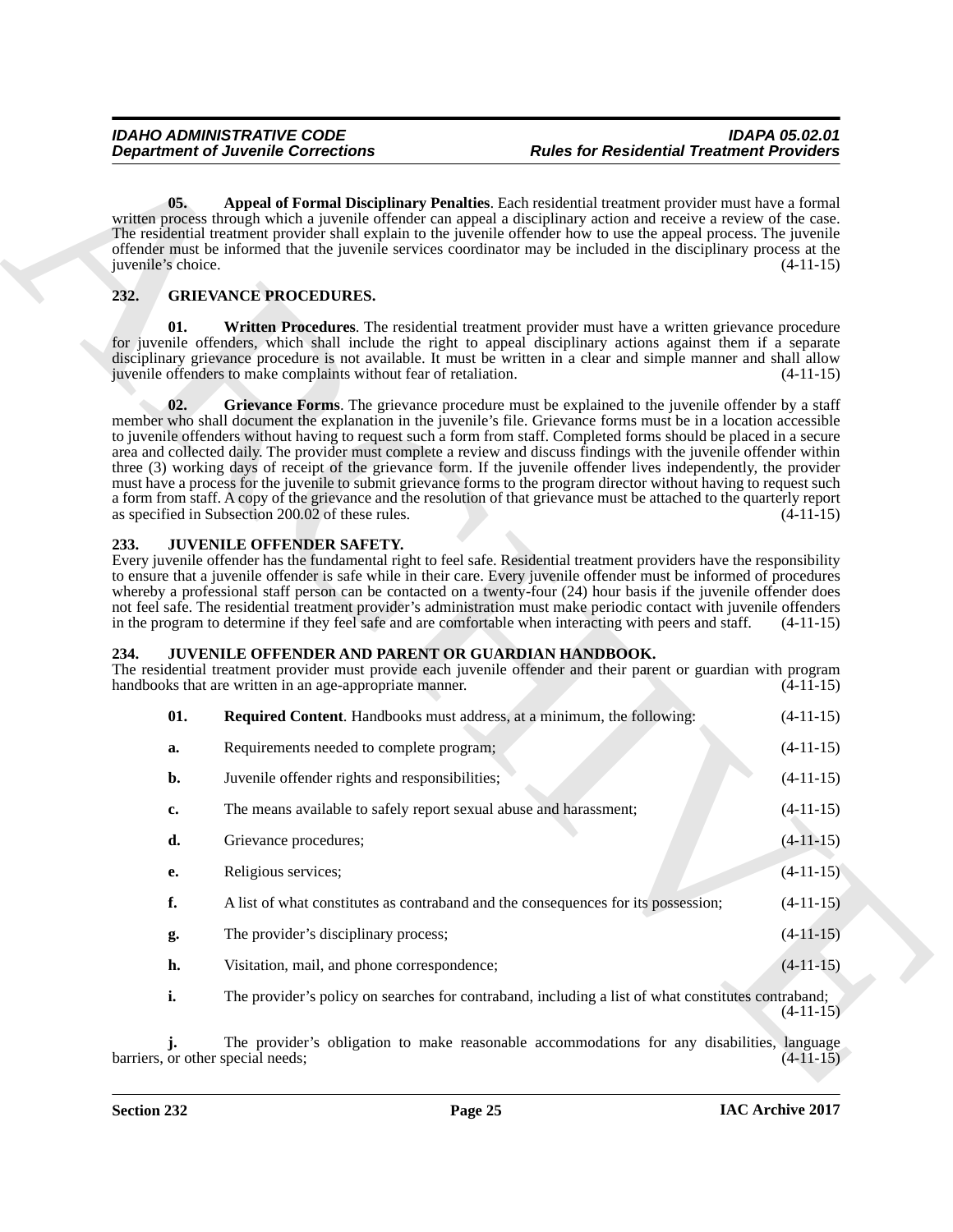- **k.** The daily schedule for juvenile offenders; and (4-11-15)
- <span id="page-25-2"></span>**l.** A description of services or items for which a juvenile offender may be charged by the provider. (4-11-15)

**02.** Receipt of Handbook. The juvenile offender and their parent or guardian acknowledge in writing eipt of the juvenile offender and parent or guardian handbook.  $(4-11-15)$ their receipt of the juvenile offender and parent or guardian handbook.

#### <span id="page-25-0"></span>**235. -- 239. (RESERVED)**

#### <span id="page-25-1"></span>**240. PROGRAM OPERATIONAL REQUIREMENTS.**

#### <span id="page-25-4"></span><span id="page-25-3"></span>**01. General Requirements**. (4-11-15)

**a.** Residential treatment providers shall provide vigorous programming that minimizes periods of idle time, addresses behavioral problems of juvenile offenders, and teaches and promotes healthy life choices. Programs should specifically address those factors in juvenile offender's lives that contribute to delinquency and that can be realistically changed. (4-11-15) realistically changed.

**b.** Providers shall encourage appropriate telephone contact, mail contact, and visitation between offenders and their families. (4-11-15) juvenile offenders and their families.

**c.** Residential treatment providers must structure and document services offered in the program so that continuity in case planning is obvious. Medical health, mental health, substance abuse, social skills, educational, vocational, independent living, and other special needs identified in the assessment must be clearly addressed in the service implementation plan. Services provided to address those needs must be documented regularly. (4-11-15)

Service needs remaining at the time of release from Department custody or transfer must be he reintegration plan for each juvenile offender. (4-11-15) accounted for in the reintegration plan for each juvenile offender.

**Expansion of Juvenile Connections**<br>
The slab vehicle to procedure discussions and<br>
The slab vehicle of vehicle slab vehicles and the specific slab vehicles are provided by the specific<br>
1. Receiving Hamilton The specific **e.** The residential treatment provider shall not admit more juveniles into care than the number specified on the provider's license. Residential treatment providers wishing to increase capacity are responsible for contacting the applicable licensing agency. A copy of the written confirmation to the residential treatment provider from the applicable licensing agency for verbal approval to exceed the licensed capacity must be forwarded to the Department's Quality Improvement Services Bureau. (4-11-15)

**f.** The residential treatment provider must have and strictly follow a comprehensive policy covering the supervision of juvenile offenders, including a plan for monitoring all movement of those juvenile offenders both in the facility and, as appropriate, within the community. Staff at the facility must be aware of the location of every juvenile offender assigned to that program at all times.  $(4-11-15)$ 

**g.** Programs may not, under any circumstances, involve juvenile offenders in plethysmographic assessments. (4-11-15)  $\alpha$ ssessments.  $(4-11-15)$ 

#### <span id="page-25-5"></span>**02. Use of Polygraphs**. (4-11-15)

**a.** The use of polygraphs for juvenile offenders adjudicated for or documented to have demonstrated sexually abusive behavior, must only be undertaken by court order or under the following circumstances: (4-11-15)

i. With the specific written authorization of the Department's regional clinical supervisor; (4-11-15)

- ii. Only with the full, informed consent of the juvenile offender; and (4-11-15)
- iii. If the juvenile offender is a minor, only with the full, informed consent of the parent or guardian.  $(4-11-15)$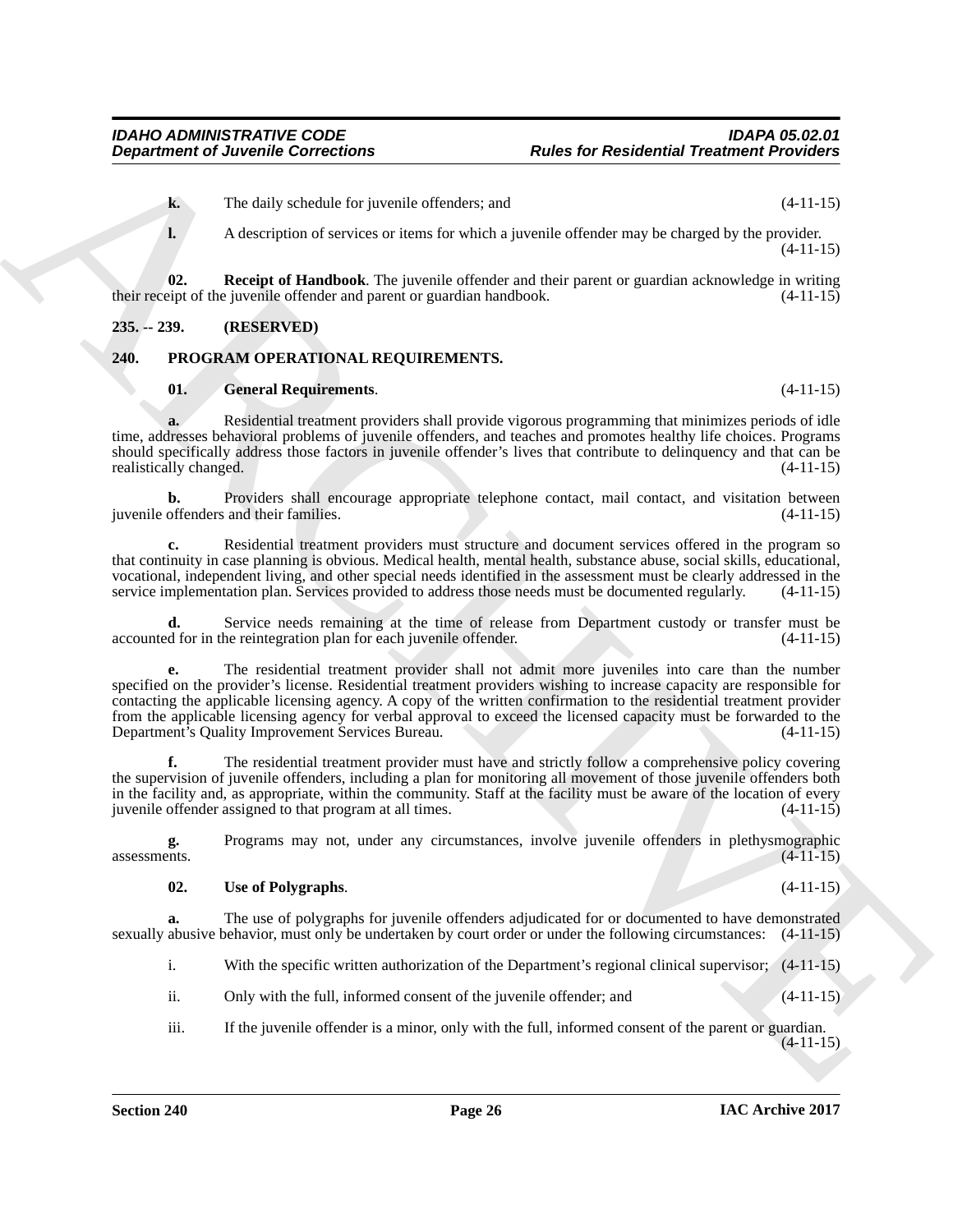### <span id="page-26-2"></span><span id="page-26-1"></span><span id="page-26-0"></span>**241. INCIDENT REPORTING REQUIREMENTS.**

|                    | <b>Department of Juvenile Corrections</b>                                                                                                                                                                                                                                                                                                                                                                                                                                                                                                                                                                                                                                                                                                                                                                                                                   | <b>Rules for Residential Treatment Providers</b>                                                      |             |
|--------------------|-------------------------------------------------------------------------------------------------------------------------------------------------------------------------------------------------------------------------------------------------------------------------------------------------------------------------------------------------------------------------------------------------------------------------------------------------------------------------------------------------------------------------------------------------------------------------------------------------------------------------------------------------------------------------------------------------------------------------------------------------------------------------------------------------------------------------------------------------------------|-------------------------------------------------------------------------------------------------------|-------------|
| b.                 | Sexual Offender Management Board in the use of polygraphy with juvenile offenders.                                                                                                                                                                                                                                                                                                                                                                                                                                                                                                                                                                                                                                                                                                                                                                          | Polygraphers used in this process must be able to provide documentation of certification by the       | $(4-11-15)$ |
| c.<br>polygraph.   |                                                                                                                                                                                                                                                                                                                                                                                                                                                                                                                                                                                                                                                                                                                                                                                                                                                             | Residential treatment providers must not make treatment decisions solely on the results of a          | $(4-11-15)$ |
| d.<br>provider.    |                                                                                                                                                                                                                                                                                                                                                                                                                                                                                                                                                                                                                                                                                                                                                                                                                                                             | Polygraph reports must be sent to the juvenile services coordinator by the residential treatment      | $(4-11-15)$ |
| 241.               | INCIDENT REPORTING REQUIREMENTS.                                                                                                                                                                                                                                                                                                                                                                                                                                                                                                                                                                                                                                                                                                                                                                                                                            |                                                                                                       |             |
| 01.<br>incidents.  | notifications under this section must be made to the regional facility in the region where the residential treatment<br>provider is located. Out-of-state providers must notify the juvenile correctional center in Nampa. Residential<br>treatment providers must ensure that a detailed, written incident report is completed and signed by involved staff<br>before the end of the shift during which the incident took place. If any of the following events occur, the residential<br>treatment provider must immediately notify the juvenile offender's parent or guardian, juvenile services coordinator,<br>juvenile probation officer, and the Department's regional facility by telephone (not by facsimile or electronically).<br>The Department's regional R.N. must also be notified immediately in the event of all medical and mental health | Incidents Requiring Immediate Notice to Parent or Guardian and Department. All                        | $(4-11-15)$ |
| a.                 | Medical and mental health emergencies including, but not limited to:                                                                                                                                                                                                                                                                                                                                                                                                                                                                                                                                                                                                                                                                                                                                                                                        |                                                                                                       | $(4-11-15)$ |
| i.                 | Every instance of emergency room access;                                                                                                                                                                                                                                                                                                                                                                                                                                                                                                                                                                                                                                                                                                                                                                                                                    |                                                                                                       | $(4-11-15)$ |
| ii.                |                                                                                                                                                                                                                                                                                                                                                                                                                                                                                                                                                                                                                                                                                                                                                                                                                                                             | Refusal of medications, treatment recommended by a physician, or food for three (3) days;             | $(4-11-15)$ |
| b.                 | Major incidents such as:                                                                                                                                                                                                                                                                                                                                                                                                                                                                                                                                                                                                                                                                                                                                                                                                                                    |                                                                                                       | $(4-11-15)$ |
| i.                 | Death of a juvenile offender;                                                                                                                                                                                                                                                                                                                                                                                                                                                                                                                                                                                                                                                                                                                                                                                                                               |                                                                                                       | $(4-11-15)$ |
| ii.                | Suicide, attempted suicide or threat of suicide;                                                                                                                                                                                                                                                                                                                                                                                                                                                                                                                                                                                                                                                                                                                                                                                                            |                                                                                                       | $(4-11-15)$ |
| iii.               | Attempted escape;                                                                                                                                                                                                                                                                                                                                                                                                                                                                                                                                                                                                                                                                                                                                                                                                                                           |                                                                                                       | $(4-11-15)$ |
| iv.<br>under PREA; |                                                                                                                                                                                                                                                                                                                                                                                                                                                                                                                                                                                                                                                                                                                                                                                                                                                             | Sexual abuse among juvenile offenders or by staff including, but not limited to, incidents reportable | $(4-11-15)$ |
| V.                 |                                                                                                                                                                                                                                                                                                                                                                                                                                                                                                                                                                                                                                                                                                                                                                                                                                                             | Criminal activity resulting in arrest, detention, or filing a report with local law enforcement;      | $(4-11-15)$ |
| V1.<br>agency;     |                                                                                                                                                                                                                                                                                                                                                                                                                                                                                                                                                                                                                                                                                                                                                                                                                                                             | Any other relevant report made to the Idaho Department of Health and Welfare or applicable state      | $(4-11-15)$ |
| c.<br>of any kind; |                                                                                                                                                                                                                                                                                                                                                                                                                                                                                                                                                                                                                                                                                                                                                                                                                                                             | Any incident of restraint which involves the use of medications, chemicals, or mechanical devices     | $(4-11-15)$ |
| d.                 | Incidents of alleged or suspected abuse or neglect of juvenile offenders;                                                                                                                                                                                                                                                                                                                                                                                                                                                                                                                                                                                                                                                                                                                                                                                   |                                                                                                       | $(4-11-15)$ |
| <b>e.</b>          |                                                                                                                                                                                                                                                                                                                                                                                                                                                                                                                                                                                                                                                                                                                                                                                                                                                             | Incidents involving major disasters affecting location or well-being of the juveniles; and (4-11-15)  |             |
| f.                 |                                                                                                                                                                                                                                                                                                                                                                                                                                                                                                                                                                                                                                                                                                                                                                                                                                                             | Any restriction of a juvenile offender's family visitation due to the juvenile's behavior. (4-11-15)  |             |
|                    | offender's parent or guardian, juvenile services coordinator, and the juvenile probation officer, unless notification to<br>the juvenile offender's parent or guardian would endanger the juvenile. Transmission of all written incident reports                                                                                                                                                                                                                                                                                                                                                                                                                                                                                                                                                                                                            | A written incident report must also be transmitted within twenty-four (24) hours to the juvenile      |             |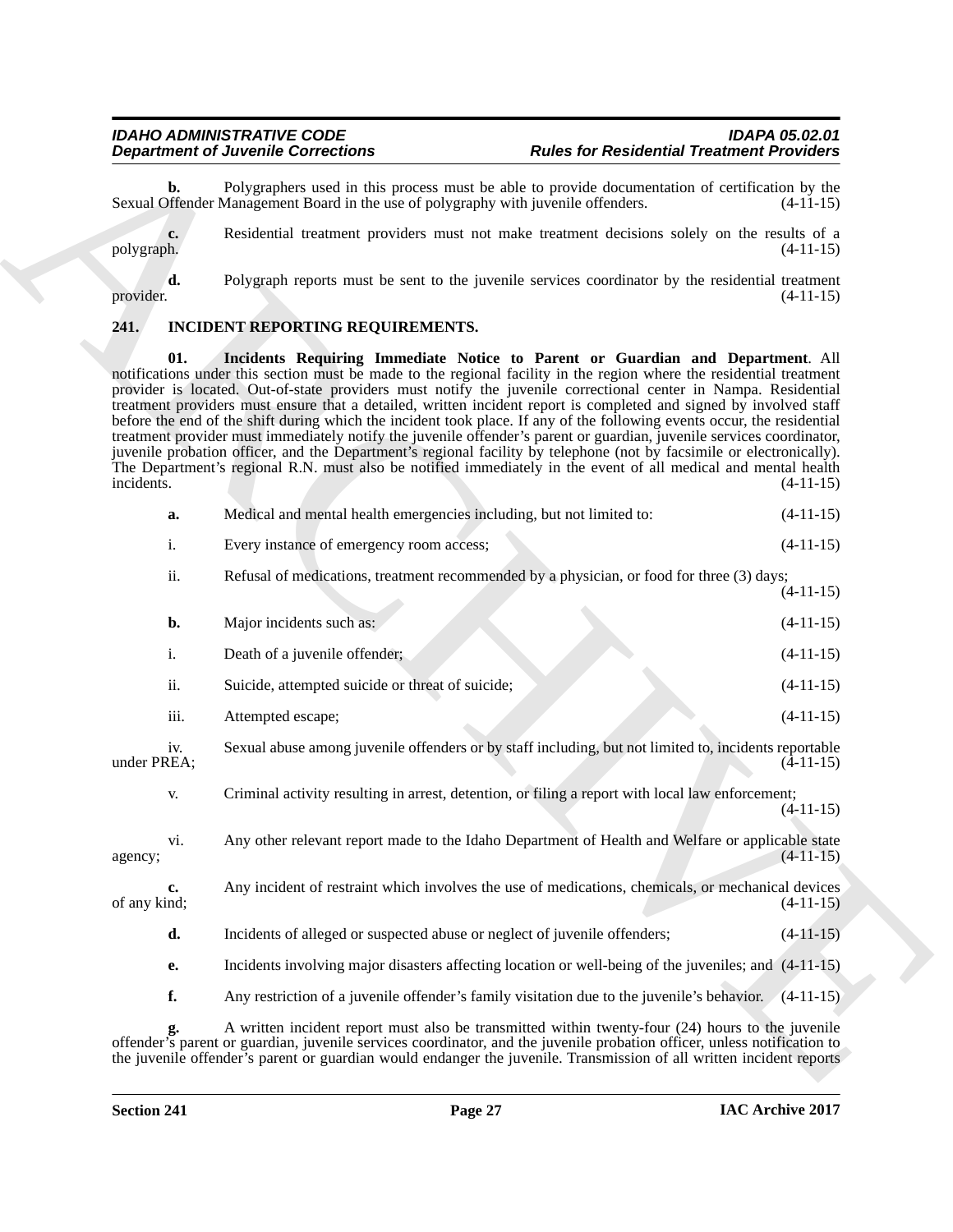#### *IDAHO ADMINISTRATIVE CODE IDAPA 05.02.01 Rules for Residential Treatment Providers*

<span id="page-27-0"></span>may be electronic or by facsimile. (4-11-15)

**Department of Juvenile Connections**<br>
any of the star Residential Treatment Providers<br>
any of the star Residential Treatment Providers<br>
Altitude in the star Residential Treatment Connections<br>
any of the star Resident Conn **02. Escapes Also Require Immediate Notice to Parent or Guardian and Department**. In all instances of escape, the residential treatment provider must immediately notify the juvenile correctional center in Nampa first, followed by the regional facility, juvenile offender's parent or guardian, juvenile services coordinator, and juvenile probation officer by telephone (not by facsimile or electronically). A written incident report must also be transmitted within twenty-four (24) hours to the juvenile offender's parent or guardian, juvenile services coordinator, and the juvenile probation officer, unless notification to the juvenile offender's parent or guardian would endanger the juvenile offender. Transmission of all written incident reports may be electronic or by facsimile. Upon apprehension, all of the same parties must be notified immediately. (4-11-15)

**a.** Clothing and other personal belongings must be secured immediately and maintained in a secure place until returned to the Department.

**b.** The juvenile offender shall continue to be assigned to the program, although not physically present, for up to forty-eight (48) hours. The program will be reimbursed for the days the juvenile offender was on escape status up to forty-eight (48) hours. Should the program, in consultation with the juvenile offender's treatment team, choose to transfer the juvenile offender after returning, then the procedures outlined in IDAPA 05.02.02, Section 237, "Rules for Staff Secure Providers"; or IDAPA 05.02.03, Section 237, "Rules for Reintegration Providers"; or IDAPA 05.02.04, Section 237, "Rules for Supported Living Providers," as applicable, shall apply. (4-11-15)

**03. Incidents Requiring Immediate Notice to Department and Three Day Notice to Parent or Guardian**. The following incidents require immediate notice to the juvenile services coordinator in the manner described in Subsection 241.01, and require notice within three (3) business days to parent or guardian of the juveniles involved. (4-11-15)

<span id="page-27-1"></span>

| a.            | Any use of separation or isolation for more than two (2) hours;                | $(4-11-15)$ |
|---------------|--------------------------------------------------------------------------------|-------------|
| b.            | Incidents involving the disclosure of criminal behavior by juvenile offenders; | $(4-11-15)$ |
| $c_{\bullet}$ | Instances of physical assault or fighting;                                     | $(4-11-15)$ |

- **d.** Major misconduct by one (1) or more staff against a juvenile offender; (4-11-15)
- **e.** Discovery of contraband that represents an immediate threat to safety and security such as weapons or drugs;  $(4-11-15)$ or drugs;  $(4-11-15)$

**f.** Any instance of an unclothed body search or a body cavity search of a juvenile offender; (4-11-15)

**g.** Other than incidents described in Paragraph 241.01.e., significant property damage resulting from misconduct, negligence, or from incidents such as explosions, fires, floods, or other natural disasters; and (4-11-15)

**h.** Any pattern of restraint of a juvenile, which is defined as three (3) or more restraints within a our (24) hour period. (4-11-15) twenty-four  $(24)$  hour period.

#### <span id="page-27-2"></span>**04. Incidents Requiring Notice Within Three Days to the Department**. (4-11-15)

**a.** Residential treatment providers must ensure that a detailed, written incident report is completed and signed by involved staff before the end of the shift during which the incident took place. A copy of the completed incident report must be submitted to the juvenile services coordinator no later than three (3) business days after the incident.  $i$  incident.  $(4-11-15)$ 

**b.** A detailed incident report is also required for each incident of juvenile offender misconduct that is not reportable under Subsection 241.03 and results in any type of: (4-11-15)

i. Instances of lost keys, equipment, or tools; (4-11-15)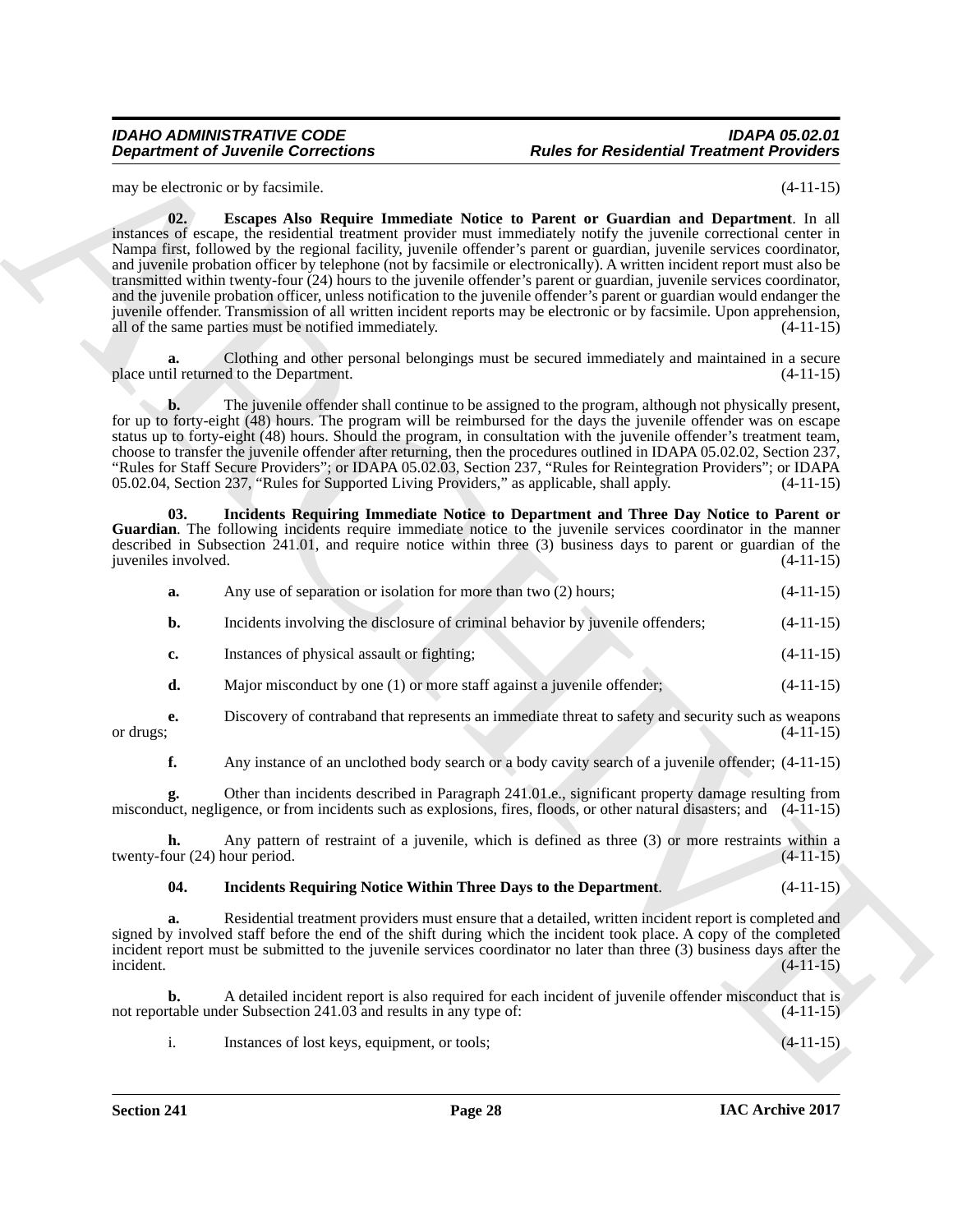#### <span id="page-28-0"></span>*IDAHO ADMINISTRATIVE CODE IDAPA 05.02.01* **Rules for Residential Treatment Providers**

|                                           | <b>Department of Juvenile Corrections</b>                                                                                                                                                                                         | <b>Rules for Residential Treatment Providers</b> |             |
|-------------------------------------------|-----------------------------------------------------------------------------------------------------------------------------------------------------------------------------------------------------------------------------------|--------------------------------------------------|-------------|
| ii.                                       | Discovery of contraband not posing an immediate risk; or                                                                                                                                                                          |                                                  | $(4-11-15)$ |
| iii.<br>appropriateness of the placement. | A pattern of refusal of program participation that rises to the point of raising questions about the                                                                                                                              |                                                  | $(4-11-15)$ |
| c.                                        | A detailed incident report is also required for each incident of staff misconduct relating to juvenile<br>care that is not reportable under Subsection 241.03 and results in any type of:                                         |                                                  | $(4-11-15)$ |
| devices of any kind; or                   | Any physical restraint that does not involve the use of medications, chemicals, or mechanical                                                                                                                                     |                                                  | $(4-11-15)$ |
| ii.<br>hours.                             | Separation, isolation, or room confinement for more than fifteen (15) minutes but less than two (2)                                                                                                                               |                                                  | $(4-11-15)$ |
| 05.                                       | Incident Report Content. Residential treatment providers may elect to use the Department's<br>standard incident report form or may use another form as long as all of the following information is included:                      |                                                  | $(4-11-15)$ |
| a.                                        | Juvenile offender's assigned unit or location;                                                                                                                                                                                    |                                                  | $(4-11-15)$ |
| b.                                        | Date, location, and time of the incident;                                                                                                                                                                                         |                                                  | $(4-11-15)$ |
| c.                                        | Witnesses and other staff and juvenile offenders involved;                                                                                                                                                                        |                                                  | $(4-11-15)$ |
| d.                                        | Persons notified with date and time of notice;                                                                                                                                                                                    |                                                  | $(4-11-15)$ |
| g.                                        | Brief narrative description of the incident;                                                                                                                                                                                      |                                                  | $(4-11-15)$ |
| e.                                        | Type of incident by category, such as assault against staff or juvenile offender, behavioral and<br>psychiatric emergency, contraband, escape, injury or illness, self-harm or suicidal behavior, or sexual abuse;                |                                                  | $(4-11-15)$ |
| f.<br>initiated;                          | Action taken by category, such as restraint, separation, isolation, or room confinement with times in<br>and out, visitation restrictions due to juvenile offender behavior, suicide precautions initiated, or escape precautions |                                                  | $(4-11-15)$ |
| h.                                        | Signature of staff and reviewing supervisor, which may be affixed electronically;                                                                                                                                                 |                                                  | $(4-11-15)$ |
| i.                                        | Documentation of injury and medical attention provided; and                                                                                                                                                                       |                                                  | $(4-11-15)$ |
| j.<br>to:                                 | If the incident involves sexual abuse, the incident report must include a description of action taken                                                                                                                             |                                                  | $(4-11-15)$ |
| $i$ .                                     | Keep the alleged victim(s) safe from intimidation of further abuse and maintain confidentiality;                                                                                                                                  |                                                  | $(4-11-15)$ |
| ii.                                       | Address any immediate trauma, either physical or emotional;                                                                                                                                                                       |                                                  | $(4-11-15)$ |
| iii.                                      | Address long-term medical or mental health needs related to the alleged abuse;                                                                                                                                                    |                                                  | $(4-11-15)$ |
| iv.                                       | Notify responsible licensing, regulatory, and law enforcement agencies and preserve evidence;                                                                                                                                     |                                                  | $(4-11-15)$ |
| V.<br>investigation be completed; and     | Conduct an initial internal investigation of the incident and as necessary request that an external                                                                                                                               |                                                  | $(4-11-15)$ |
| vi.                                       | Prevent repetition of the abusive situation.                                                                                                                                                                                      |                                                  | $(4-11-15)$ |

|  |  | Signature of staff and reviewing supervisor, which may be affixed electronically; |  |  | $(4-11-15)$ |
|--|--|-----------------------------------------------------------------------------------|--|--|-------------|
|--|--|-----------------------------------------------------------------------------------|--|--|-------------|

- ii. Address any immediate trauma, either physical or emotional; (4-11-15)
- iii. Address long-term medical or mental health needs related to the alleged abuse; (4-11-15)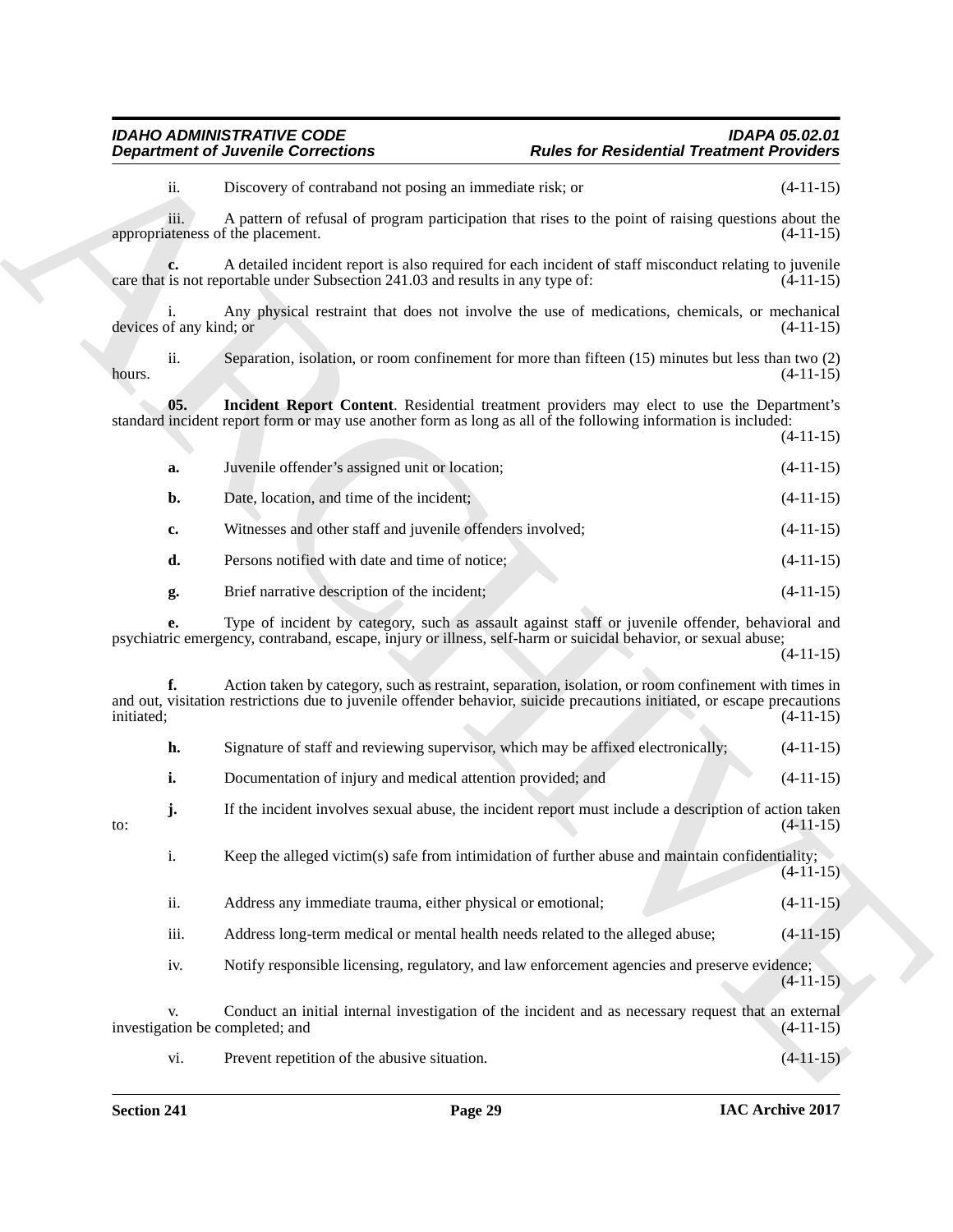#### <span id="page-29-2"></span><span id="page-29-0"></span>**242. ADDITIONAL PROGRAM POLICY REQUIREMENTS.**

**Expansion of Juvenile Connections**<br> **Although Theorems Connections**<br> **ARCHIVENG INTERFERIENT (SCIENCE AND OUTLIERT SEXUAL STATISTICS)**<br> **ARCHIVENG INTERFERIENT (SCIENCE AND OUTLIERT SEXUAL STATISTICS)**<br> **ARCHIVENG INTE 01. Written Policies**. In addition to other policy requirements listed in these rules, residential treatment providers must have, at a minimum, the following written policies concerning program operations available at the program site: (4-11-15) program site:

<span id="page-29-4"></span>**a.** Program elements and implementation; (4-11-15)

**b.** Admission policy describing the target population and criteria for admission, and identifying of referrals to the program; (4-11-15) sources of referrals to the program;

**c.** Criteria for assigning juvenile offenders to different units within the program, if applicable; (4-11-15)

**d.** The provision of (or referral for) emergency and routine medical and mental health services for the population; (4-11-15) population; (4-11-15)

**e.** Behavior management within the program, including use of points and levels, restraints, separation, and other types of special management:  $(4-11-15)$ detention and other types of special management;

**f.** Supervision of juvenile offenders policy that shall include managing juvenile offender movement within the program, including the timely transfer of behavioral information about juvenile offenders from staff during shift changes; (4-11-15)

**g.** Juvenile offender's access to the community policy that shall include use of community schools or job sites, and individual or group activities away from the program site. This also includes individual community passes;<br>(4-11-15)  $p$ asses;  $(4-11-15)$ 

**h.** Administrative coverage in emergency situations, after regular work hours;  $(4-11-15)$ 

**i.** Documentation and reporting of critical incidents to program administrators, the Department and the community treatment team;  $(4-11-15)$ others on the community treatment team;

**j.** Treatment planning and progress reporting to the Department, juvenile offender, family and others minimum (4-11-15) on the community treatment team;

**k.** Reintegration policy that shall describe criteria for successful completion of program, termination from program prior to completion, and the involvement of the Department and community treatment team; and (4-11-15)

<span id="page-29-3"></span>**l.** Emergency procedures in the event of a natural disaster;  $(4-11-15)$ 

**02. Documented Staff Training**. Documented staff training on these policies must also be available w by the Department. (4-11-15) for review by the Department.

<span id="page-29-1"></span>**243. -- 999. (RESERVED)**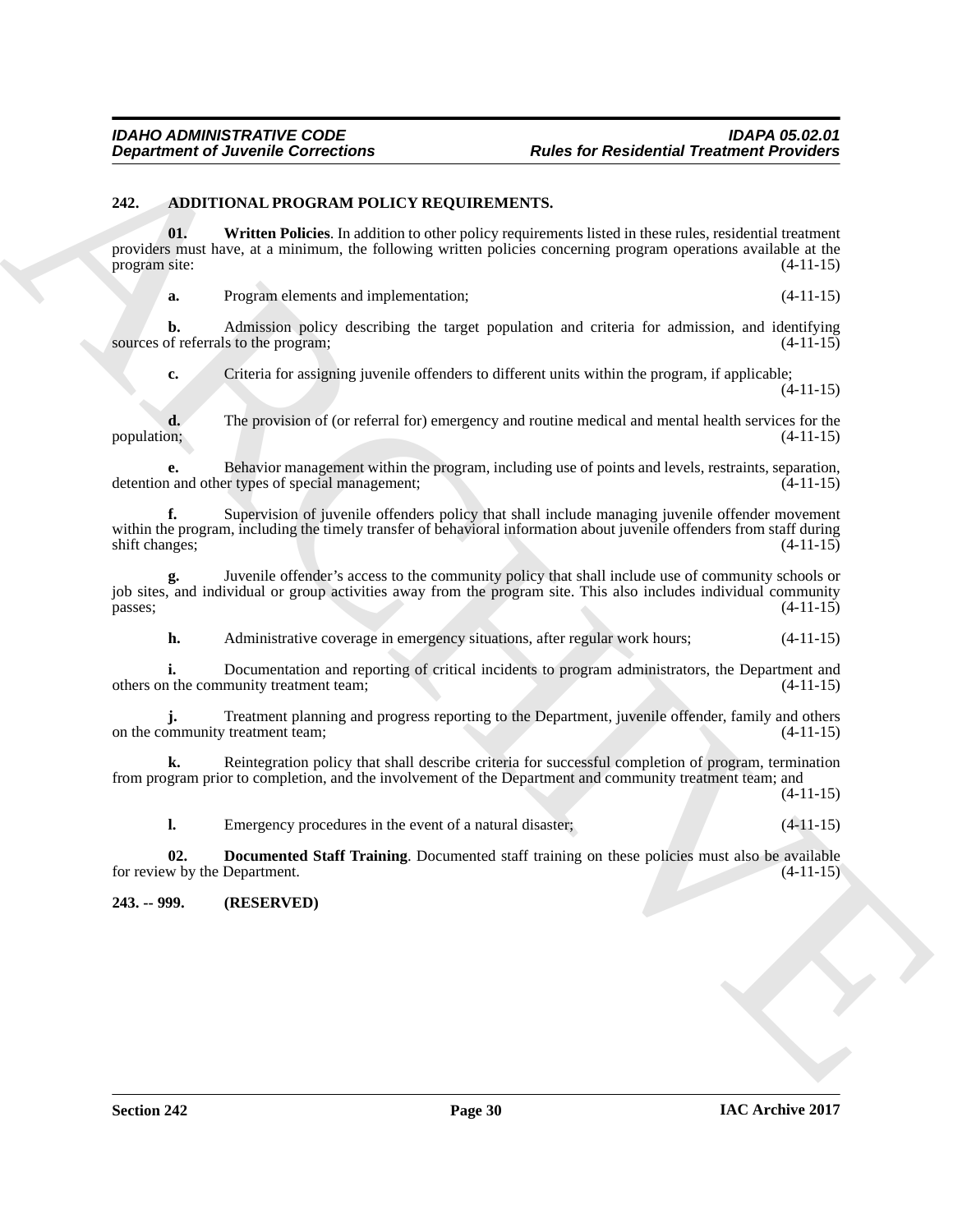# *Subject Index*

#### **A**

Additional Program Policy Requirements 30 Documented Staff Training 30 Written Policies 30 Administrative Appeals 3 Administrative Records 12 Documentation Retention 12 Employee Files 13 Applicability 8 Authority To Inspect 8 Additional Incident Reporting Additional Reporting Requirements 9 Emergency Closure Of Program 9 Inspections 8 Notification of Death Of A Juvenile Offender 9 Notification of Program Changes 9 Quarterly Reports 8

#### **C**

Comprehensive & Current Program Description 9 Minimum Requirements 10 Program Description 9 Confidentiality 19 Criminal Background Checks 18 Criminogenic Risks &Definitions Needs 4

#### **D**

Definitions 4 Adult 4 Assessment 4 Body Cavity Search 4 Body Search, Clothed 4 Body Search, Unclothed 4 Clinical Supervisor 4 Commit 4 Community Service Hours 4 Community Treatment Team 4 Confidential Information 4 Contraband 4 Court 4 Department 4 Detention 4 Director 4 Escape/Attempted Escape 5 Facility 5 Facility Treatment Team 5 Incident Report 5 Interns 5 Judge 5 Juvenile 5 Juvenile Offender 5

[A](#page-29-2)dditional [R](#page-8-2)eport For the control of the spectra of the spectra of the spectra of the spectra of the spectra of the spectra of the spectra of the spectra of the spectra of the spectra of the spectra of the spectra of the Juvenile Records 5 Juvenile Services Coordinator 5 Legal Custody 5 Legal Guardian 5 Mechanical Restraints 5 Medical Health Professional 5 Mental Health Professional 5 Observation & Assessment Evaluation 6 Observation & Assessment Program 6 Physical Restraint 6 PREA 6 Program Director 6 Progress Report 6 Quality Improvement Services Bureau 6 Referral Packet 6 Region 6 Regional Facility 6 Reintegration Plan 6 Relapse Prevention Plan 6 Release from Department Custody 6 Residential Treatment Provider 6 Restitution 6 Restricted Clinical Information 6 Room Confinement 7 Separation or Isolation 7 Service Implementation Plan 7 Service Plan 7 Sexual Abuse 7 Staffings 7 Subcontractor 7 Suicide Risk Assessment 7 Suicide Risk Screening 7 Superintendent 7 Transfer 7 Treatment 7 Variance 7 Vocational Services 7 Volunteer 7 Waiver 8 Work Program 8 Discipline Of Juvenile Offenders 24 Discipline of Juvenile Offenders Administration of Discipline 24 Appeal of Formal Disciplinary Penalties 25 Denial of Services 24 Prohibited Actions 24 Written Policies & Procedures 24 Disposition Of Referrals From The Department 10 Accepting Referral 10 Change in Admission Criteria 10 Declining Referral 10

Reservation Of Program Slots 11 Documentation of Training 16 Drivers 12 Juvenile Transport 12 Parent or Guardian Transport 12

### **G**

General Requirements For Training 14 Documentation of Training 16 Trainer Qualifications 16 Training Plan 14 Training Records 16 Grievance Procedures 25 Grievance Forms 25 Written Procedures 25

### **I**

Incident Reporting Requirements 27 Escapes Also Require Immediate Notice to Parent or Guardian & Department 28 Incident Report Content 29 Incidents Requiring Immediate Notice to Department & Three Day Notice to Parent or Guardian 28 Incidents Requiring Immediate Notice to Parent or Guardian & Department 27 Incidents Requiring Notice Within Three Days to the Department 28 Incorporation By Reference 3 Initiation Of Services 8

### **J**

Juvenile Offender & Parent Or Guardian Handbook 25 Receipt of Handbook 26 Required Content 25 Juvenile Offender Photographs 21 Department Authorization 21 Limitations 21 Juvenile Offender Rights & Responsibilities 23 Juvenile Offender Safety 25 Juvenile Offenders Rights & Responsibilities Contract Providers? Obligations 23 Juvenile Offenders? Program Responsibilities 23 Juvenile Records 18 Automated Records 19 Case Management Documents 18 Requests for Information 20